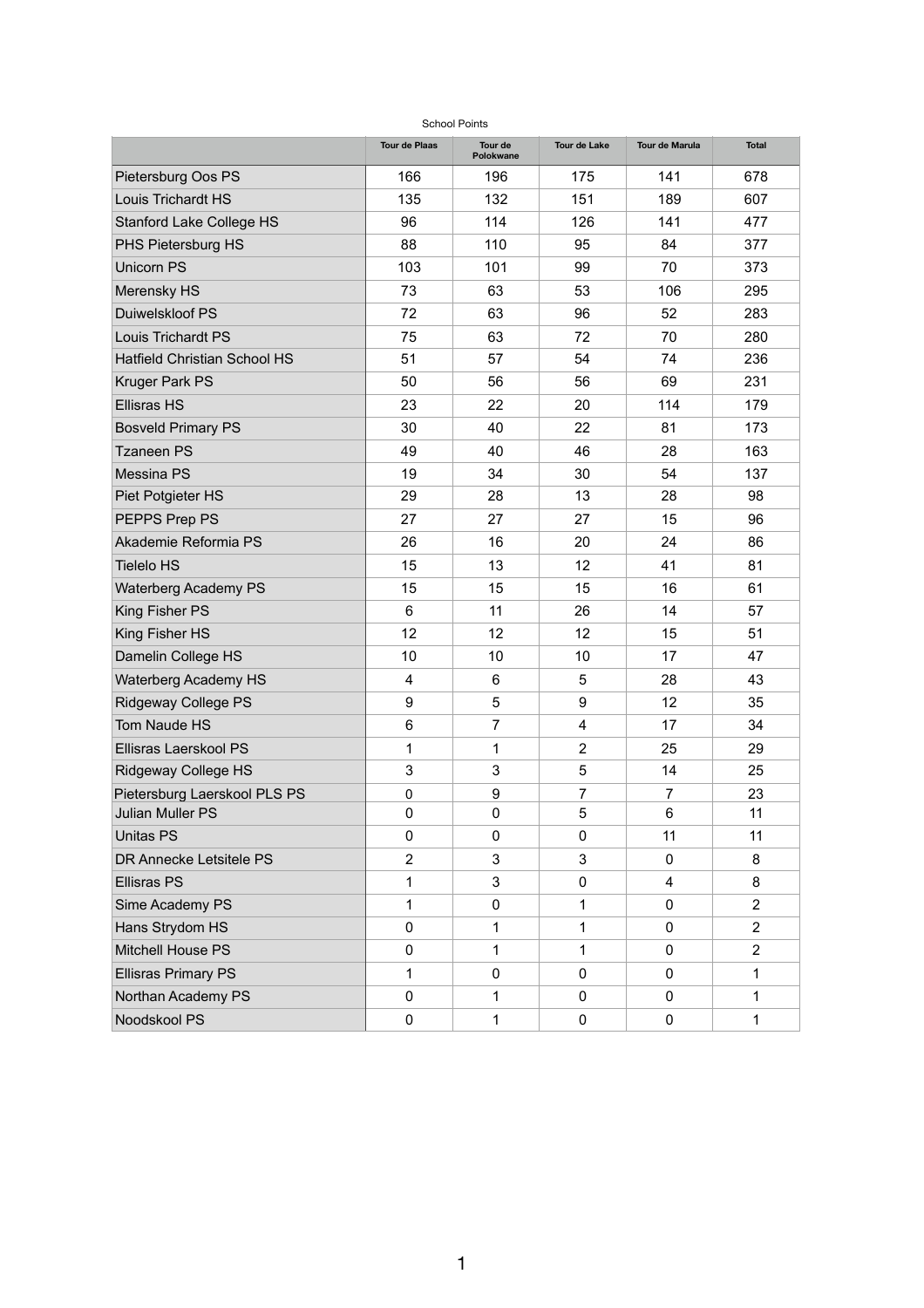| <b>Primary Schools</b>       |                      |                      |                     |                       |                |  |  |  |  |  |  |
|------------------------------|----------------------|----------------------|---------------------|-----------------------|----------------|--|--|--|--|--|--|
|                              | <b>Tour de Plaas</b> | Tour de<br>Polokwane | <b>Tour de Lake</b> | <b>Tour de Marula</b> | <b>Total</b>   |  |  |  |  |  |  |
| <b>Pietersburg Oos PS</b>    | 166                  | 196                  | 175                 | 141                   | 678            |  |  |  |  |  |  |
| <b>Unicorn PS</b>            | 103                  | 101                  | 99                  | 70                    | 373            |  |  |  |  |  |  |
| <b>Duiwelskloof PS</b>       | 72                   | 63                   | 96                  | 52                    | 283            |  |  |  |  |  |  |
| <b>Louis Trichardt PS</b>    | 75                   | 63                   | 72                  | 70                    | 280            |  |  |  |  |  |  |
| <b>Kruger Park PS</b>        | 50                   | 56                   | 56                  | 69                    | 231            |  |  |  |  |  |  |
| <b>Bosveld Primary PS</b>    | 30                   | 40                   | 22                  | 81                    | 173            |  |  |  |  |  |  |
| <b>Tzaneen PS</b>            | 49                   | 40                   | 46                  | 28                    | 163            |  |  |  |  |  |  |
| <b>Messina PS</b>            | 19                   | 34                   | 30                  | 54                    | 137            |  |  |  |  |  |  |
| PEPPS Prep PS                | 27                   | 27                   | 27                  | 15                    | 96             |  |  |  |  |  |  |
| Akademie Reformia PS         | 26                   | 16                   | 20                  | 24                    | 86             |  |  |  |  |  |  |
| <b>Waterberg Academy PS</b>  | 15                   | 15                   | $15\,$              | 16                    | 61             |  |  |  |  |  |  |
| <b>King Fisher PS</b>        | 6                    | 11                   | 26                  | 14                    | 57             |  |  |  |  |  |  |
| <b>Ridgeway College PS</b>   | 9                    | 5                    | 9                   | 12                    | 35             |  |  |  |  |  |  |
| Ellisras Laerskool PS        | 1                    | 1                    | $\overline{2}$      | 25                    | 29             |  |  |  |  |  |  |
| Pietersburg Laerskool PLS PS | $\overline{0}$       | 9                    | $\overline{7}$      | $\overline{7}$        | 23             |  |  |  |  |  |  |
| <b>Unitas PS</b>             | 0                    |                      | 0                   | 11                    | 12             |  |  |  |  |  |  |
| <b>Julian Muller PS</b>      | $\overline{0}$       | 0                    | 5                   | 6                     | 11             |  |  |  |  |  |  |
| <b>Ellisras PS</b>           |                      | 3                    | $\Omega$            | $\overline{4}$        | 8              |  |  |  |  |  |  |
| DR Annecke Letsitele PS      | $\overline{2}$       | 3                    | 3                   | $\overline{0}$        | 8              |  |  |  |  |  |  |
| <b>Mitchell House PS</b>     | $\overline{0}$       |                      |                     | $\overline{0}$        | $\overline{2}$ |  |  |  |  |  |  |
| <b>Sime Academy PS</b>       |                      | $\Omega$             |                     | $\Omega$              | $\overline{2}$ |  |  |  |  |  |  |
| <b>Ellisras Primary PS</b>   |                      | 0                    | 0                   | $\overline{0}$        |                |  |  |  |  |  |  |
| Noordskool PS                | $\overline{0}$       |                      | $\Omega$            | $\overline{0}$        |                |  |  |  |  |  |  |
| Northan Academy PS           | $\overline{0}$       | $\mathbf 0$          | $\overline{0}$      | $\overline{0}$        | $\overline{0}$ |  |  |  |  |  |  |

1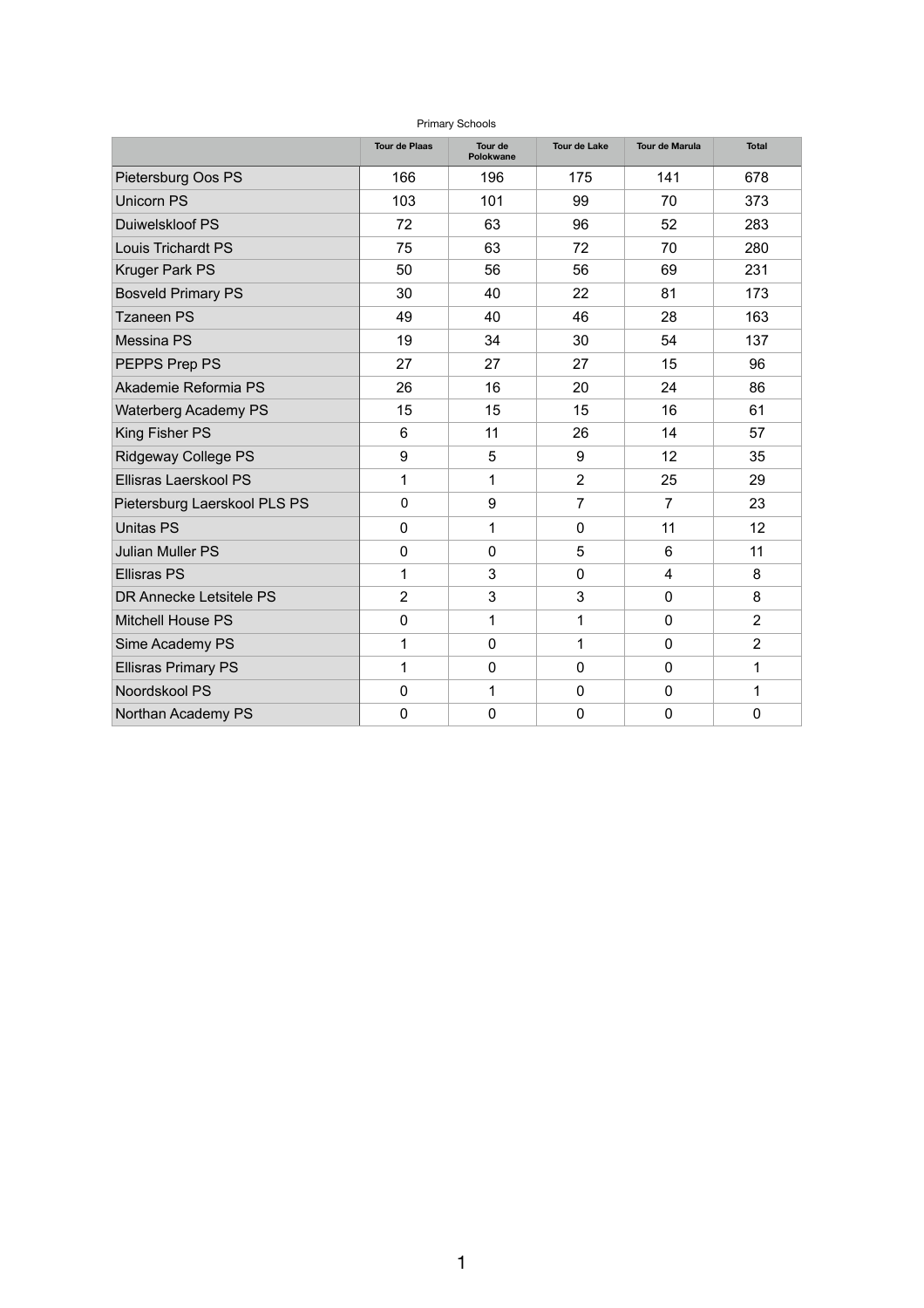| <b>High Schools</b>                 |                      |                      |                     |                       |                |  |  |  |  |  |  |
|-------------------------------------|----------------------|----------------------|---------------------|-----------------------|----------------|--|--|--|--|--|--|
|                                     | <b>Tour de Plaas</b> | Tour de<br>Polokwane | <b>Tour de Lake</b> | <b>Tour de Marula</b> | <b>Total</b>   |  |  |  |  |  |  |
| <b>Louis Trichardt HS</b>           | 135                  | 132                  | 151                 | 189                   | 607            |  |  |  |  |  |  |
| <b>Stanford Lake College HS</b>     | 96                   | 114                  | 126                 | 141                   | 477            |  |  |  |  |  |  |
| <b>PHS Pietersburg HS</b>           | 88                   | 110                  | 95                  | 84                    | 377            |  |  |  |  |  |  |
| <b>Merensky HS</b>                  | 73                   | 63                   | 53                  | 106                   | 295            |  |  |  |  |  |  |
| <b>Hatfield Christian School HS</b> | 51                   | 57                   | 54                  | 74                    | 236            |  |  |  |  |  |  |
| <b>Ellisras HS</b>                  | 23                   | 22                   | 20                  | 114                   | 179            |  |  |  |  |  |  |
| <b>Piet Potgieter HS</b>            | 29                   | 28                   | 13                  | 28                    | 98             |  |  |  |  |  |  |
| <b>Tielelo HS</b>                   | 15                   | 13                   | 12                  | 41                    | 81             |  |  |  |  |  |  |
| King Fisher HS                      | 12                   | 12                   | 12                  | 15                    | 51             |  |  |  |  |  |  |
| Damelin College HS                  | 10                   | 10                   | 10                  | 17                    | 47             |  |  |  |  |  |  |
| <b>Waterberg Academy HS</b>         | $\overline{4}$       | 6                    | 5                   | 28                    | 43             |  |  |  |  |  |  |
| <b>Tom Naude HS</b>                 | 6                    | $\overline{7}$       | $\overline{4}$      | 17                    | 34             |  |  |  |  |  |  |
| <b>Ridgeway College HS</b>          | 3                    | 3                    | 5                   | 14                    | 25             |  |  |  |  |  |  |
| <b>Mabala MSTS HS</b>               | $\overline{0}$       | $\overline{0}$       | $\overline{0}$      | 16                    | 16             |  |  |  |  |  |  |
| Hans Strydom HS                     | $\overline{0}$       | 1                    | 1                   | $\overline{0}$        | $\overline{2}$ |  |  |  |  |  |  |

1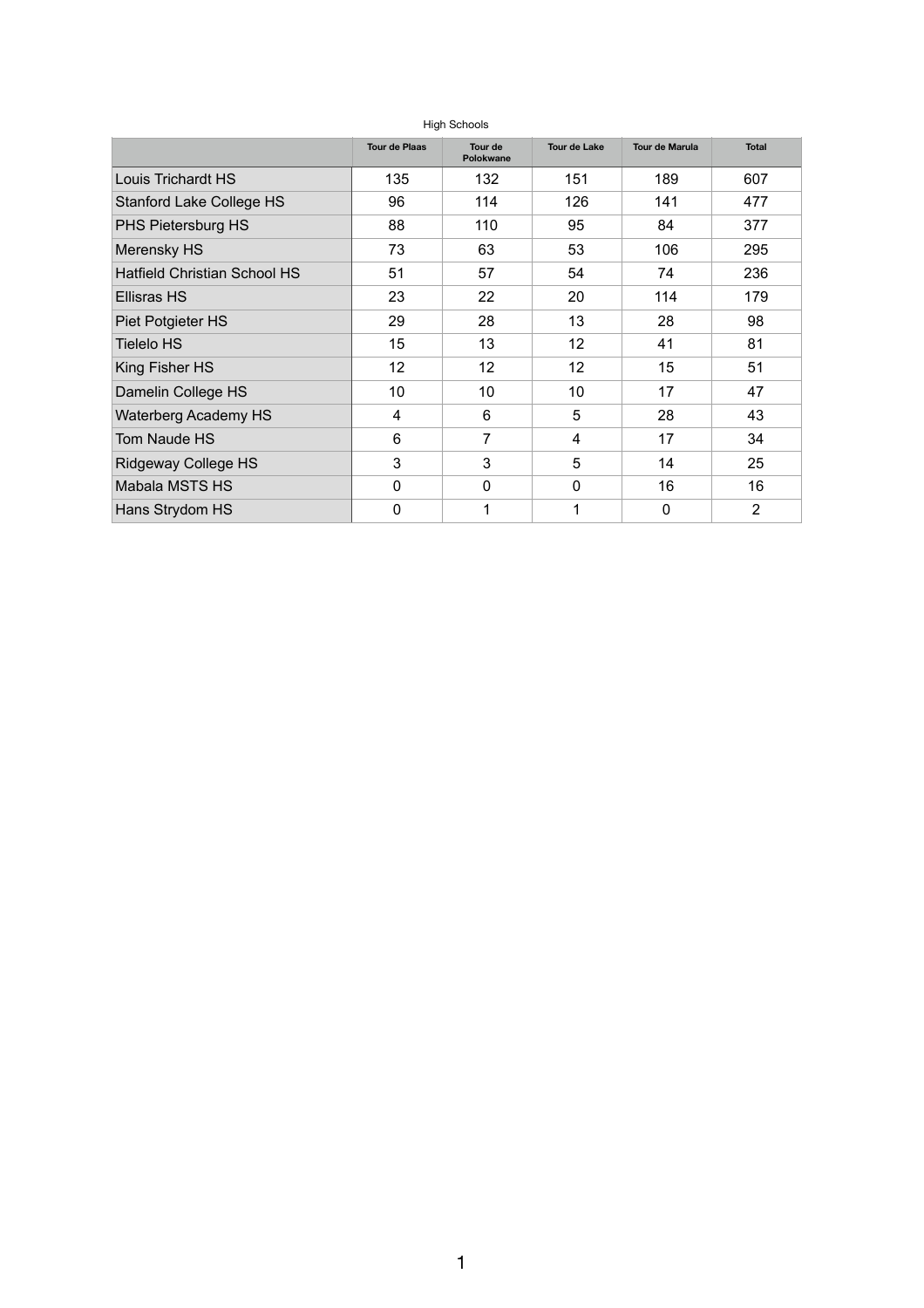|                 | Place Name                       | <b>Team name</b>          | Category               | Age            |      | Gender Tour de Plaas    | Tour de<br>Polokwane    | Tour de Lake   | Tour de Marula          | Total          | Signed<br>Indemnity |
|-----------------|----------------------------------|---------------------------|------------------------|----------------|------|-------------------------|-------------------------|----------------|-------------------------|----------------|---------------------|
|                 |                                  |                           |                        |                |      |                         |                         |                |                         |                |                     |
| $\mathbf{1}$    | Daniel De Klerk                  | <b>Bosveld Primary PS</b> | <b>Sub-Nipper Boys</b> | 8              | Male | 12                      | 15                      | 9              | 15                      | 51             |                     |
| 2 <sup>2</sup>  | Liam Pretorius                   | Pietersburg Oos PS        | <b>Sub-Nipper Boys</b> | 8              | Male | 15                      | 12                      | 15             | 9                       | 51             | Y                   |
| $3\phantom{.0}$ | Marlo Van Der Walt               | Kruger Park PS            | <b>Sub-Nipper Boys</b> | 8              | Male | 10                      | 10                      | 12             | 12                      | 44             | Y                   |
| 4               | Rijandre De Bruin                | Pietersburg Oos PS        | <b>Sub-Nipper Boys</b> | 8              | Male | $\mathsf{O}$            | $\boldsymbol{9}$        | 10             | 10 <sup>°</sup>         | 29             | Y                   |
| $5\overline{)}$ | Pelo Itumeleng Onkgopotse Makoti | Tzaneen PS                | <b>Sub-Nipper Boys</b> | 8              | Male | 6                       | $\overline{7}$          | 8              | 8                       | 29             | Y                   |
| $6\phantom{1}$  | Malcolm Du Toit                  | Unicorn PS                | <b>Sub-Nipper Boys</b> | 8              | Male | 9                       | 8                       | 0              | $\overline{7}$          | 24             | Y                   |
| $\overline{7}$  | Ivan Labuschagne                 | Akademie Reformia PS      | <b>Sub-Nipper Boys</b> | 8              | Male | 8                       | $\pmb{0}$               | 4              | 5                       | 17             | Y                   |
| 8               | Liam Wagenaar                    | Unicorn PS                | <b>Sub-Nipper Boys</b> | 8              | Male | 5                       | $\sqrt{5}$              | $\overline{7}$ | 0                       | 17             | Y                   |
| 9               | Pieter Schoeman                  | Messina PS                | <b>Sub-Nipper Boys</b> | 8              | Male | $\overline{\mathbf{4}}$ | $\mathbf 1$             | 6              | 3                       | 14             | Y                   |
| 10              | Aiden Bruce                      | Louis Trichardt PS        | <b>Sub-Nipper Boys</b> | $\overline{7}$ | Male | $\overline{7}$          | $\overline{\mathbf{4}}$ | $\overline{2}$ | 0                       | 13             | Y                   |
| 11              | Reese Gosling                    | Julian Muller PS          | <b>Sub-Nipper Boys</b> | 8              | Male | 0                       | $\pmb{0}$               | 5              | 6                       | 11             | Y                   |
| 12              | Altus Willemse                   | Akademie Reformia PS      | <b>Sub-Nipper Boys</b> | $\overline{7}$ | Male | $\mathbf 1$             | $\mathfrak{Z}$          | 3              | $\overline{2}$          | 9              | Y                   |
| 13              | Liam Welthagen                   | <b>Tzaneen PS</b>         | <b>Sub-Nipper Boys</b> | $\overline{7}$ | Male | 0                       | 6                       | -1             | 0                       | $\overline{7}$ | Y                   |
| 14              | Llewelyn Myburgh                 | Pietersburg Oos PS        | <b>Sub-Nipper Boys</b> | $\overline{7}$ | Male | $\overline{2}$          | -1                      | -1             | $\overline{\mathbf{1}}$ | $\sqrt{5}$     | Y                   |
| 15              | Louis Van Der Gryp               | Duiwelskloof PS           | <b>Sub-Nipper Boys</b> | 8              | Male | 3                       | $\mathbf 1$             | 1              | 0                       | 5              | Y                   |
| 16              | Pg Steenekamp                    | Ellisras Laerskool PS     | <b>Sub-Nipper Boys</b> | $\overline{7}$ | Male | 0                       | $\pmb{0}$               | 0              | 4                       | 4              |                     |
| 17              | Joco Us Alwyn Smit               | Pietersburg Oos PS        | <b>Sub-Nipper Boys</b> | 8              | Male | 0                       | -1                      | 1              | $\overline{\mathbf{1}}$ | $\mathbf{3}$   | Y                   |
| 18              | Luke Vorster                     | Pietersburg Oos PS        | <b>Sub-Nipper Boys</b> | $\overline{7}$ | Male | 0                       | $\mathbf 1$             | 1              | 1                       | $\mathfrak{S}$ | Y                   |
| 19              | Aleck Willemse                   | Akademie Reformia PS      | <b>Sub-Nipper Boys</b> | 6              | Male | $\mathbf{1}$            | -1                      | 0              | 1                       | 3              | Y                   |
| 20              | Jac Van Wyk                      | Unicorn PS                | <b>Sub-Nipper Boys</b> | $\overline{7}$ | Male | 0                       | $\overline{2}$          |                | $\mathbf{0}$            | 3              | Y                   |
| 21              | André Van Der Gryp               | Duiwelskloof PS           | <b>Sub-Nipper Boys</b> | $\overline{7}$ | Male |                         | -1                      | -1             | $\mathbf 0$             | $\mathfrak{S}$ | Y                   |
| 22              | Talin Rampersad                  | Sime Academy              | <b>Sub-Nipper Boys</b> | $\overline{7}$ | Male | $\mathbf{1}$            | $\mathbf 1$             | 1              | 0                       | 3              |                     |
| 23              | <b>Rinus Pretorius</b>           | Akademie Reformia PS      | <b>Sub-Nipper Boys</b> | $\overline{7}$ | Male | $\mathbf 0$             |                         | 0              | -1                      | $\overline{2}$ | Y                   |
| 24              | Pierson Schalkwyk                | Kruger Park PS            | <b>Sub-Nipper Boys</b> | $\overline{7}$ | Male | 0                       | $\mathbf 1$             | 0              | $\mathbf 1$             | $\overline{2}$ | Y                   |
| 25              | Marko Liebenberg                 | Duiwelskloof PS           | <b>Sub-Nipper Boys</b> | 6              | Male | $\mathbf{1}$            | $\mathbf 0$             | $\mathbf 1$    | 0                       | $\overline{2}$ | Y                   |
| 26              | Kevin Krogh                      | Akademie Reformia PS      | <b>Sub-Nipper Boys</b> | 8              | Male | $\mathbf 1$             | $\mathbf 1$             | $\mathbf 0$    | $\mathbf 0$             | $\overline{2}$ |                     |

## Individual Points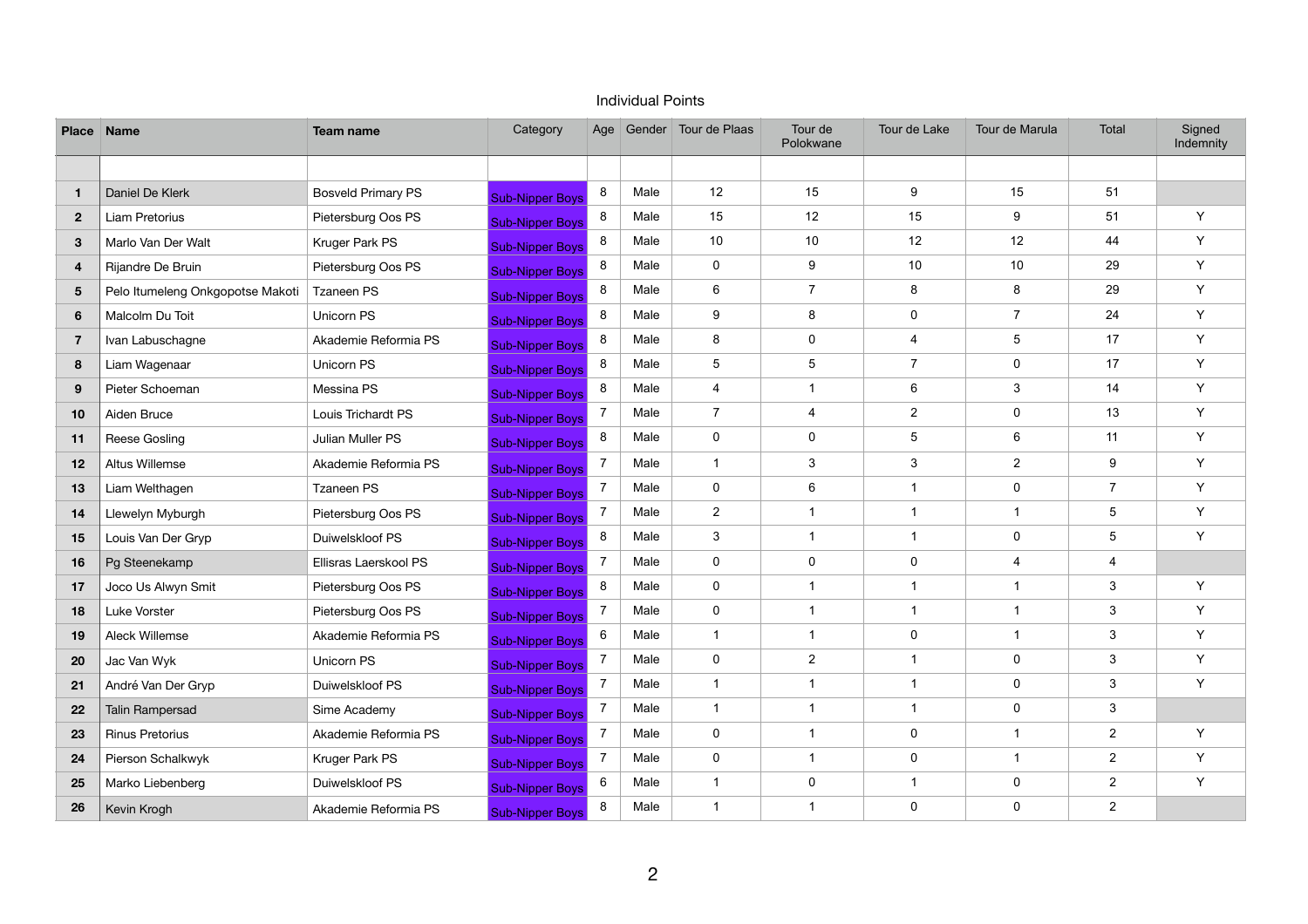| <b>Place</b>    | <b>Name</b>          | <b>Team name</b>          | Category                | Age            |        | Gender Tour de Plaas | Tour de<br>Polokwane | Tour de Lake     | Tour de Marula   | Total           | Signed<br>Indemnity |
|-----------------|----------------------|---------------------------|-------------------------|----------------|--------|----------------------|----------------------|------------------|------------------|-----------------|---------------------|
| 27              | Heinrich Grobler     | Akademie Reformia PS      | <b>Sub-Nipper Boys</b>  | 6              | Male   | $\mathbf 1$          | 1                    | $\mathbf 0$      | $\mathbf 0$      | $\overline{2}$  | Y                   |
| 28              | Jurie Strijdom       | Duiwelskloof PS           | <b>Sub-Nipper Boys</b>  | 8              | Male   | $\mathbf{1}$         | $\mathbf 1$          | $\mathbf 0$      | $\mathbf 0$      | $\overline{2}$  | Y                   |
| 29              | Hennie Booyse        | <b>Unitas PS</b>          | <b>Sub-Nipper Boys</b>  | 6              | Male   | $\mathbf 0$          | $\mathbf 0$          | $\mathbf 0$      | $\overline{1}$   |                 |                     |
| 30              | Hanro Kay            | <b>Bosveld Primary PS</b> | <b>Sub-Nipper Boys</b>  | 8              | Male   | $\pmb{0}$            | $\pmb{0}$            | $\mathbf 0$      | $\overline{1}$   |                 |                     |
| 31              | Morne Oberholzer     | <b>Bosveld Primary PS</b> | <b>Sub-Nipper Boys</b>  | $\overline{7}$ | Male   | $\mathbf 0$          | $\mathbf 0$          | $\mathbf 0$      | $\overline{1}$   | 1               |                     |
| 32              | Nuan Snyman          | <b>Bosveld Primary PS</b> | <b>Sub-Nipper Boys</b>  | 8              | Male   | $\mathbf 0$          | $\mathbf 0$          | $\mathbf 0$      | $\overline{1}$   |                 |                     |
| 33              | <b>Aron Farrell</b>  | <b>Bosveld Primary PS</b> | <b>Sub-Nipper Boys</b>  | 8              | Male   | $\pmb{0}$            | $\pmb{0}$            | $\mathbf 0$      | $\mathbf{1}$     | -1              |                     |
| 34              | <b>Armand Botes</b>  | Tzaneen PS                | <b>Sub-Nipper Boys</b>  | 8              | Male   | $\pmb{0}$            | $\pmb{0}$            | $\mathbf 0$      | $\mathbf{1}$     | -1              |                     |
| 35              | Stefan Laupp         | Noordskool PS             | <b>Sub-Nipper Boys</b>  | 7              | Male   | $\pmb{0}$            | $\mathbf 1$          | $\mathbf 0$      | $\mathbf 0$      |                 |                     |
| 36              | <b>Tailer Kotze</b>  | Pietersburg Oos PS        | <b>Sub-Nipper Boys</b>  | 8              | Male   | $\pmb{0}$            | $\mathbf{1}$         | $\pmb{0}$        | $\mathbf 0$      | -1              | Y                   |
| 37              | Louis De Souza       | Duiwelskloof PS           | <b>Sub-Nipper Boys</b>  | 8              | Male   | $\pmb{0}$            | $\mathbf 0$          | -1               | $\mathbf 0$      | -1              | Y                   |
| 38              | Thapelo Ramohale     | Mitchell House PS         | <b>Sub-Nipper Boys</b>  | $\overline{7}$ | Male   | $\mathbf 0$          | $\pmb{0}$            |                  | $\boldsymbol{0}$ |                 |                     |
| 39              | Kgaogelo Moyela      | King Fisher PS            | <b>Sub-Nipper Boys</b>  | $\overline{7}$ | Male   | $\mathbf 0$          | $\pmb{0}$            |                  | $\boldsymbol{0}$ | $\overline{1}$  |                     |
| $\blacksquare$  | Gianmarco Gualdi     | Waterberg Academy PS      | <b>Sub-Nipper Boys</b>  | $\overline{7}$ | Male   | $\pmb{0}$            | $\mathbf 0$          | $\mathbf 0$      | $\mathbf 0$      | $\mathbf 0$     |                     |
| $\sim$          | Ben Joubert          | DR Annecke Letsitele PS   | <b>Sub-Nipper Boys</b>  | 8              | Male   | $\mathbf 0$          | $\mathbf 0$          | $\mathbf 0$      | $\boldsymbol{0}$ | $\mathbf 0$     |                     |
| $\sim$          | <b>Murray Newton</b> | Unicorn PS                | <b>Sub-Nipper Boys</b>  | $\overline{7}$ | Male   | $\mathbf 0$          | $\pmb{0}$            | $\pmb{0}$        | $\boldsymbol{0}$ | $\mathbf 0$     |                     |
| ٠               | Hanco Scholtz        | Pietersburg Oos PS        | <b>Sub-Nipper Boys</b>  | 8              | Male   | $\pmb{0}$            | $\pmb{0}$            | $\mathbf 0$      | $\mathbf 0$      | $\mathbf 0$     | Y                   |
|                 |                      |                           |                         |                |        |                      |                      |                  |                  |                 |                     |
| $\mathbf{1}$    | Lohanè Ehlers        | Pietersburg Oos PS        | <b>Sub-Nipper Girls</b> | 8              | Female | 15                   | 15                   | 12               | 15               | 57              | Y                   |
| $\overline{2}$  | Cara Bruce           | Louis Trichardt PS        | <b>Sub-Nipper Girls</b> | 8              | Female | 12                   | 10                   | 15               | 12               | 49              | Y                   |
| 3               | Zelmarie Kotze       | Pietersburg Oos PS        | <b>Sub-Nipper Girls</b> | $\overline{7}$ | Female | 8                    | 12                   | 10               | 10               | 40              | Y                   |
| 4               | Anin Katzke          | Tzaneen PS                | <b>Sub-Nipper Girls</b> | 8              | Female | 10                   | $\mathbf 0$          | $\boldsymbol{9}$ | $\boldsymbol{9}$ | 28              | Y                   |
| $5\phantom{.0}$ | Annebelle Jansen     | Pietersburg Oos PS        | <b>Sub-Nipper Girls</b> | $\overline{7}$ | Female | 9                    | $\boldsymbol{9}$     | 8                | $\mathbf 0$      | 26              | Y                   |
| $6\phantom{1}$  | Michelle Fourie      | Messina PS                | <b>Sub-Nipper Girls</b> | 8              | Female | $\mathbf 0$          | $\overline{7}$       | $\overline{4}$   | $6\phantom{.}6$  | 17              | Y                   |
| $\overline{7}$  | Amelie Pretorius     | Unicorn PS                | <b>Sub-Nipper Girls</b> | 8              | Female | $\mathbf 0$          | $\bf 8$              | $\overline{7}$   | $\mathbf 0$      | 15              | Y                   |
| 8               | Isabel Du Plessis    | <b>Bosveld Primary PS</b> | <b>Sub-Nipper Girls</b> | 8              | Female | $\mathbf 0$          | $\mathbf 0$          | $\mathbf 0$      | $\bf 8$          | 8               |                     |
| 9               | Janli Bester         | <b>Bosveld Primary PS</b> | <b>Sub-Nipper Girls</b> | 6              | Female | $\mathbf 0$          | $\mathbf 0$          | $\mathbf 0$      | $\overline{7}$   | $\overline{7}$  |                     |
| 10              | Dané Steenkamp       | Pietersburg Oos PS        | <b>Sub-Nipper Girls</b> | $\overline{7}$ | Female | $\mathbf 0$          | $\mathbf 0$          | $\,6\,$          | $\mathbf 0$      | $6\phantom{.}6$ |                     |
| 11              | Nelda Strijdom       | Messina PS                | <b>Sub-Nipper Girls</b> | 6              | Female | $\mathbf 0$          | $\pmb{0}$            | $\mathbf 0$      | $\overline{5}$   | $\overline{5}$  |                     |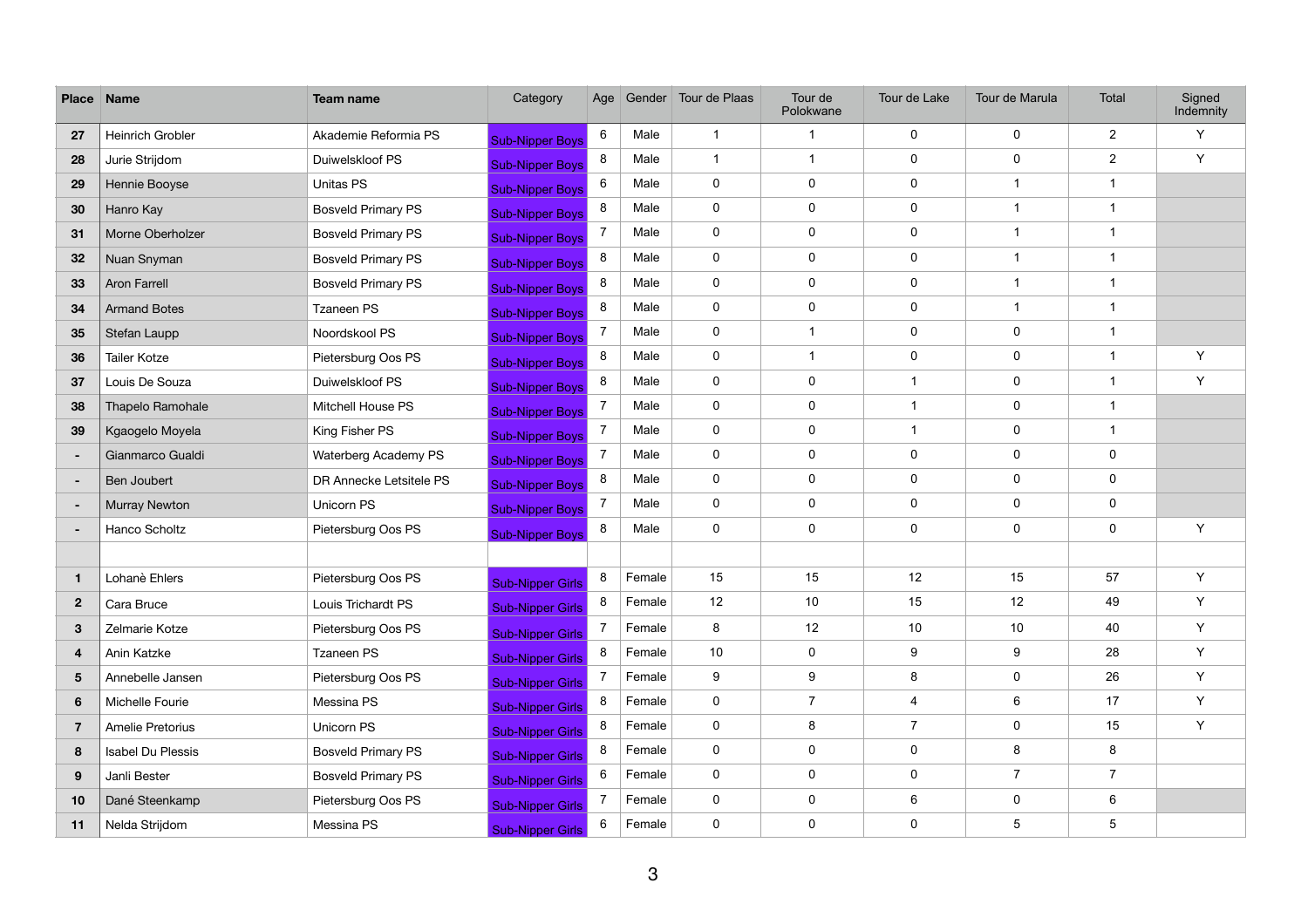| <b>Place</b>    | <b>Name</b>               | <b>Team name</b>     | Category                | Age             |        | Gender Tour de Plaas    | Tour de<br>Polokwane    | Tour de Lake            | Tour de Marula            | Total                   | Signed<br>Indemnity |
|-----------------|---------------------------|----------------------|-------------------------|-----------------|--------|-------------------------|-------------------------|-------------------------|---------------------------|-------------------------|---------------------|
| 12              | Dunay Fourie              | Messina PS           | <b>Sub-Nipper Girls</b> | $7^{\circ}$     | Female | $\mathbf 0$             | 0                       | $\overline{5}$          | $\mathbf 0$               | 5                       | Y                   |
| 13              | Kayla Searle              | Messina PS           | <b>Sub-Nipper Girls</b> | 8               | Female | 0                       | 0                       | $\pmb{0}$               | $\overline{\mathbf{4}}$   | $\overline{4}$          |                     |
| ٠               | Tara Mae Thompson         | Pietersburg Oos PS   | <b>Sub-Nipper Girls</b> | 8               | Female | $\mathbf 0$             | 0                       | $\mathbf 0$             | $\pmb{0}$                 | $\pmb{0}$               |                     |
| ٠               | Zoe Retief                | Kruger Park PS       | <b>Sub-Nipper Girls</b> | $\overline{7}$  | Female | $\mathbf 0$             | 0                       | $\mathbf 0$             | $\pmb{0}$                 | $\mathbf 0$             | Y                   |
|                 |                           |                      |                         |                 |        |                         |                         |                         |                           |                         |                     |
| $\mathbf 1$     | Hanró Ehlers              | Pietersburg Oos PS   | <b>Nipper Boys</b>      | 10 <sup>°</sup> | Male   | 15                      | 15                      | 15                      | 15                        | 60                      | Y                   |
| $\mathbf{2}$    | <b>Frederick Willemse</b> | Pietersburg Oos PS   | <b>Nipper Boys</b>      | 10 <sup>°</sup> | Male   | 12                      | 12                      | 10                      | 9                         | 43                      | Y                   |
| $\mathbf{3}$    | Henro Van Der Walt        | Kruger Park PS       | <b>Nipper Boys</b>      | 10 <sup>°</sup> | Male   | $\overline{7}$          | 8                       | 12                      | 12                        | 39                      | Y                   |
| $\overline{4}$  | Zach Pretorius            | Pietersburg Oos PS   | <b>Nipper Boys</b>      | 10 <sup>°</sup> | Male   | 10 <sup>°</sup>         | 10 <sup>1</sup>         | $\boldsymbol{9}$        | 10                        | 39                      | Y                   |
| $5\phantom{.0}$ | Matthew Scriven           | Unicorn PS           | <b>Nipper Boys</b>      | 10 <sup>°</sup> | Male   | 9                       | 6                       | 8                       | 6                         | 29                      | Y                   |
| 6               | <b>Erick Smit</b>         | Pietersburg Oos PS   | <b>Nipper Boys</b>      | 10 <sup>°</sup> | Male   | 8                       | 5                       | $6\phantom{1}$          | 8                         | 27                      | Y                   |
| $\overline{7}$  | Andreas Jansen            | Pietersburg Oos PS   | <b>Nipper Boys</b>      | 10 <sup>°</sup> | Male   | 6                       | 9                       | $\overline{7}$          | $\mathbf 0$               | 22                      | Y                   |
| 8               | <b>Basson Wolmarans</b>   | Kruger Park PS       | <b>Nipper Boys</b>      | 10 <sup>°</sup> | Male   | 3                       | $\overline{1}$          | $\overline{4}$          | $\overline{7}$            | 15                      | Y                   |
| 9               | Petrus Swanepoel          | Pietersburg Oos PS   | <b>Nipper Boys</b>      | 10 <sup>°</sup> | Male   | 4                       | $\overline{4}$          | $\overline{2}$          | $\boldsymbol{2}$          | 12                      | Y                   |
| 10              | Jan Pretorius             | Unicorn PS           | <b>Nipper Boys</b>      | 10 <sub>1</sub> | Male   | $\mathbf 0$             | $\overline{7}$          | $\overline{5}$          | $\pmb{0}$                 | 12                      | Y                   |
| 11              | Duan De Waal              | Pietersburg Oos PS   | <b>Nipper Boys</b>      | 10 <sup>°</sup> | Male   | $\mathbf{1}$            | 3                       | $\overline{1}$          | 4                         | 9                       | Y                   |
| 12              | Armand Theron             | <b>Tzaneen PS</b>    | <b>Nipper Boys</b>      | 9               | Male   | 5                       | $\overline{\mathbf{1}}$ | $\mathbf{3}$            | $\pmb{0}$                 | 9                       | Y                   |
| 13              | Rossouw Wolmarans         | Kruger Park PS       | <b>Nipper Boys</b>      | 9               | Male   | $\overline{1}$          | $\overline{1}$          | -1                      | $\sqrt{5}$                | $\bf 8$                 | Y                   |
| 14              | Peroux Du Preez           | Louis Trichardt PS   | <b>Nipper Boys</b>      | 9               | Male   | $\overline{1}$          | $\overline{1}$          | $\overline{1}$          | $\ensuremath{\mathsf{3}}$ | $\,6\,$                 | Y                   |
| 15              | Owen Hudson               | Kruger Park PS       | <b>Nipper Boys</b>      | 9               | Male   | $\overline{1}$          | $\overline{\mathbf{1}}$ | -1                      | $\mathbf{1}$              | 4                       | Y                   |
| 16              | Aeden Anderson            | Messina PS           | Nipper Boys             | 10              | Male   | $\overline{1}$          | $\overline{\mathbf{1}}$ | $\overline{\mathbf{1}}$ | $\mathbf 1$               | $\overline{4}$          | Y                   |
| 17              | Wian Bezuidenhout         | Louis Trichardt PS   | <b>Nipper Boys</b>      | 9               | Male   | $\overline{1}$          | $\overline{\mathbf{1}}$ | $\mathbf{1}$            | $\mathbf{1}$              | $\overline{4}$          | Y                   |
| 18              | Ewald Myburgh             | Pietersburg Oos PS   | <b>Nipper Boys</b>      | 10 <sub>1</sub> | Male   | $\overline{\mathbf{1}}$ |                         |                         | $\mathbf 1$               | 4                       | Y                   |
| 19              | David Johan(Dj) Wasserman | Duiwelskloof PS      | <b>Nipper Boys</b>      | 10 <sub>1</sub> | Male   | $\overline{1}$          | $\overline{1}$          | -1                      | $\mathbf{1}$              | 4                       |                     |
| 20              | Ferdi Viviers             | Akademie Reformia PS | <b>Nipper Boys</b>      | 10 <sup>°</sup> | Male   | $\mathbf{1}$            | $\overline{1}$          | $\overline{\mathbf{1}}$ | $\mathbf{1}$              | 4                       | Y                   |
| 21              | Jowan Robbertze           | Pietersburg Oos PS   | <b>Nipper Boys</b>      | 10 <sub>1</sub> | Male   | $\mathbf{1}$            | 1                       | -1                      | $\mathbf{1}$              | $\overline{4}$          | Y                   |
| 22              | Theunis Botha             | Unicorn PS           | <b>Nipper Boys</b>      | 10 <sub>1</sub> | Male   | $\overline{1}$          | $\overline{1}$          | -1                      | $\mathbf{1}$              | $\overline{\mathbf{4}}$ | Y                   |
| 23              | Mathew Van Heerden        | Kruger Park PS       | <b>Nipper Boys</b>      | 10 <sub>1</sub> | Male   | $\overline{1}$          | $\overline{1}$          | $\overline{\mathbf{1}}$ | $\mathbf{1}$              | 4                       | Y                   |
| 24              | Jayden Jordaan            | Kruger Park PS       | <b>Nipper Boys</b>      | 9               | Male   | $\mathbf{1}$            | $\overline{1}$          | $\overline{\mathbf{1}}$ | $\mathbf{1}$              | $\overline{4}$          | Y                   |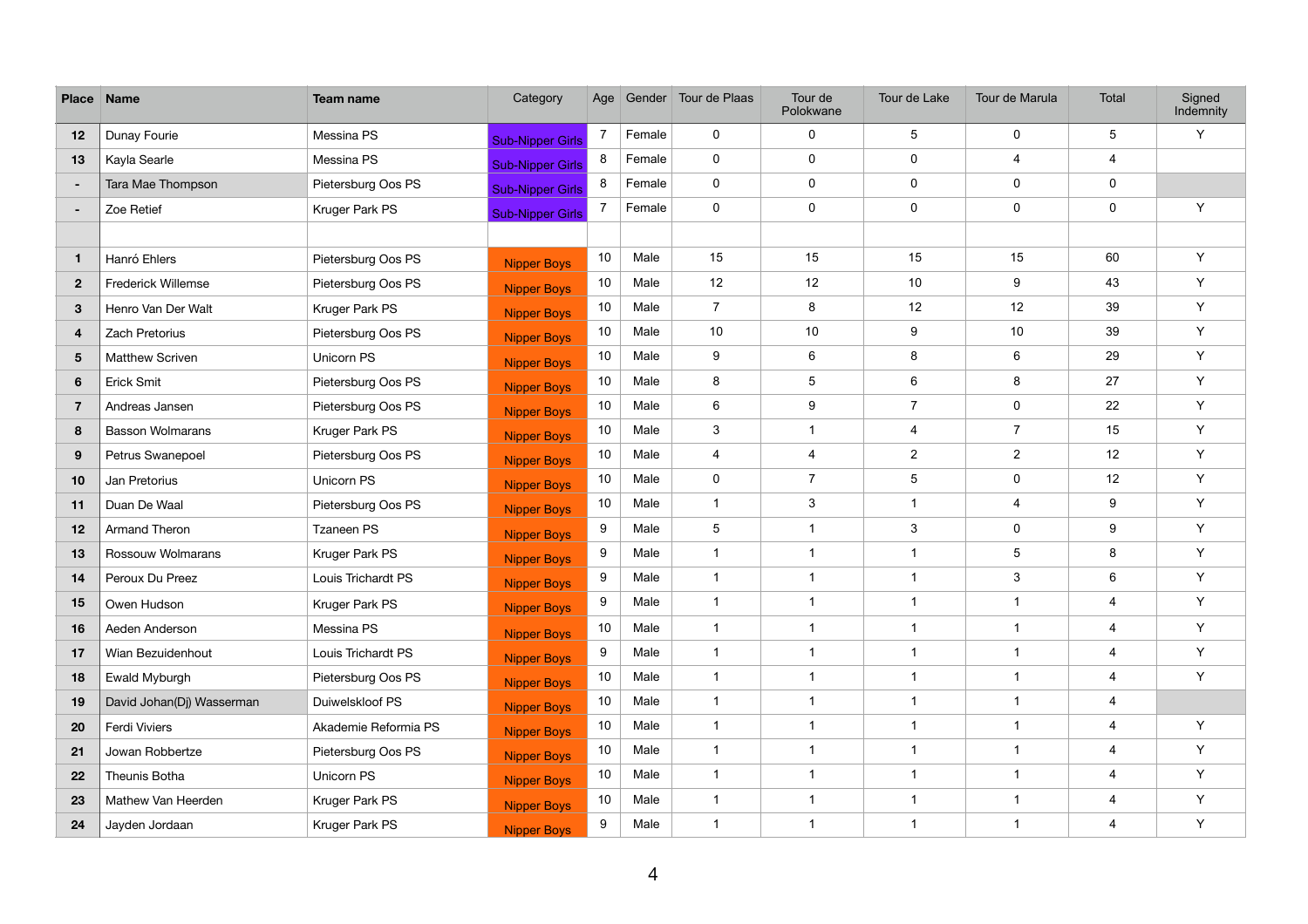| <b>Place</b>   | <b>Name</b>                | <b>Team name</b>          | Category            | Age             |             | Gender Tour de Plaas    | Tour de<br>Polokwane    | Tour de Lake   | Tour de Marula | Total                   | Signed<br>Indemnity |
|----------------|----------------------------|---------------------------|---------------------|-----------------|-------------|-------------------------|-------------------------|----------------|----------------|-------------------------|---------------------|
| 25             | Sj Schoeman                | Messina PS                | <b>Nipper Boys</b>  | 10 <sup>°</sup> | Male        | $\overline{1}$          | $\mathbf 1$             | -1             | $\mathbf{1}$   | 4                       | Y                   |
| 26             | Kristen Swanepoel          | Kruger Park PS            | <b>Nipper Boys</b>  | 10 <sub>1</sub> | Male        | $\overline{1}$          | $\overline{2}$          | -1             | $\pmb{0}$      | 4                       | Y                   |
| 27             | Devan Liebenberg           | Duiwelskloof PS           | <b>Nipper Boys</b>  | 9               | Male        | $\overline{2}$          | $\overline{1}$          | -1             | $\pmb{0}$      | $\overline{\mathbf{4}}$ | Y                   |
| 28             | <b>Gerhard Furstenberg</b> | Louis Trichardt PS        | <b>Nipper Boys</b>  | 9               | Male        | $\overline{\mathbf{1}}$ | $\overline{1}$          | $\mathbf 0$    | $\mathbf 1$    | 3                       | Y                   |
| 29             | Abundance Maluleke         | King Fisher PS            | <b>Nipper Boys</b>  | 9               | Male        | $\overline{1}$          | $\overline{1}$          | $\pmb{0}$      | $\mathbf 1$    | $\mathbf{3}$            | Y                   |
| 30             | Nicolas Archer             | Louis Trichardt PS        | <b>Nipper Boys</b>  | 9               | Male        | 0                       | $\overline{1}$          | -1             | $\mathbf 1$    | $\mathbf{3}$            | Y                   |
| 31             | Zandru De Bruin            | Pietersburg Oos PS        | <b>Nipper Boys</b>  | 9               | Male        | 0                       | $\overline{1}$          | -1             | $\mathbf 1$    | $\mathbf{3}$            | Y                   |
| 32             | <b>Brent Vorster</b>       | Messina PS                | <b>Nipper Boys</b>  | 10 <sup>°</sup> | Male        | $\mathbf 0$             | -1                      | -1             | $\mathbf 1$    | $\mathbf{3}$            | Y                   |
| 33             | <b>Bruce Wayne Swarts</b>  | Messina PS                | <b>Nipper Boys</b>  | 10 <sup>°</sup> | Male        | $\mathbf 0$             | $\overline{1}$          | -1             | $\overline{1}$ | $\mathbf{3}$            |                     |
| 34             | Mark Fourie                | Messina PS                | <b>Nipper Boys</b>  | 9               | Male        | 0                       | $\overline{1}$          | -1             | $\mathbf{1}$   | $\mathbf{3}$            | Y                   |
| 35             | Nick Dando                 | Unicorn PS                | <b>Nipper Boys</b>  | 9               | Male        | $\overline{\mathbf{1}}$ | -1                      | -1             | $\pmb{0}$      | $\mathbf{3}$            | Y                   |
| 36             | Nauta Van Der Gryp         | Duiwelskloof PS           | <b>Nipper Boys</b>  | 10 <sup>°</sup> | Male        | $\overline{1}$          | $\overline{1}$          | -1             | $\pmb{0}$      | $\mathbf{3}$            | Y                   |
| 37             | <b>Bernard Louw</b>        | DR Annecke Letsitele PS   | <b>Nipper Boys</b>  | 10 <sup>°</sup> | Male        | $\overline{1}$          | $\overline{1}$          | -1             | $\pmb{0}$      | $\mathbf{3}$            | Y                   |
| 38             | Arnand Van Heerden         | Akademie Reformia PS      | <b>Nipper Boys</b>  | 9               | Male        | $\mathbf 0$             | $\overline{1}$          | $\mathbf 0$    | $\overline{1}$ | $\overline{2}$          | Y                   |
| 39             | Reza Moosa                 | Unicorn PS                | <b>Nipper Boys</b>  | 9               | Male        | $\overline{1}$          | 0                       | -1             | $\pmb{0}$      | $\mathbf{2}$            | Y                   |
| 40             | Johan Scholtz              | Pietersburg Oos PS        | <b>Nipper Boys</b>  | 10 <sup>°</sup> | Male        | 0                       | $\overline{1}$          | $\overline{1}$ | $\pmb{0}$      | $\mathbf{2}$            | Y                   |
| 41             | Amihr Schoeman             | Ellisras Laerskool PS     | <b>Nipper Boys</b>  | 9               | Male        | 0                       | 0                       | $\mathbf 0$    | $\overline{1}$ | $\overline{1}$          |                     |
| 42             | Sias Du Plessis            | Ellisras Laerskool PS     | <b>Nipper Boys</b>  | 10 <sup>°</sup> | Male        | $\mathbf 0$             | 0                       | $\pmb{0}$      | $\mathbf 1$    | $\mathbf{1}$            |                     |
| 43             | <b>Robert Noel</b>         | Unicorn PS                | <b>Nipper Boys</b>  | 9               | Male        | 0                       | 0                       | $\mathbf 0$    | $\overline{1}$ | $\overline{1}$          |                     |
| 44             | Scott Mcbride              | Waterberg Academy PS      | <b>Nipper Boys</b>  | 9               | Male        | $\mathbf 0$             | 0                       | $\mathbf 0$    | $\mathbf 1$    | $\overline{1}$          |                     |
| 45             | Niyko Makubela             | King Fisher PS            | Nipper Boys         | 10              | Male        | $\overline{1}$          | 0                       | $\mathbf 0$    | $\pmb{0}$      | $\overline{1}$          | Y                   |
| 46             | Mark Van Der Merwe         | Tzaneen PS                | <b>Nipper Boys</b>  | 10 <sup>°</sup> | Male        | $\mathbf 0$             | $\overline{1}$          | $\pmb{0}$      | $\mathbf 0$    | $\mathbf{1}$            | Y                   |
| 47             | Hardus Bezuidenhout        | Pietersburg Oos PS        | <b>Nipper Boys</b>  | 10 <sub>1</sub> | Male        | $\mathbf 0$             | $\overline{\mathbf{1}}$ | $\pmb{0}$      | 0              | $\mathbf{1}$            | Y                   |
| 48             | <b>Wernick Kotze</b>       | Pietersburg Oos PS        | <b>Nipper Boys</b>  | 9               | Male        | $\mathbf 0$             | $\overline{1}$          | $\pmb{0}$      | $\mathbf 0$    | $\mathbf 1$             | Y                   |
| 49             | <b>Tian Erwee</b>          | Duiwelskloof PS           | <b>Nipper Boys</b>  | 9               | Male        | $\mathbf 0$             | $\mathbf 0$             | $\mathbf{1}$   | $\mathbf 0$    | $\mathbf{1}$            |                     |
| $\blacksquare$ | Lehlonolo Moremi           | King Fisher PS            | <b>Nipper Boys</b>  | 10 <sub>1</sub> | Male        | $\mathbf 0$             | $\mathbf 0$             | $\pmb{0}$      | $\mathbf 0$    | $\pmb{0}$               |                     |
|                |                            |                           |                     |                 |             |                         |                         |                |                |                         |                     |
| $\mathbf{1}$   | Jana Kotze                 | Pietersburg Oos PS        | <b>Nipper Girls</b> | 10 <sub>1</sub> | Female      | 15                      | 15                      | 15             | 12             | 57                      | Y                   |
| $\mathbf{2}$   | Ninke De Klerk             | <b>Bosveld Primary PS</b> | <b>Nipper Girls</b> |                 | 10   Female | 9                       | 9                       | 12             | 15             | 45                      | Y                   |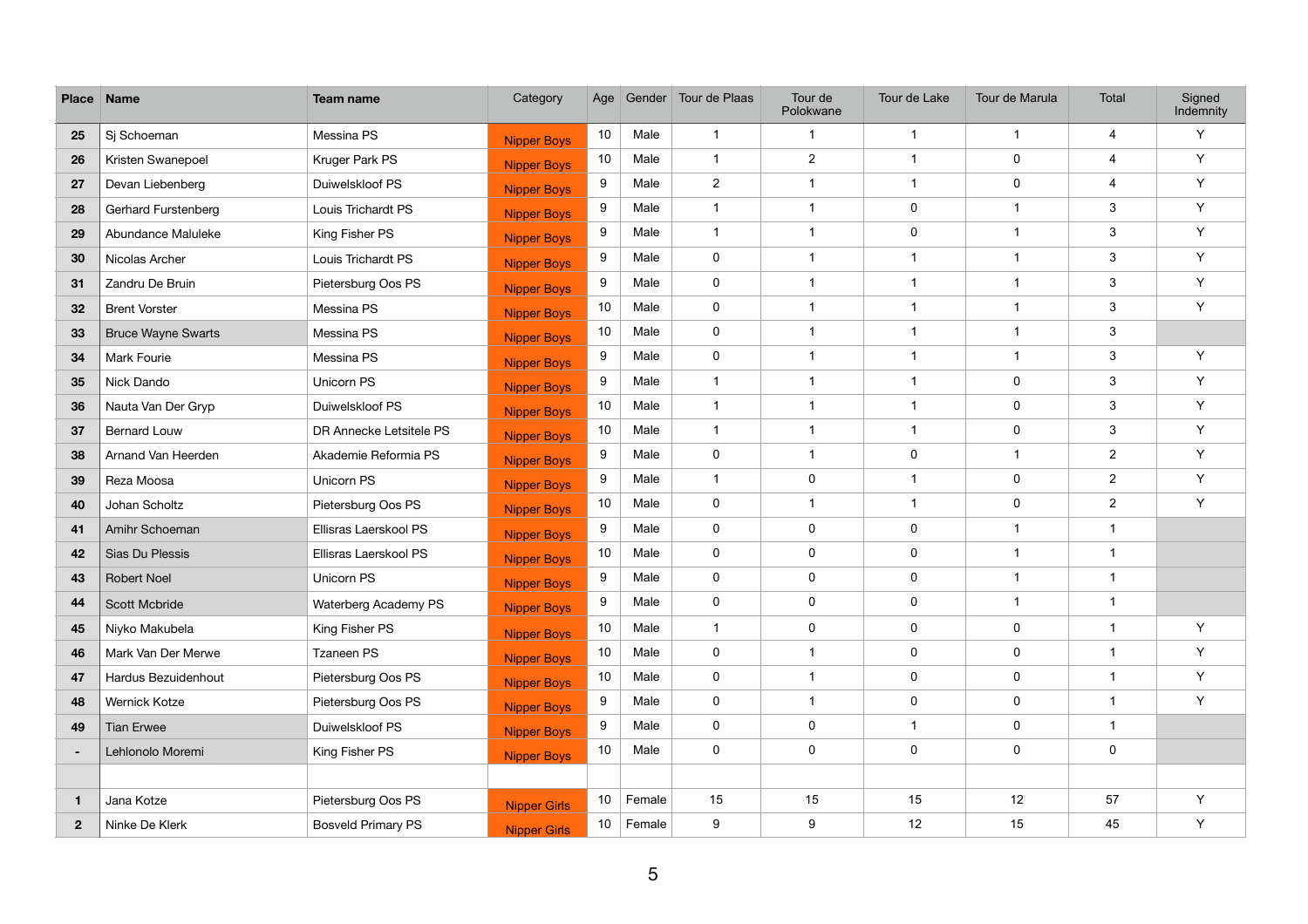| <b>Place</b>            | <b>Name</b>                     | Team name                 | Category            | Age             |        | Gender Tour de Plaas | Tour de<br>Polokwane    | Tour de Lake              | Tour de Marula | Total          | Signed<br>Indemnity |
|-------------------------|---------------------------------|---------------------------|---------------------|-----------------|--------|----------------------|-------------------------|---------------------------|----------------|----------------|---------------------|
| $3\phantom{a}$          | Isabella Brett                  | Unicorn PS                | <b>Nipper Girls</b> | 10 <sup>°</sup> | Female | 12                   | 12                      | 9                         | 10             | 43             | Y                   |
| $\overline{4}$          | Ilne Kotzé                      | Tzaneen PS                | <b>Nipper Girls</b> | 10 <sup>1</sup> | Female | 10 <sup>°</sup>      | 8                       | 10                        | 9              | 37             | Y                   |
| $5\phantom{.0}$         | Inge Von Ronge                  | <b>Bosveld Primary PS</b> | <b>Nipper Girls</b> | 10 <sup>°</sup> | Female | $\overline{7}$       | 10                      | $\mathbf 0$               | 8              | 25             | Y                   |
| $6\phantom{1}$          | Michelle Gouws                  | Kruger Park PS            | <b>Nipper Girls</b> | 9               | Female | $\overline{4}$       | $\overline{7}$          | $\overline{7}$            | 4              | 22             | Y                   |
| $\overline{7}$          | Niki Pretorius                  | Pietersburg Oos PS        | <b>Nipper Girls</b> | 10 <sup>1</sup> | Female | 8                    | 5                       | 8                         | 1              | 22             | Y                   |
| 8                       | Dané Strijdom                   | Messina PS                | Nipper Girls        | 10 <sup>°</sup> | Female | 6                    | 6                       | $\mathbf 0$               | $\overline{7}$ | 19             | Y                   |
| 9                       | <b>Chantelle Gouws</b>          | Kruger Park PS            | <b>Nipper Girls</b> | 9               | Female | 3                    | 3                       | 5                         | 5              | 16             | Y                   |
| 10                      | Nienke Pretorius                | Akademie Reformia PS      | Nipper Girls        | 9               | Female | $\overline{4}$       | $\overline{\mathbf{4}}$ | 3                         | $\mathbf 1$    | 12             | Y                   |
| 11                      | Luandie Marx                    | Duiwelskloof PS           | <b>Nipper Girls</b> | 10 <sup>°</sup> | Female | $\overline{2}$       | $\overline{2}$          | $\overline{1}$            | 3              | 8              | Y                   |
| $12 \,$                 | Sumike Malherbe                 | Duiwelskloof PS           | <b>Nipper Girls</b> | 10 <sup>°</sup> | Female | $\overline{1}$       | $\mathbf 1$             | 4                         |                | $\overline{7}$ |                     |
| 13                      | Dine Booyse                     | Duiwelskloof PS           | <b>Nipper Girls</b> | 10 <sup>1</sup> | Female | $\overline{1}$       | $\mathbf 0$             | $6\phantom{1}$            | 0              | $\overline{7}$ | Y                   |
| 14                      | Mikayla Bester                  | <b>Bosveld Primary PS</b> | <b>Nipper Girls</b> | 10 <sup>1</sup> | Female | $\mathbf 0$          | $\mathbf 0$             | $\overline{0}$            | 6              | 6              |                     |
| 15                      | Danielle Fourie                 | Messina PS                | <b>Nipper Girls</b> | 10 <sup>°</sup> | Female | $\mathbf 0$          | $\overline{1}$          | $\overline{\mathbf{1}}$   | $\overline{2}$ | 4              | Y                   |
| 16                      | Mary Lydia De Souza             | Duiwelskloof PS           | Nipper Girls        | 10 <sup>°</sup> | Female | $\overline{1}$       | $\mathbf 0$             | $\mathbf 1$               | 1              | 3              | Y                   |
| 17                      | Renette Nel                     | Louis Trichardt PS        | <b>Nipper Girls</b> | 9               | Female | $\overline{1}$       | $\mathbf 1$             | $\mathbf 0$               |                | $\mathsf 3$    | Y                   |
| 18                      | Nicole Lynn Van Der Westhuizen  | Duiwelskloof PS           | <b>Nipper Girls</b> | 10 <sup>°</sup> | Female | $\mathbf 0$          | $\mathbf 0$             | -1                        | 1              | $\overline{2}$ | Y                   |
| 19                      | <b>Elanie Smit</b>              | Duiwelskloof PS           | <b>Nipper Girls</b> | 9               | Female | $\mathbf 0$          | $\mathbf 0$             | $\overline{2}$            | 0              | $\overline{2}$ | Y                   |
| 20                      | Zanelle Strijdom                | Duiwelskloof PS           | <b>Nipper Girls</b> | 10 <sup>1</sup> | Female | $\overline{1}$       | $\overline{1}$          | $\mathbf 0$               | 0              | $\overline{2}$ | Y                   |
| 21                      | Simone Schonken                 | <b>Tzaneen PS</b>         | <b>Nipper Girls</b> | 10 <sup>°</sup> | Female | $\mathbf 0$          | $\overline{1}$          | $\overline{0}$            | 0              | $\mathbf 1$    |                     |
| 22                      | Jennifer Fourie                 | Messina PS                | <b>Nipper Girls</b> | 10 <sup>°</sup> | Female | $\mathbf 0$          | $\mathbf 0$             | $\overline{1}$            | 0              | -1             | Υ                   |
|                         |                                 |                           |                     |                 |        |                      |                         |                           |                |                |                     |
| $\mathbf{1}$            | John-Ross Donovan               | PEPPS Prep PS             | <b>Sprog Boys</b>   | 11              | Male   | 12                   | 12                      | 15                        | 15             | 54             | Y                   |
| $\mathbf{2}$            | Zineddine Mengouchi             | PEPPS Prep PS             | <b>Sprog Boys</b>   | 12              | Male   | 15                   | 15                      | 12                        | 0              | 42             | Y                   |
| $3\phantom{a}$          | <b>Gordon Noel</b>              | Unicorn PS                | <b>Sprog Boys</b>   | 11              | Male   | 9                    | $6\phantom{.}6$         | 10                        | 10             | 35             | Y                   |
| $\overline{\mathbf{4}}$ | Success Maluleke                | King Fisher PS            | <b>Sprog Boys</b>   | 12              | Male   | $\overline{2}$       | $\overline{7}$          | 6                         | 12             | 27             | Y                   |
| $5\phantom{.0}$         | <b>Brendan Bruce</b>            | Louis Trichardt PS        | <b>Sprog Boys</b>   | 11              | Male   | 10                   | 9                       | $\overline{7}$            | 0              | 26             | Y                   |
| $6\phantom{1}$          | Adriaan Willem Janse V Rensburg | Duiwelskloof PS           | <b>Sprog Boys</b>   | 11              | Male   | $5\phantom{.0}$      | 10                      | $\boldsymbol{9}$          | $\pmb{0}$      | 24             | Y                   |
| $\overline{7}$          | <b>Maximilian Drewett</b>       | Unicorn PS                | <b>Sprog Boys</b>   | 11              | Male   | 8                    | 8                       | 8                         | 0              | 24             | Y                   |
| 8                       | Jayson Muller                   | Unicorn PS                | <b>Sprog Boys</b>   | 11              | Male   | $\mathbf{3}$         | -1                      | $\ensuremath{\mathsf{3}}$ | 8              | 15             | Y                   |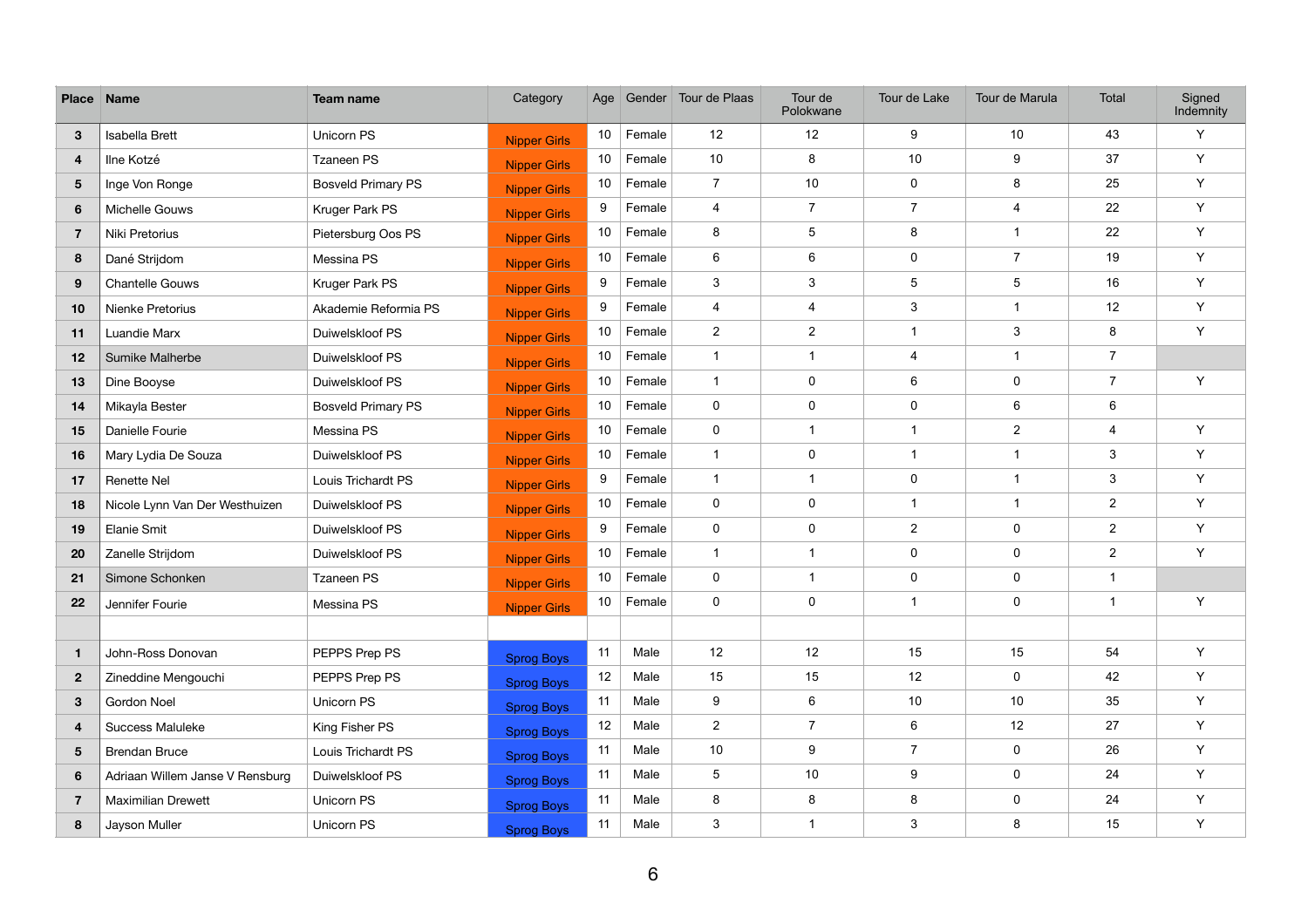| <b>Place</b>    | <b>Name</b>                        | <b>Team name</b>          | Category          | Age |      | Gender Tour de Plaas    | Tour de<br>Polokwane    | Tour de Lake            | Tour de Marula | Total                     | Signed<br>Indemnity |
|-----------------|------------------------------------|---------------------------|-------------------|-----|------|-------------------------|-------------------------|-------------------------|----------------|---------------------------|---------------------|
| 9               | Albert Von Ronge                   | <b>Bosveld Primary PS</b> | <b>Sprog Boys</b> | 12  | Male | $\mathbf 0$             | 4                       | $\pmb{0}$               | 9              | 13                        | Y                   |
| 10              | Snyman S. P. Smit                  | Duiwelskloof PS           | <b>Sprog Boys</b> | 12  | Male | 4                       | 5                       | $\overline{2}$          | $\mathbf 1$    | 12                        | Y                   |
| 11              | <b>Tristan Brett</b>               | Unicorn PS                | <b>Sprog Boys</b> | 12  | Male | $\overline{7}$          | $\mathbf 0$             | $\overline{5}$          | 0              | 12                        | Y                   |
| 12              | <b>Matthew Lee</b>                 | Louis Trichardt PS        | <b>Sprog Boys</b> | 11  | Male | $\overline{\mathbf{1}}$ | $\overline{2}$          | -1                      | $\overline{7}$ | 11                        |                     |
| 13              | Waldo Strijdom                     | Messina PS                | <b>Sprog Boys</b> | 12  | Male | $\overline{1}$          | $\overline{1}$          | $\overline{1}$          | 6              | 9                         | Y                   |
| 14              | Jacques Crafford                   | Louis Trichardt PS        | <b>Sprog Boys</b> | 12  | Male | $\overline{1}$          | $\overline{1}$          | $\overline{\mathbf{1}}$ | 5              | 8                         | Y                   |
| 15              | <b>Clifton Classen</b>             | <b>Ellisras PS</b>        | <b>Sprog Boys</b> | 12  | Male | $\overline{\mathbf{1}}$ | 3                       | $\mathbf 0$             | 4              | 8                         | Y                   |
| 16              | Kian Du Plessis                    | Kruger Park PS            | <b>Sprog Boys</b> | 11  | Male | $\overline{1}$          | $\overline{\mathbf{1}}$ | $\overline{1}$          | 3              | 6                         | Y                   |
| 17              | Finn Straughan                     | Unicorn PS                | <b>Sprog Boys</b> | 12  | Male | $\overline{1}$          | -1                      | $\overline{4}$          | 0              | $\,6\,$                   | Y                   |
| 18              | Carlo Moller                       | <b>Tzaneen PS</b>         | <b>Sprog Boys</b> | 12  | Male | 6                       | $\mathbf 0$             | $\mathbf 0$             | 0              | 6                         | Y                   |
| 19              | <b>Tristan Hudson</b>              | Kruger Park PS            | <b>Sprog Boys</b> | 11  | Male | $\overline{1}$          | $\overline{\mathbf{1}}$ | $\mathbf 0$             | $\overline{2}$ | 4                         | Y                   |
| 20              | Daniel Lee                         | Louis Trichardt PS        | <b>Sprog Boys</b> | 11  | Male | $\overline{1}$          | 1                       | $\overline{1}$          | -1             | $\overline{\mathbf{4}}$   |                     |
| 21              | Christopher Oosthuysen             | <b>Bosveld Primary PS</b> | <b>Sprog Boys</b> | 11  | Male | $\overline{1}$          | $\overline{\mathbf{1}}$ | -1                      | $\mathbf 1$    | 4                         |                     |
| 22              | Kamogelo Monyela                   | Tzaneen PS                | <b>Sprog Boys</b> | 12  | Male | $\overline{1}$          | $\overline{\mathbf{1}}$ | -1                      | -1             | 4                         | Y                   |
| 23              | Johanno Van Tonder                 | Kruger Park PS            | <b>Sprog Boys</b> | 11  | Male | $\overline{1}$          | 1                       | $\overline{1}$          | $\mathbf 1$    | $\overline{4}$            | Y                   |
| 24              | Stiaan Malherbe                    | Duiwelskloof PS           | <b>Sprog Boys</b> | 11  | Male | $\overline{1}$          | $\overline{1}$          | $\overline{\mathbf{1}}$ | $\mathbf 1$    | 4                         |                     |
| 25              | Alec Bester                        | <b>Bosveld Primary PS</b> | <b>Sprog Boys</b> | 12  | Male | $\overline{1}$          | $\overline{\mathbf{1}}$ | $\mathbf 0$             | -1             | $\mathbf{3}$              | Y                   |
| 26              | Amiel Robbertze                    | Pietersburg Oos PS        | <b>Sprog Boys</b> | 11  | Male | $\overline{1}$          | $\pmb{0}$               | $\overline{1}$          | $\mathbf 1$    | $\mathbf{3}$              | Y                   |
| 27              | Christiaan Frederick Lukas Van Ree | Akademie Reformia PS      | <b>Sprog Boys</b> | 12  | Male | $\overline{1}$          | $\mathbf 0$             | $\overline{\mathbf{1}}$ | $\mathbf 1$    | $\ensuremath{\mathsf{3}}$ |                     |
| 28              | Ntsako Mushwana                    | Unicorn PS                | <b>Sprog Boys</b> | 11  | Male | $\overline{1}$          | $\overline{1}$          | $\overline{1}$          | 0              | $\mathbf{3}$              | Y                   |
| 29              | Hardus Louw                        | DR Annecke Letsitele PS   | Sprog Boys        | 12  | Male | $\overline{1}$          | -1                      | -1                      | 0              | $\mathbf{3}$              | Y                   |
| 30 <sup>°</sup> | John-Henry Schwab                  | Duiwelskloof PS           | <b>Sprog Boys</b> | 12  | Male | $\overline{1}$          | $\mathbf 0$             | $\overline{1}$          | 0              | $\overline{2}$            |                     |
| 31              | Eduan Bekker                       | Kruger Park PS            | <b>Sprog Boys</b> | 12  | Male | -1                      | $\mathbf 0$             |                         | 0              | $\overline{2}$            | Y                   |
| 32              | Joshua Welthagen                   | Tzaneen PS                | <b>Sprog Boys</b> | 11  | Male | $\overline{1}$          | $\pmb{0}$               | $\overline{1}$          | $\pmb{0}$      | $\overline{2}$            | Y                   |
| 33              | Andreas Honiball                   | DR Annecke Letsitele PS   | <b>Sprog Boys</b> | 12  | Male | $\mathsf{O}$            | $\overline{1}$          | $\overline{1}$          | 0              | $\overline{2}$            | Y                   |
| 34              | Jovan Steenkamp                    | Pietersburg Oos PS        | <b>Sprog Boys</b> | 11  | Male | $\mathbf 0$             |                         | -1                      | 0              | $\mathbf{2}$              | Y                   |
| 35              | Aubrey Jordaan                     | King Fisher PS            | <b>Sprog Boys</b> | 12  | Male | $\mathbf{1}$            | $\overline{1}$          | $\pmb{0}$               | $\pmb{0}$      | $\overline{2}$            |                     |
| 36              | Hanno Kay                          | <b>Bosveld Primary PS</b> | <b>Sprog Boys</b> | 12  | Male | $\mathsf{O}$            | $\mathbf 0$             | $\pmb{0}$               | $\mathbf{1}$   | $\mathbf 1$               |                     |
| 37              | Aybrey Jordaan                     | King Fisher PS            | <b>Sprog Boys</b> | 11  | Male | $\mathbf 0$             | $\mathbf 0$             | $\pmb{0}$               | $\mathbf{1}$   | $\mathbf{1}$              |                     |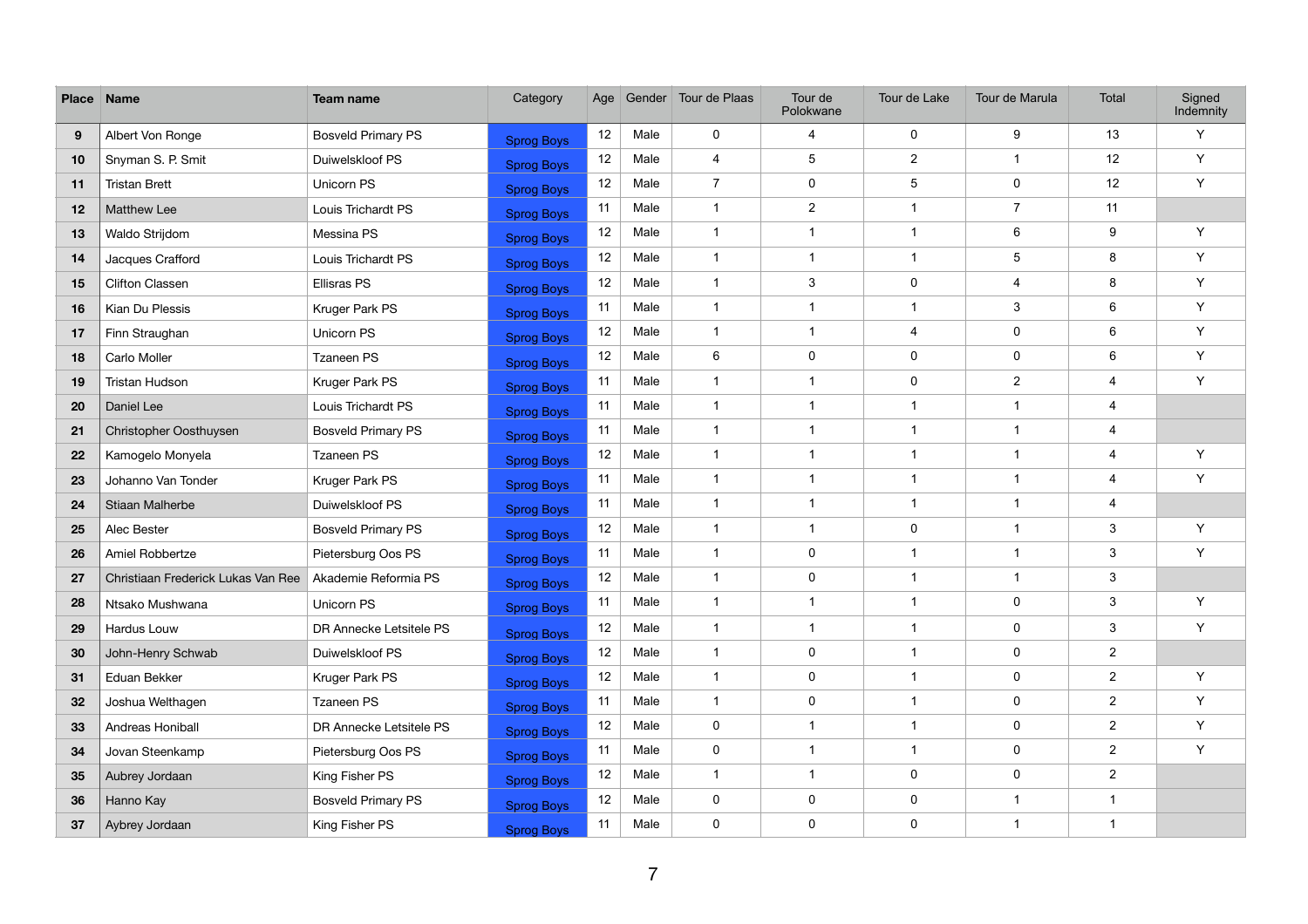| <b>Place</b>    | <b>Name</b>                  | <b>Team name</b>             | Category           | Age |             | Gender Tour de Plaas    | Tour de<br>Polokwane    | Tour de Lake     | Tour de Marula          | Total          | Signed<br>Indemnity |
|-----------------|------------------------------|------------------------------|--------------------|-----|-------------|-------------------------|-------------------------|------------------|-------------------------|----------------|---------------------|
| 38              | Murray Loughor-Clarke        | Unicorn PS                   | <b>Sprog Boys</b>  | 12  | Male        | 0                       | 0                       | -1               | $\mathbf 0$             | $\mathbf{1}$   | Y                   |
| 39              | Jason Bosman                 | Tzaneen PS                   | <b>Sprog Boys</b>  | 12  | Male        | 0                       | 0                       | $\overline{1}$   | $\pmb{0}$               | $\mathbf{1}$   | Y                   |
| 40              | Christo Ferreira             | Tzaneen PS                   | <b>Sprog Boys</b>  | 12  | Male        | $\mathbf 0$             | $\mathbf 0$             | -1               | $\pmb{0}$               | $\overline{1}$ | Y                   |
| 41              | Julius Mussmann              | Pietersburg Oos PS           | <b>Sprog Boys</b>  | 11  | Male        | 0                       | 0                       | -1               | $\pmb{0}$               | $\mathbf{1}$   |                     |
| 42              | Franco Le Grange             | Duiwelskloof PS              | <b>Sprog Boys</b>  | 11  | Male        | 0                       | 0                       | $\overline{1}$   | $\pmb{0}$               | $\mathbf{1}$   |                     |
| 43              | Marko De Jonge               | Duiwelskloof PS              | <b>Sprog Boys</b>  | 11  | Male        | $\mathbf 0$             | $\mathbf 0$             | -1               | $\pmb{0}$               | $\overline{1}$ | Y                   |
| 44              | Khafu Nogbeni                | King Fisher PS               | <b>Sprog Boys</b>  | 11  | Male        | $\mathbf 0$             | 0                       | -1               | $\pmb{0}$               | $\overline{1}$ |                     |
| 45              | Thabang Moyela               | King Fisher PS               | <b>Sprog Boys</b>  | 12  | Male        | $\mathbf 0$             | 0                       | -1               | $\pmb{0}$               | $\mathbf 1$    |                     |
| 46              | Pieter Potgieter             | Duiwelskloof PS              | <b>Sprog Boys</b>  | 12  | Male        | $\overline{1}$          | 0                       | $\mathbf 0$      | $\pmb{0}$               | $\overline{1}$ | Y                   |
| 47              | Cj Kloppers                  | Pietersburg Laerskool PLS PS | <b>Sprog Boys</b>  | 12  | Male        | $\mathbf 0$             | $\overline{1}$          | $\mathbf 0$      | $\pmb{0}$               | $\overline{1}$ |                     |
| 48              | Jacobus Van Wyk              | Pietersburg Oos PS           | <b>Sprog Boys</b>  | 11  | Male        | $\mathbf 0$             | $\overline{1}$          | $\pmb{0}$        | $\pmb{0}$               | $\mathbf 1$    | Y                   |
| 49              | Vaughn Scheepers             | Pietersburg Oos PS           | <b>Sprog Boys</b>  | 11  | Male        | 0                       | $\overline{1}$          | $\mathbf 0$      | $\pmb{0}$               | $\overline{1}$ | Y                   |
| 50              | Wian Hattingh                | Pietersburg Oos PS           | <b>Sprog Boys</b>  | 11  | Male        | 0                       | $\overline{1}$          | $\mathbf 0$      | $\pmb{0}$               | $\overline{1}$ |                     |
| 51              | Werner Kotze                 | Pietersburg Oos PS           | <b>Sprog Boys</b>  | 11  | Male        | 0                       | $\overline{1}$          | $\pmb{0}$        | $\pmb{0}$               | $\mathbf 1$    | Y                   |
| $\sim$          | Kyle Vollgraaff              | <b>Homeschool PS</b>         | <b>Sprog Boys</b>  | 11  | Male        | 0                       | 0                       | $\pmb{0}$        | $\pmb{0}$               | $\pmb{0}$      | Y                   |
| ٠               | Schalk Van Niekerk           | <b>Tzaneen PS</b>            | <b>Sprog Boys</b>  | 11  | Male        | 0                       | 0                       | $\mathbf 0$      | $\pmb{0}$               | $\pmb{0}$      | Y                   |
|                 |                              |                              |                    |     |             |                         |                         |                  |                         |                |                     |
| $\mathbf{1}$    | Carla Jansen Van Vuuren      | Waterberg Academy PS         | <b>Sprog Girls</b> | 12  | Female      | 15                      | 15                      | 15               | 15                      | 60             | Y                   |
| $2\overline{ }$ | Anke Rood                    | Duiwelskloof PS              | <b>Sprog Girls</b> | 12  | Female      | 10 <sup>1</sup>         | 12                      | 12               | 12                      | 46             | Y                   |
| $3\phantom{a}$  | Tashanè Ehlers               | Pietersburg Oos PS           | <b>Sprog Girls</b> | 12  | Female      | 9                       | 10                      | 10               | 10                      | 39             | Y                   |
| 4               | Eleen Furstenberg            | Louis Trichardt PS           | Sprog Girls        | 12  | Female      | 8                       | 8                       | $\boldsymbol{9}$ | $\boldsymbol{9}$        | 34             | Y                   |
| $5\phantom{.0}$ | Geane Anderson               | Messina PS                   | <b>Sprog Girls</b> | 12  | Female      | 6                       | $\overline{7}$          | $\overline{7}$   | 8                       | 28             | Y                   |
| $6\phantom{1}$  | Shané Van Den Heever         | Tzaneen PS                   | <b>Sprog Girls</b> | 12  | Female      | $\overline{7}$          | 9                       | 8                | 0                       | 24             | Y                   |
| $\overline{7}$  | Catelyn De Beer              | Louis Trichardt PS           | <b>Sprog Girls</b> | 12  | Female      | 5                       | 0                       | $\,6$            | $\overline{7}$          | 18             | Y                   |
| 8               | Marie-Louise Le Roux         | Kruger Park PS               | <b>Sprog Girls</b> | 11  | Female      | $\overline{\mathbf{4}}$ | $\overline{\mathbf{4}}$ | $\overline{2}$   | $\overline{\mathbf{4}}$ | 14             | Y                   |
| 9               | Emmarentia Hendrika De Souza | Duiwelskloof PS              | <b>Sprog Girls</b> | 12  | Female      | 3                       | $\mathbf 0$             | $\overline{4}$   | 5                       | 12             | Y                   |
| 10              | Elri Jansen Van Vuuren       | Pietersburg Oos PS           | <b>Sprog Girls</b> | 12  | Female      | 12                      | $\mathbf 0$             | $\pmb{0}$        | $\boldsymbol{0}$        | 12             | Y                   |
| 11              | Micaela Schoeman             | Ellisras Laerskool PS        | <b>Sprog Girls</b> | 12  | Female      | $\mathbf 0$             | 0                       | $\pmb{0}$        | $\,6$                   | 6              |                     |
| 12              | Adelia Schonken              | Tzaneen PS                   | <b>Sprog Girls</b> |     | 12   Female | $\mathbf 0$             | 6                       | $\pmb{0}$        | $\mathbf 0$             | 6              | Y                   |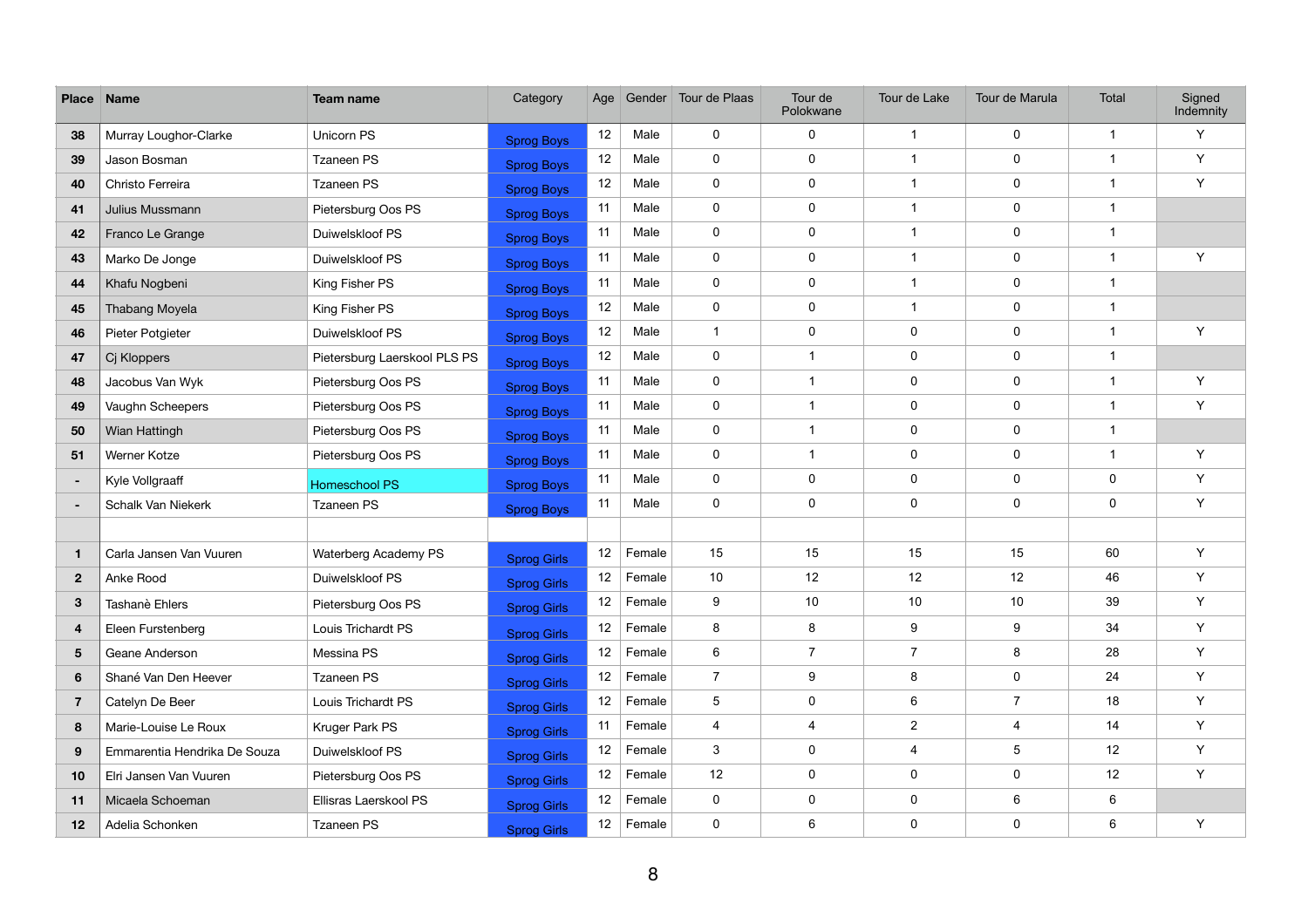| <b>Place</b>    | <b>Name</b>                    | Team name             | Category               | Age             |        | Gender Tour de Plaas | Tour de<br>Polokwane | Tour de Lake            | Tour de Marula   | Total           | Signed<br>Indemnity |
|-----------------|--------------------------------|-----------------------|------------------------|-----------------|--------|----------------------|----------------------|-------------------------|------------------|-----------------|---------------------|
| 13              | Ntaskiso Nogbeni               | King Fisher PS        | <b>Sprog Girls</b>     | 12              | Female | $\mathbf 0$          | $\mathbf 0$          | $5\phantom{.0}$         | $\mathbf 0$      | $5\phantom{.0}$ |                     |
| 14              | Kylie Wall                     | Duiwelskloof PS       | <b>Sprog Girls</b>     | 11              | Female | $\overline{2}$       | $\pmb{0}$            | $\mathbf{3}$            | $\boldsymbol{0}$ | 5               | Y                   |
| 15              | Nonnie Scheepers               | Pietersburg Oos PS    | <b>Sprog Girls</b>     | 11              | Female | $\mathbf 0$          | 5                    | $\mathbf 0$             | $\boldsymbol{0}$ | $5\phantom{.0}$ |                     |
| 16              | Carla Booyse                   | Unitas PS             | <b>Sprog Girls</b>     | 11              | Female | $\mathbf 0$          | $\mathbf 0$          | $\mathbf 0$             | 3                | 3               |                     |
| 17              | Cailyn IIze Helberg            | Duiwelskloof PS       | <b>Sprog Girls</b>     | 12              | Female | $\mathbf{1}$         | $\pmb{0}$            |                         | $\mathbf 0$      | $\overline{2}$  | Y                   |
| $\sim$          | Klara Pretorius                | Unicorn PS            | <b>Sprog Girls</b>     | 12 <sup>°</sup> | Female | $\mathbf 0$          | $\pmb{0}$            | $\mathbf 0$             | $\mathbf 0$      | $\mathbf 0$     | Y                   |
|                 |                                |                       |                        |                 |        |                      |                      |                         |                  |                 |                     |
| $\mathbf{1}$    | Josua Retief                   | Duiwelskloof PS       | <b>Sub-Junior Boys</b> | 13              | Male   | 15                   | 15                   | 15                      | 15               | 60              | Y                   |
| $\overline{2}$  | Willem J.S. Smit               | Duiwelskloof PS       | <b>Sub-Junior Boys</b> | 13              | Male   | 12                   | 10                   | 12                      | 10               | 44              | Y                   |
| $\mathbf{3}$    | Willie Willemse                | Pietersburg Oos PS    | <b>Sub-Junior Boys</b> | 13              | Male   | 10                   | 12                   | 10                      | 9                | 41              | Y                   |
| 4               | Andani Raphalalani             | Ridgeway College PS   | <b>Sub-Junior Boys</b> | 13              | Male   | 9                    | 5                    | $\boldsymbol{9}$        | 12               | 35              |                     |
| $5\phantom{.0}$ | Theunis Hermanus Ruben Van Ree | Akademie Reformia PS  | <b>Sub-Junior Boys</b> | 13              | Male   | 8                    | $\pmb{0}$            | 8                       | 8                | 24              | Y                   |
| 6               | Ruben Van Tonder               | Kruger Park PS        | <b>Sub-Junior Boys</b> | 13              | Male   | $\overline{7}$       | 9                    |                         | $\overline{7}$   | 24              | Y                   |
| $\overline{7}$  | Jacques Du Preez               | Louis Trichardt PS    | <b>Sub-Junior Boys</b> | 13              | Male   | 6                    | 4                    | $\overline{7}$          | $\sqrt{5}$       | 22              | Y                   |
| 8               | <b>Ruben Marais</b>            | Pietersburg Oos PS    | <b>Sub-Junior Boys</b> | 13              | Male   | 5                    | $\,6\,$              | 6                       | $\overline{4}$   | 21              | Y                   |
| 9               | <b>Braam Swanepoel</b>         | Pietersburg Oos PS    | <b>Sub-Junior Boys</b> | 13              | Male   | $\mathbf 0$          | $\overline{7}$       | 5                       | $6\phantom{1}$   | 18              | Y                   |
| 10              | Markus Theron                  | <b>Tzaneen PS</b>     | <b>Sub-Junior Boys</b> | 13              | Male   | 4                    | $\mathbf 0$          | 3                       | $\mathbf 0$      | $\overline{7}$  | Y                   |
| 11              | Michael Van Heerden            | Akademie Reformia PS  | <b>Sub-Junior Boys</b> | 13              | Male   | $\pmb{0}$            | 3                    | $\mathbf 0$             | $\sqrt{3}$       | 6               | Y                   |
| 12              | Danyell Swanepoel              | Kruger Park PS        | <b>Sub-Junior Boys</b> | 14              | Male   | $\mathbf{1}$         | $\mathbf 1$          | $\overline{4}$          | $\boldsymbol{0}$ | 6               | Y                   |
| 13              | Jaco Le Roux                   | Kruger Park PS        | <b>Sub-Junior Boys</b> | 13              | Male   | $\mathbf{1}$         | 1                    |                         | $\overline{2}$   | $5\phantom{.0}$ | Y                   |
| 14              | Nathan Van Heerden             | Kruger Park PS        | <b>Sub-Junior Boys</b> | 13              | Male   | $\mathbf{1}$         | $\overline{2}$       | $\mathbf 0$             | $\mathbf{1}$     | 4               | Y                   |
| 15              | Duncan James                   | Duiwelskloof PS       | <b>Sub-Junior Boys</b> | 13              | Male   | $\mathbf 0$          | $\mathbf 0$          | $\overline{2}$          | $\overline{1}$   | $\mathbf{3}$    | Y                   |
| 16              | Keegan Mocke                   | Louis Trichardt PS    | <b>Sub-Junior Boys</b> | 13              | Male   | 1                    | $\mathbf 0$          |                         | $\mathbf{1}$     | $\mathfrak{S}$  | Y                   |
| 17              | <b>Emmanuel Matlala</b>        | Ellisras Laerskool PS | <b>Sub-Junior Boys</b> | 13              | Male   | $\mathbf 0$          | $\mathbf{1}$         | $\overline{\mathbf{1}}$ | $\mathbf{1}$     | $\mathbf{3}$    | Y                   |
| 18              | Thato Moleya                   | King Fisher PS        | <b>Sub-Junior Boys</b> | 13              | Male   | $\overline{2}$       | $\mathbf{1}$         | $\mathbf 0$             | $\boldsymbol{0}$ | 3               |                     |
| 19              | <b>Grant Cooper</b>            | Unicorn PS            | <b>Sub-Junior Boys</b> | 13              | Male   | 3                    | $\mathbf 0$          | $\mathbf 0$             | $\boldsymbol{0}$ | 3               | Y                   |
| 20              | Nantus Du Preez                | Duiwelskloof PS       | <b>Sub-Junior Boys</b> | 13              | Male   | $\mathbf{1}$         | $\mathbf 0$          |                         | $\pmb{0}$        | $\overline{2}$  |                     |
| 21              | <b>Thato Selepe</b>            | Ellisras Laerskool PS | <b>Sub-Junior Boys</b> | 13              | Male   | $\mathbf{1}$         | $\mathbf 0$          | $\overline{\mathbf{1}}$ | $\pmb{0}$        | $\overline{2}$  | Y                   |
| 22              | Shaun Kubayi                   | King Fisher PS        | <b>Sub-Junior Boys</b> | 13              | Male   | $\overline{0}$       | $\mathbf{1}$         | $\overline{1}$          | $\mathbf 0$      | $\overline{2}$  |                     |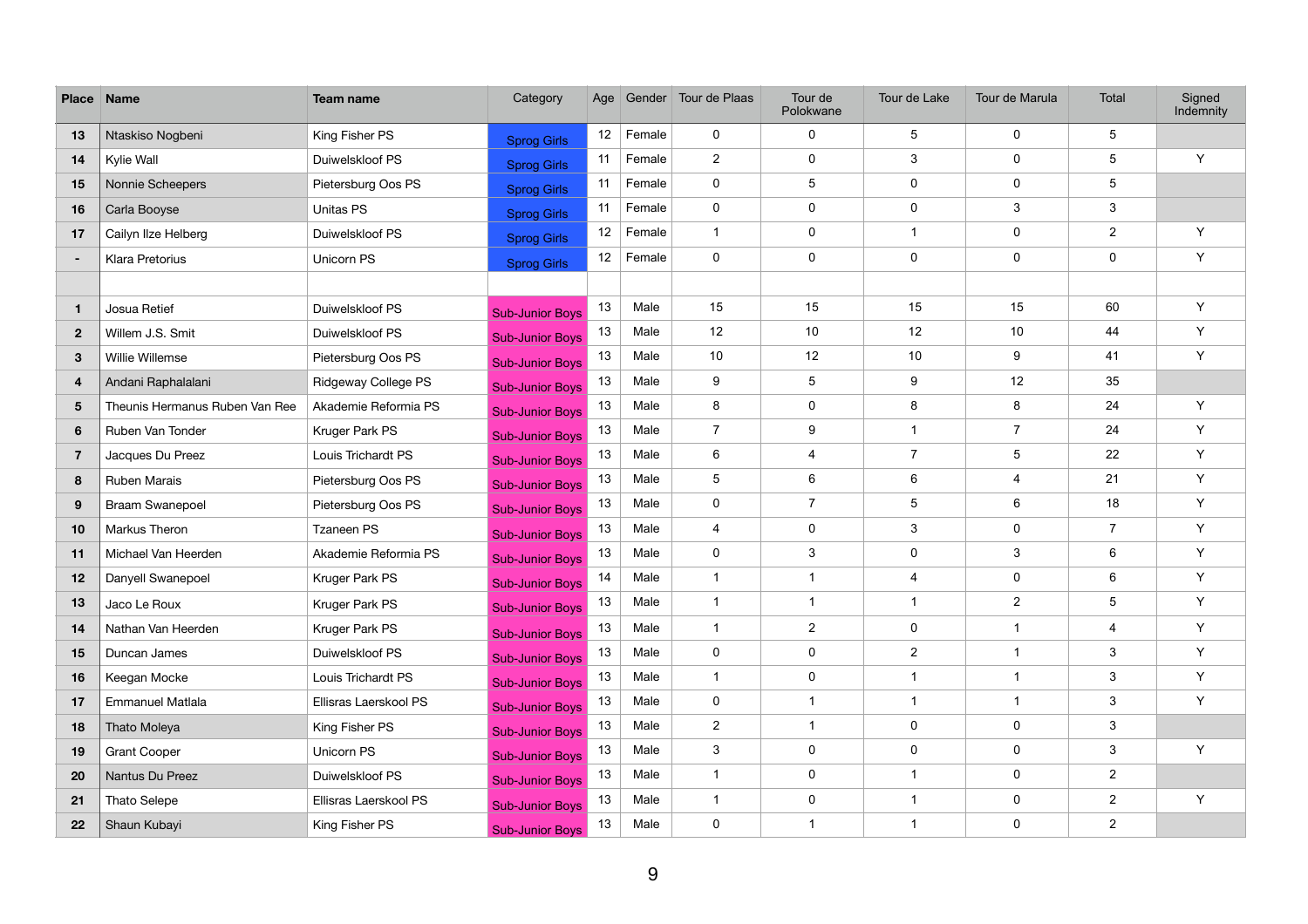| <b>Place</b>    | <b>Name</b>                 | <b>Team name</b>                | Category               | Age |      | Gender Tour de Plaas    | Tour de<br>Polokwane    | Tour de Lake            | Tour de Marula            | Total          | Signed<br>Indemnity |
|-----------------|-----------------------------|---------------------------------|------------------------|-----|------|-------------------------|-------------------------|-------------------------|---------------------------|----------------|---------------------|
| 23              | Xander Loubser              | Ellisras Laerskool PS           | <b>Sub-Junior Boys</b> | 13  | Male | 0                       | 0                       | $\mathbf 0$             | $\mathbf 1$               | $\mathbf{1}$   |                     |
| 24              | Divan Malan                 | Ellisras Laerskool PS           | <b>Sub-Junior Boys</b> | 13  | Male | 0                       | 0                       | $\pmb{0}$               | $\mathbf 1$               | $\mathbf{1}$   |                     |
| 25              | <b>Erhard Geyser</b>        | <b>Bosveld Primary PS</b>       | <b>Sub-Junior Boys</b> | 13  | Male | $\mathbf 0$             | $\mathbf 0$             | $\mathbf 0$             | $\mathbf 1$               | $\overline{1}$ |                     |
| 26              | Tumelo Motsumi              | Northan Academy PS              | <b>Sub-Junior Boys</b> | 13  | Male | 0                       | $\overline{1}$          | $\mathbf 0$             | $\pmb{0}$                 | $\mathbf{1}$   | Y                   |
| 27              | Drikas Liebenberg           | Pietersburg Oos PS              | <b>Sub-Junior Boys</b> | 13  | Male | 0                       | $\overline{1}$          | $\pmb{0}$               | $\pmb{0}$                 | $\mathbf{1}$   | Y                   |
| 28              | Kian None                   | Unicorn PS                      | <b>Sub-Junior Boys</b> | 13  | Male | $\mathbf 0$             | $\mathbf 0$             | -1                      | $\pmb{0}$                 | $\overline{1}$ |                     |
|                 |                             |                                 |                        |     |      |                         |                         |                         |                           |                |                     |
| 1               | Ruan Jansen Van Vuuren      | Hatfield Christian School HS    | <b>Sub-Junior Boys</b> | 14  | Male | 15                      | 15                      | 15                      | 15                        | 60             | Y                   |
| $\mathbf{2}$    | Reinhard Jansen Van Vuuren  | PHS Pietersburg HS              | <b>Sub-Junior Boys</b> | 14  | Male | 12                      | 12                      | 12                      | 12                        | 48             | Y                   |
| $3\phantom{.0}$ | <b>Wessel Furstenberg</b>   | PHS Pietersburg HS              | <b>Sub-Junior Boys</b> | 14  | Male | 9                       | 10 <sup>°</sup>         | 10                      | 10                        | 39             | Y                   |
| 4               | <b>Tyrone Anders</b>        | PHS Pietersburg HS              | <b>Sub-Junior Boys</b> | 14  | Male | 10 <sup>1</sup>         | $\overline{7}$          | $\boldsymbol{9}$        | 8                         | 34             | Y                   |
| $5\phantom{.0}$ | Herman Brummelkamp          | Piet Potgieter HS               | <b>Sub-Junior Boys</b> | 14  | Male | 8                       | 9                       | $6\phantom{1}$          | $\pmb{0}$                 | 23             | Y                   |
| $6\phantom{1}$  | Charlden Nel                | PHS Pietersburg HS              | <b>Sub-Junior Boys</b> | 14  | Male | 5                       | 8                       | $\overline{7}$          | $\mathbf{1}$              | 21             | Y                   |
| $\overline{7}$  | Herman Veldman              | Louis Trichardt HS              | <b>Sub-Junior Boys</b> | 14  | Male | 6                       | $\overline{c}$          | 5                       | 6                         | 19             | Y                   |
| 8               | Jarred Watridge             | PHS Pietersburg HS              | <b>Sub-Junior Boys</b> | 14  | Male | $\overline{7}$          | 6                       | -1                      | $\sqrt{5}$                | 19             | Y                   |
| 9               | Michael Scriven             | Stanford Lake College HS        | <b>Sub-Junior Boys</b> | 14  | Male | 0                       | 5                       | 8                       | $\ensuremath{\mathsf{3}}$ | 16             | Y                   |
| 10              | Jaco-Hein Botes             | Ellisras HS                     | <b>Sub-Junior Boys</b> | 14  | Male | 0                       | $\overline{\mathbf{1}}$ | -1                      | 9                         | 11             | Y                   |
| 11              | Angus Loughor-Clarke        | Stanford Lake College HS        | <b>Sub-Junior Boys</b> | 14  | Male | 0                       | 3                       | $\overline{\mathbf{4}}$ | $\overline{\mathbf{4}}$   | 11             | Y                   |
| 12              | Steenkamp Drotskie          | PHS Pietersburg HS              | <b>Sub-Junior Boys</b> | 14  | Male | 0                       | $\overline{1}$          | $\overline{2}$          | $\overline{7}$            | 10             | Y                   |
| 13              | Stephan Jansen Van Rensburg | Merensky HS                     | <b>Sub-Junior Boys</b> | 14  | Male | 4                       | $\overline{1}$          | -1                      | $\mathbf 1$               | $\overline{7}$ | Y                   |
| 14              | Johan Van Den Heever        | Merensky HS                     | <b>Sub-Junior Boys</b> | 14  | Male | 0                       | 4                       | $\mathbf{3}$            | $\pmb{0}$                 | $\overline{7}$ | Y                   |
| 15              | Joshua Swart                | Louis Trichardt HS              | <b>Sub-Junior Boys</b> | 14  | Male | 3                       | $\overline{\mathbf{1}}$ | $\overline{\mathbf{1}}$ | $\mathbf{1}$              | 6              | Y                   |
| 16              | Jurgens Spaumer             | Merensky HS                     | <b>Sub-Junior Boys</b> | 14  | Male | $\overline{2}$          |                         |                         | $\mathbf{1}$              | 5              |                     |
| 17              | Robbie De Klerk             | Ellisras HS                     | <b>Sub-Junior Boys</b> | 14  | Male | $\mathbf{1}$            | 0                       | -1                      | $\overline{2}$            | $\overline{4}$ | Y                   |
| 18              | Peet Botha                  | Ellisras HS                     | <b>Sub-Junior Boys</b> | 13  | Male | $\mathbf{1}$            | $\overline{1}$          | $\overline{1}$          | $\mathbf 1$               | $\overline{4}$ | Y                   |
| 19              | <b>Marthinus Viviers</b>    | Tom Naude HS                    | <b>Sub-Junior Boys</b> | 14  | Male | $\overline{\mathbf{1}}$ |                         | -1                      | $\mathbf{1}$              | 4              | Y                   |
| 20              | Benno Kotze                 | <b>Stanford Lake College HS</b> | <b>Sub-Junior Boys</b> | 14  | Male | $\overline{1}$          | $\overline{1}$          | $\overline{\mathbf{1}}$ | $\mathbf{1}$              | $\overline{4}$ | Y                   |
| 21              | Krause Botha                | PHS Pietersburg HS              | <b>Sub-Junior Boys</b> | 14  | Male | $\mathbf{1}$            | $\overline{1}$          | $\overline{1}$          | $\mathbf 1$               | $\overline{4}$ | Y                   |
| 22              | Jandre Stanz                | Ellisras HS                     | <b>Sub-Junior Boys</b> | 14  | Male | $\mathbf{1}$            | $\overline{1}$          | $\overline{\mathbf{1}}$ | $\mathbf{1}$              | $\overline{4}$ | Y                   |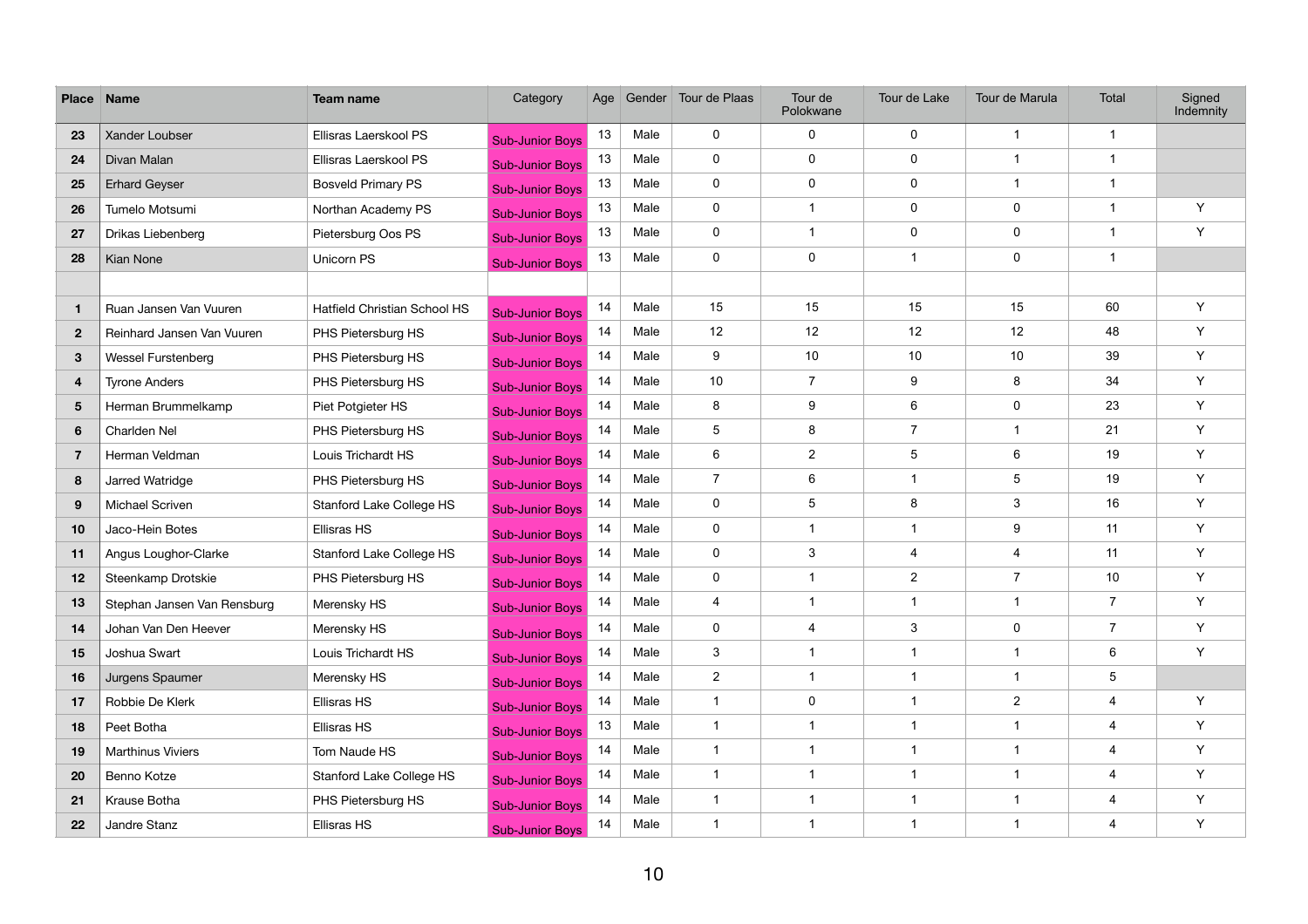| <b>Place</b> | Name                           | Team name                       | Category               | Age |      | Gender Tour de Plaas    | Tour de<br>Polokwane    | Tour de Lake            | Tour de Marula | Total          | Signed<br>Indemnity |
|--------------|--------------------------------|---------------------------------|------------------------|-----|------|-------------------------|-------------------------|-------------------------|----------------|----------------|---------------------|
| 23           | Salmo Joshua Helberg           | Merensky HS                     | <b>Sub-Junior Boys</b> | 14  | Male | $\overline{\mathbf{1}}$ | $\overline{1}$          | $\overline{1}$          | $\mathbf 1$    | 4              | Y                   |
| 24           | Stephanus Johannes Van Heerden | Piet Potgieter HS               | <b>Sub-Junior Boys</b> | 14  | Male | $\overline{1}$          | -1                      | $\overline{1}$          | -1             | 4              | Y                   |
| 25           | Wulf Schwerdtfeger             | Louis Trichardt HS              | <b>Sub-Junior Boys</b> | 14  | Male | $\overline{1}$          | 1                       | $\overline{\mathbf{1}}$ |                | 4              | Y                   |
| 26           | Farai Munyenyiwa               | Stanford Lake College HS        | <b>Sub-Junior Boys</b> | 14  | Male | $\mathbf 0$             | $\overline{1}$          | $\overline{1}$          | $\mathbf 1$    | 3              |                     |
| 27           | Stefen Hacker                  | Stanford Lake College HS        | <b>Sub-Junior Boys</b> | 14  | Male | $\mathbf 0$             | $\overline{\mathbf{1}}$ | $\overline{1}$          | $\mathbf 1$    | $\mathbf{3}$   | Y                   |
| 28           | <b>Ethan Hitchins</b>          | <b>Stanford Lake College HS</b> | <b>Sub-Junior Boys</b> | 14  | Male | $\mathbf 0$             | 1                       | $\overline{\mathbf{1}}$ | $\mathbf 1$    | $\mathbf{3}$   |                     |
| 29           | Kyle Allison                   | Stanford Lake College HS        | <b>Sub-Junior Boys</b> | 14  | Male | $\mathbf 0$             | $\overline{1}$          | -1                      | $\mathbf 1$    | $\mathbf{3}$   | Y                   |
| 30           | Peter Pratt                    | Stanford Lake College HS        | <b>Sub-Junior Boys</b> | 14  | Male | $\overline{1}$          | 0                       | $\mathbf 0$             | -1             | $\overline{2}$ | Y                   |
| 31           | Gaopa Mokobane                 | <b>Ellisras Primary PS</b>      | <b>Sub-Junior Boys</b> | 14  | Male | $\overline{1}$          | $\pmb{0}$               | $\mathbf 0$             | $\mathbf 1$    | $\overline{2}$ | Y                   |
| 32           | Alexander Fourie               | Ridgeway College HS             | <b>Sub-Junior Boys</b> | 14  | Male | $\overline{1}$          | $\mathbf 0$             | -1                      | 0              | $\overline{2}$ | Y                   |
| 33           | Kyle Haasbroek                 | <b>Ellisras HS</b>              | <b>Sub-Junior Boys</b> | 14  | Male | $\mathbf 0$             | $\mathbf 0$             | $\mathbf 0$             | $\mathbf 1$    | $\overline{1}$ |                     |
| 34           | <b>Rubin Barnard</b>           | Ellisras HS                     | <b>Sub-Junior Boys</b> | 14  | Male | $\mathbf 0$             | $\pmb{0}$               | $\mathbf 0$             | $\mathbf 1$    | $\mathbf{1}$   |                     |
| 35           | <b>Richard Koen</b>            | <b>Ellisras HS</b>              | <b>Sub-Junior Boys</b> | 14  | Male | $\mathbf 0$             | $\mathbf 0$             | $\mathbf 0$             | $\mathbf 1$    | $\mathbf{1}$   |                     |
| 36           | Thato Treasurer                | <b>Ellisras HS</b>              | <b>Sub-Junior Boys</b> | 14  | Male | $\mathbf 0$             | $\mathbf 0$             | $\mathbf 0$             | $\mathbf 1$    | $\overline{1}$ |                     |
| 37           | Dian Pienaar                   | PHS Pietersburg HS              | <b>Sub-Junior Boys</b> | 14  | Male | $\mathbf 0$             | 1                       | $\pmb{0}$               | 0              | $\mathbf{1}$   | Y                   |
| 38           | Jonathan Schulenberg           | PHS Pietersburg HS              | <b>Sub-Junior Boys</b> | 14  | Male | $\mathbf 0$             | $\overline{1}$          | $\pmb{0}$               | 0              | $\mathbf 1$    | Y                   |
| 39           | Arno Lombard                   | PHS Pietersburg HS              | <b>Sub-Junior Boys</b> | 14  | Male | $\mathbf 0$             | $\overline{\mathbf{1}}$ | $\mathbf 0$             | 0              | $\overline{1}$ | Y                   |
| 40           | Dian Venter                    | PHS Pietersburg HS              | <b>Sub-Junior Boys</b> | 14  | Male | $\mathbf 0$             | -1                      | $\pmb{0}$               | 0              | $\mathbf{1}$   | Y                   |
| 41           | Johan Van Der Berg             | PHS Pietersburg HS              | <b>Sub-Junior Boys</b> | 14  | Male | $\mathbf 0$             | $\overline{\mathbf{1}}$ | $\mathbf 0$             | 0              | $\mathbf 1$    | Y                   |
| 42           | Jj Freeman                     | PHS Pietersburg HS              | <b>Sub-Junior Boys</b> | 14  | Male | $\mathbf 0$             | $\overline{\mathbf{1}}$ | $\mathbf 0$             | 0              | $\overline{1}$ | Y                   |
| 43           | Damian Needham                 | PHS Pietersburg HS              | <b>Sub-Junior Boys</b> | 14  | Male | $\mathbf 0$             | $\overline{1}$          | 0                       | 0              | $\mathbf 1$    | Y                   |
| 44           | Duncan Tilburn                 | PHS Pietersburg HS              | <b>Sub-Junior Boys</b> | 14  | Male | $\mathbf 0$             | $\overline{\mathbf{1}}$ | $\pmb{0}$               | 0              | $\mathbf{1}$   | Y                   |
| 45           | Kegan Coetzee                  | PHS Pietersburg HS              | <b>Sub-Junior Boys</b> | 14  | Male | $\mathbf 0$             |                         | $\mathbf 0$             | 0              | $\mathbf{1}$   | Y                   |
| 46           | Tiaan Minnaar                  | PHS Pietersburg HS              | <b>Sub-Junior Boys</b> | 14  | Male | $\mathbf 0$             | $\overline{1}$          | $\pmb{0}$               | 0              | $\mathbf{1}$   | Y                   |
| 47           | Matthew Van Der Merwe          | Merensky HS                     | <b>Sub-Junior Boys</b> | 13  | Male | $\mathbf 0$             | $\mathbf 0$             | $\overline{1}$          | 0              | $\mathbf{1}$   |                     |
| 48           | Marc Day                       | <b>Stanford Lake College HS</b> | <b>Sub-Junior Boys</b> | 13  | Male | $\mathbf 0$             | $\mathbf 0$             | $\overline{\mathbf{1}}$ | 0              | $\mathbf{1}$   |                     |
| $\sim$       | Graeme Stander                 | Ellisras HS                     | <b>Sub-Junior Boys</b> | 14  | Male | $\mathbf 0$             | $\pmb{0}$               | $\mathbf 0$             | 0              | $\pmb{0}$      |                     |
| $\sim$       | Daniel Van Coller              | Homeschool HS                   | <b>Sub-Junior Boys</b> | 14  | Male | $\mathbf 0$             | $\mathbf 0$             | $\pmb{0}$               | 0              | 0              |                     |
|              | Dejan Basaric                  | Louis Trichardt HS              | <b>Sub-Junior Boys</b> | 14  | Male | $\mathbf 0$             | $\mathbf 0$             | $\pmb{0}$               | $\mathbf 0$    | $\mathbf 0$    |                     |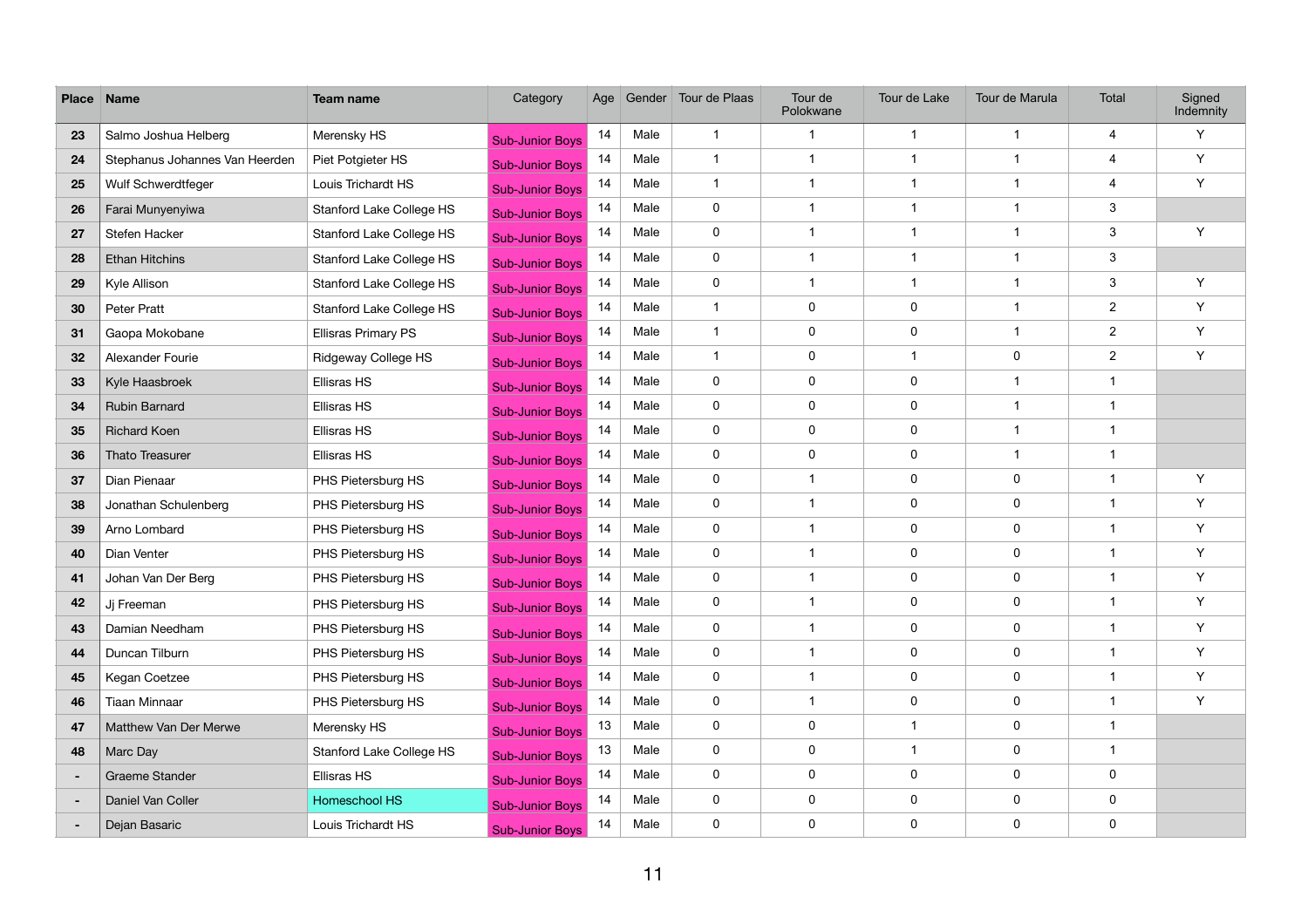| <b>Place Name</b> |                         | Team name                       | Category                | Age |        | Gender   Tour de Plaas | Tour de<br>Polokwane    | Tour de Lake     | Tour de Marula   | <b>Total</b>    | Signed<br>Indemnity |
|-------------------|-------------------------|---------------------------------|-------------------------|-----|--------|------------------------|-------------------------|------------------|------------------|-----------------|---------------------|
|                   |                         |                                 |                         |     |        |                        |                         |                  |                  |                 |                     |
| $\mathbf 1$       | Lianke Fourie           | Unicorn PS                      | <b>Sub-Junior Girls</b> | 13  | Female | 15                     | 15                      | 15               | 15               | 60              | Y                   |
| $\mathbf{2}$      | Jessica Taylor          | Louis Trichardt PS              | <b>Sub-Junior Girls</b> | 13  | Female | 12                     | 12                      | 10               | 10               | 44              | Y                   |
| $3\phantom{a}$    | Yvonne Botha            | Unicorn PS                      | <b>Sub-Junior Girls</b> | 13  | Female | 9                      | $\boldsymbol{9}$        | 12               | 12               | 42              | Y                   |
| 4                 | Mieke Veldman           | Louis Trichardt PS              | <b>Sub-Junior Girls</b> | 13  | Female | 8                      | $\overline{7}$          | 9                | $\pmb{0}$        | 24              | Y                   |
| $5\overline{)}$   | Simone De Villiers      | Pietersburg Laerskool PLS PS    | <b>Sub-Junior Girls</b> | 13  | Female | $\mathbf 0$            | 8                       | $\overline{7}$   | $\overline{7}$   | 22              | Y                   |
| 6                 | <b>Olivia Drewett</b>   | Unicorn PS                      | <b>Sub-Junior Girls</b> | 13  | Female | 10 <sup>°</sup>        | 10                      | $\boldsymbol{0}$ | $\pmb{0}$        | 20              | Y                   |
| $\mathbf{7}$      | Elri Vorster            | Messina PS                      | <b>Sub-Junior Girls</b> | 13  | Female | $\mathbf 0$            | 6                       | $\mathbf 0$      | 8                | 14              | Y                   |
| 8                 | Simone Steenekamp       | Ellisras HS                     | <b>Sub-Junior Girls</b> | 13  | Female | $\mathbf 0$            | $\mathbf 0$             | $\boldsymbol{0}$ | $\boldsymbol{9}$ | 9               |                     |
| 9                 | Nicola Van Rooyen       | Duiwelskloof PS                 | <b>Sub-Junior Girls</b> | 13  | Female | $\mathbf 0$            | $\mathbf 0$             | 8                | $\pmb{0}$        | $\bf 8$         | Y                   |
| 10                | Stefanie Venter         | Louis Trichardt PS              | <b>Sub-Junior Girls</b> | 13  | Female | $\mathbf 0$            | $\mathbf 0$             | $\boldsymbol{0}$ | 6                | $\,6\,$         |                     |
| 11                | Lesedi Mohabukhi        | King Fisher PS                  | <b>Sub-Junior Girls</b> | 14  | Female | $\mathbf 0$            | $\mathbf 0$             | $6\phantom{1}6$  | $\pmb{0}$        | 6               |                     |
| 12                | Nicole Kay              | <b>Bosveld Primary PS</b>       | <b>Sub-Junior Girls</b> | 13  | Female | $\mathbf 0$            | $\mathbf 0$             | $\mathbf 0$      | 5                | $\overline{5}$  |                     |
| 13                | Thembi Vundla           | King Fisher PS                  | <b>Sub-Junior Girls</b> | 13  | Female | $\mathbf 0$            | $\mathbf 0$             | 5                | $\pmb{0}$        | $\mathbf 5$     |                     |
| 14                | <b>Gabby Rosset</b>     | Pietersburg Oos PS              | <b>Sub-Junior Girls</b> | 13  | Female | $\mathbf 0$            | 5                       | $\boldsymbol{0}$ | $\pmb{0}$        | $5\phantom{.0}$ | Y                   |
| 15                | Annemie Nel             | Unitas PS                       | <b>Sub-Junior Girls</b> | 13  | Female | $\mathbf 0$            | $\mathbf 0$             | $\boldsymbol{0}$ | 4                | 4               |                     |
| 16                | Sumarie Booyse          | Unitas PS                       | <b>Sub-Junior Girls</b> | 13  | Female | $\mathbf 0$            | $\mathbf 0$             | $\mathbf 0$      | $\mathfrak{B}$   | 3               |                     |
|                   |                         |                                 |                         |     |        |                        |                         |                  |                  |                 |                     |
| $\mathbf 1$       | Lilian Baber            | Hatfield Christian School HS    | <b>Sub-Junior Girls</b> | 13  | Female | 15                     | 15                      | 15               | 15               | 60              | Y                   |
| $\mathbf{2}$      | Janke Joubert           | Merensky HS                     | <b>Sub-Junior Girls</b> | 14  | Female | 12                     | 12                      | 12               | 12               | 48              | Y                   |
| 3                 | <b>Isabella Drewett</b> | Stanford Lake College HS        | <b>Sub-Junior Girls</b> | 14  | Female | 9                      | 10                      | 10               | 10               | 39              | Y                   |
| 4                 | Danelle Venter          | Louis Trichardt HS              | <b>Sub-Junior Girls</b> | 14  | Female | 10                     | 9                       | 8                | 9                | 36              | Y                   |
| $5\phantom{.0}$   | Michelle Steyn          | Louis Trichardt HS              | <b>Sub-Junior Girls</b> | 14  | Female | $\overline{7}$         | 8                       | 9                | $\overline{7}$   | 31              | Y                   |
| 6                 | Rachel-Rose Thompson    | Stanford Lake College HS        | <b>Sub-Junior Girls</b> | 14  | Female | 5                      | 6                       | $\overline{7}$   | $\sqrt{5}$       | 23              | Y                   |
| $\overline{7}$    | Aicha Mengouchi         | PHS Pietersburg HS              | <b>Sub-Junior Girls</b> | 14  | Female | 8                      | $\pmb{0}$               | $\,6$            | 8                | 22              | Y                   |
| 8                 | Heidi Katzke            | Stanford Lake College HS        | <b>Sub-Junior Girls</b> | 14  | Female | 4                      | $\overline{7}$          | $\overline{4}$   | $\,6$            | 21              | Y                   |
| 9                 | Carla Enslin            | Louis Trichardt HS              | <b>Sub-Junior Girls</b> | 14  | Female | $\mathbf{3}$           | 5                       | $\mathbf{1}$     | $\mathfrak{S}$   | 12              | Y                   |
| 10                | Leani Nagel             | Louis Trichardt HS              | <b>Sub-Junior Girls</b> | 14  | Female | $\mathbf 0$            | $\overline{\mathbf{4}}$ | 5                | $\pmb{0}$        | 9               |                     |
| 11                | Cara Prinsloo           | <b>Stanford Lake College HS</b> | <b>Sub-Junior Girls</b> | 14  | Female | 6                      | $\pmb{0}$               | $\sqrt{3}$       | $\pmb{0}$        | 9               | Y                   |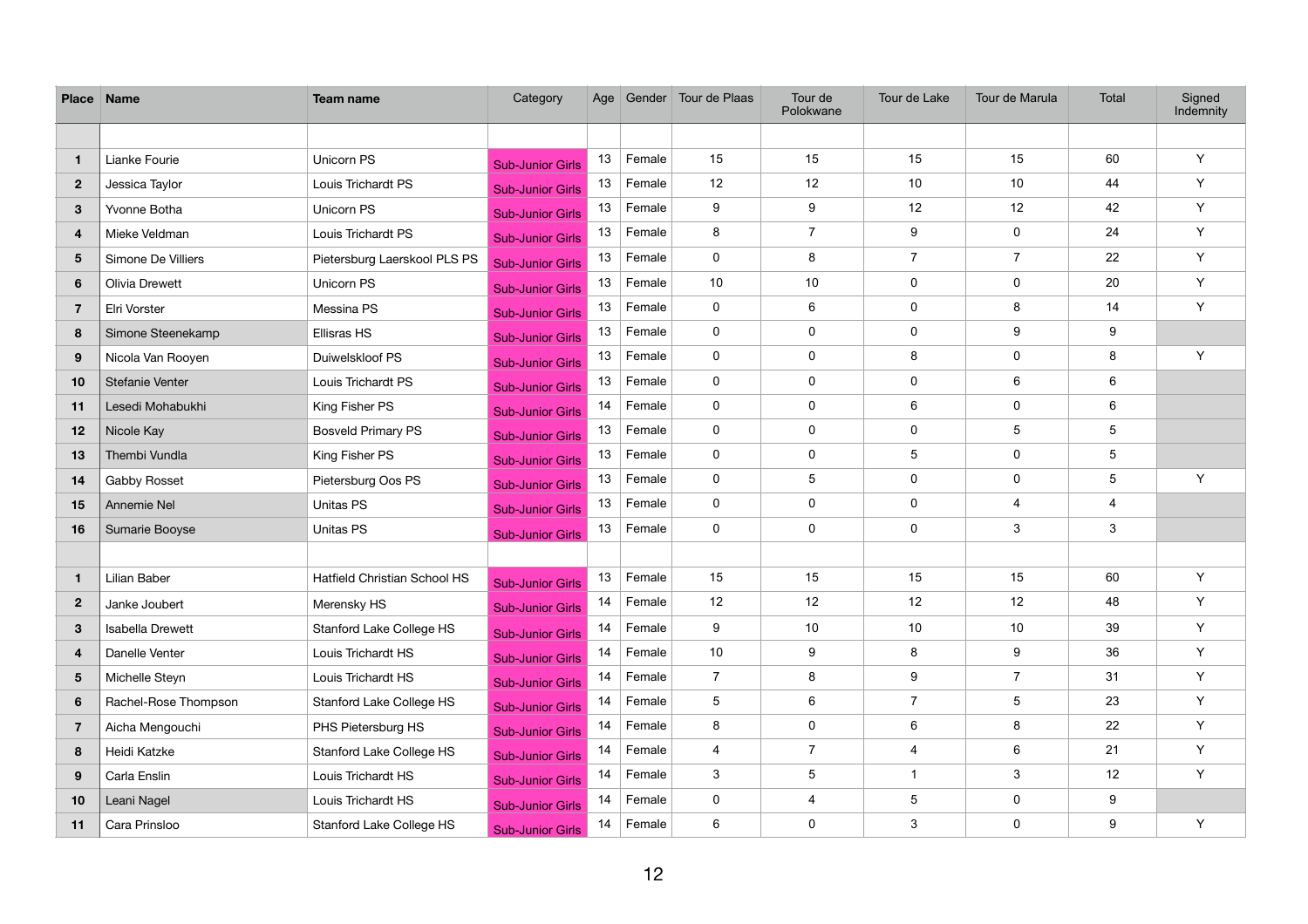| <b>Place</b>            | <b>Name</b>           | Team name                           | Category                | Age |        | Gender Tour de Plaas    | Tour de<br>Polokwane    | Tour de Lake            | Tour de Marula          | Total          | Signed<br>Indemnity |
|-------------------------|-----------------------|-------------------------------------|-------------------------|-----|--------|-------------------------|-------------------------|-------------------------|-------------------------|----------------|---------------------|
| 12                      | Michaela Gosling      | Stanford Lake College HS            | <b>Sub-Junior Girls</b> | 14  | Female | 0                       | $\mathbf 0$             | $\overline{2}$          | $\overline{\mathbf{4}}$ | 6              | Y                   |
| 13                      | Zoe Burman            | Stanford Lake College HS            | <b>Sub-Junior Girls</b> | 14  | Female | 0                       | 3                       | $\pmb{0}$               | $\pmb{0}$               | $\mathbf{3}$   | Y                   |
| 14                      | Letitia Englebrecht   | Ellisras HS                         | <b>Sub-Junior Girls</b> | 14  | Female | 0                       | $\mathbf 0$             | $\mathbf 0$             | $\boldsymbol{2}$        | $\overline{2}$ |                     |
| 15                      | Ayesha Dawood         | Ridgeway College HS                 | <b>Sub-Junior Girls</b> | 14  | Female | 0                       | $\mathbf{1}$            | -1                      | $\pmb{0}$               | $\overline{2}$ | Y                   |
| 16                      | Clara Werhahn         | Stanford Lake College HS            | <b>Sub-Junior Girls</b> | 14  | Female | 0                       | $\mathbf{1}$            | $\overline{1}$          | $\pmb{0}$               | $\overline{2}$ | Y                   |
| 17                      | Chaleine Kloppers     | PHS Pietersburg HS                  | <b>Sub-Junior Girls</b> | 14  | Female | 0                       | $\overline{2}$          | $\mathbf 0$             | $\pmb{0}$               | $\overline{2}$ | Y                   |
| 18                      | Sara Kutuilo          | <b>Tielelo HS</b>                   | <b>Sub-Junior Girls</b> | 14  | Female | 0                       | $\mathbf 0$             | $\mathbf 0$             | $\mathbf 1$             | $\mathbf{1}$   |                     |
| 19                      | Paulina Mantshiwa     | Mabala MSTS HS                      | <b>Sub-Junior Girls</b> | 14  | Female | 0                       | $\mathbf 0$             | $\mathbf 0$             | $\mathbf{1}$            | $\mathbf{1}$   |                     |
| $\sim$                  | Angelique Cloete      | Homeschool HS                       | <b>Sub-Junior Girls</b> | 14  | Female | 0                       | $\mathbf 0$             | $\pmb{0}$               | $\pmb{0}$               | $\mathbf 0$    | Y                   |
|                         |                       |                                     |                         |     |        |                         |                         |                         |                         |                |                     |
| $\mathbf 1$             | Herman Fourie         | Stanford Lake College HS            | <b>Youth Boys</b>       | 15  | Male   | 15                      | 15                      | 15                      | 35                      | 80             | Y                   |
| $\overline{2}$          | Joshua Baber          | <b>Hatfield Christian School HS</b> | <b>Youth Boys</b>       | 15  | Male   | 12                      | 12                      | 12                      | 32                      | 68             | Y                   |
| $\mathbf{3}$            | <b>Bevan Muller</b>   | Damelin College HS                  | <b>Youth Boys</b>       | 16  | Male   | 10 <sup>°</sup>         | 10                      | 10                      | 17                      | 47             | Y                   |
| $\overline{\mathbf{4}}$ | Rohan Cronje          | Louis Trichardt HS                  | <b>Youth Boys</b>       | 16  | Male   | 8                       | 5                       | $\overline{7}$          | 26                      | 46             | Y                   |
| $5\phantom{.0}$         | Livingstone Banda     | Waterberg Academy HS                | <b>Youth Boys</b>       | 15  | Male   | $\overline{\mathbf{4}}$ | $6\phantom{a}$          | $\overline{5}$          | 28                      | 43             | Y                   |
| $6\phantom{1}$          | Calvin Lee            | Louis Trichardt HS                  | <b>Youth Boys</b>       | 16  | Male   | 6                       | 9                       | 8                       | 18                      | 41             | Y                   |
| $\overline{7}$          | <b>Gunther Katzke</b> | Merensky HS                         | <b>Youth Boys</b>       | 15  | Male   | $\mathbf{1}$            | $\mathbf{1}$            | $6\phantom{1}6$         | 30                      | 38             | Y                   |
| 8                       | Jarryd Gosling        | Stanford Lake College HS            | <b>Youth Boys</b>       | 15  | Male   | $\overline{2}$          | $\mathfrak{Z}$          | 9                       | 24                      | 38             | Y                   |
| 9                       | De Wet Du Toit        | Louis Trichardt HS                  | <b>Youth Boys</b>       | 16  | Male   | $\overline{7}$          | $\mathbf{1}$            | 3                       | 22                      | 33             |                     |
| 10                      | Jacques Van Bommel    | Piet Potgieter HS                   | <b>Youth Boys</b>       | 15  | Male   | 5                       | 8                       | $\pmb{0}$               | 20                      | 33             | Y                   |
| 11                      | Björn Nel             | PHS Pietersburg HS                  | <b>Youth Boys</b>       | 15  | Male   | 3                       | $\overline{7}$          | $\overline{4}$          | 12                      | 26             | Y                   |
| 12                      | Janco Von Ronge       | Ellisras HS                         | <b>Youth Boys</b>       | 15  | Male   | $\mathbf{1}$            | $\mathbf{1}$            | $\overline{1}$          | 16                      | 19             | Y                   |
| 13                      | Aj Burger             | Tom Naude HS                        | <b>Youth Boys</b>       | 16  | Male   | $\mathbf{1}$            | $\overline{\mathbf{4}}$ | $\overline{\mathbf{1}}$ | 13                      | 19             | Y                   |
| 14                      | Rofhiwa Kutama        | Ridgeway College HS                 | <b>Youth Boys</b>       | 16  | Male   | $\mathbf{1}$            | $\mathbf{1}$            | $\mathbf{1}$            | 14                      | 17             |                     |
| 15                      | Nelius Grieshaber     | Ellisras HS                         | <b>Youth Boys</b>       | 16  | Male   | 0                       | 0                       | $\overline{1}$          | 15                      | 16             | Y                   |
| 16                      | Zacheus Molokela      | Tielelo HS                          | <b>Youth Boys</b>       | 16  | Male   | $\mathbf{1}$            | $\mathbf{1}$            | $\overline{1}$          | 11                      | 14             | Y                   |
| 17                      | <b>Brandon Brandt</b> | Louis Trichardt HS                  | <b>Youth Boys</b>       | 16  | Male   | $\mathbf 0$             | $\mathbf{1}$            | $\overline{1}$          | 10                      | 12             | Y                   |
| 18                      | <b>Riley Filen</b>    | <b>Stanford Lake College HS</b>     | <b>Youth Boys</b>       | 15  | Male   | $\mathbf{1}$            | $\mathbf{1}$            | $\overline{1}$          | 9                       | 12             | Y                   |
| 19                      | Matthew Taylor        | Merensky HS                         | Youth Boys              | 16  | Male   | $\mathbf{1}$            | $\mathbf{1}$            | $\overline{1}$          | $\bf 8$                 | 11             | Y                   |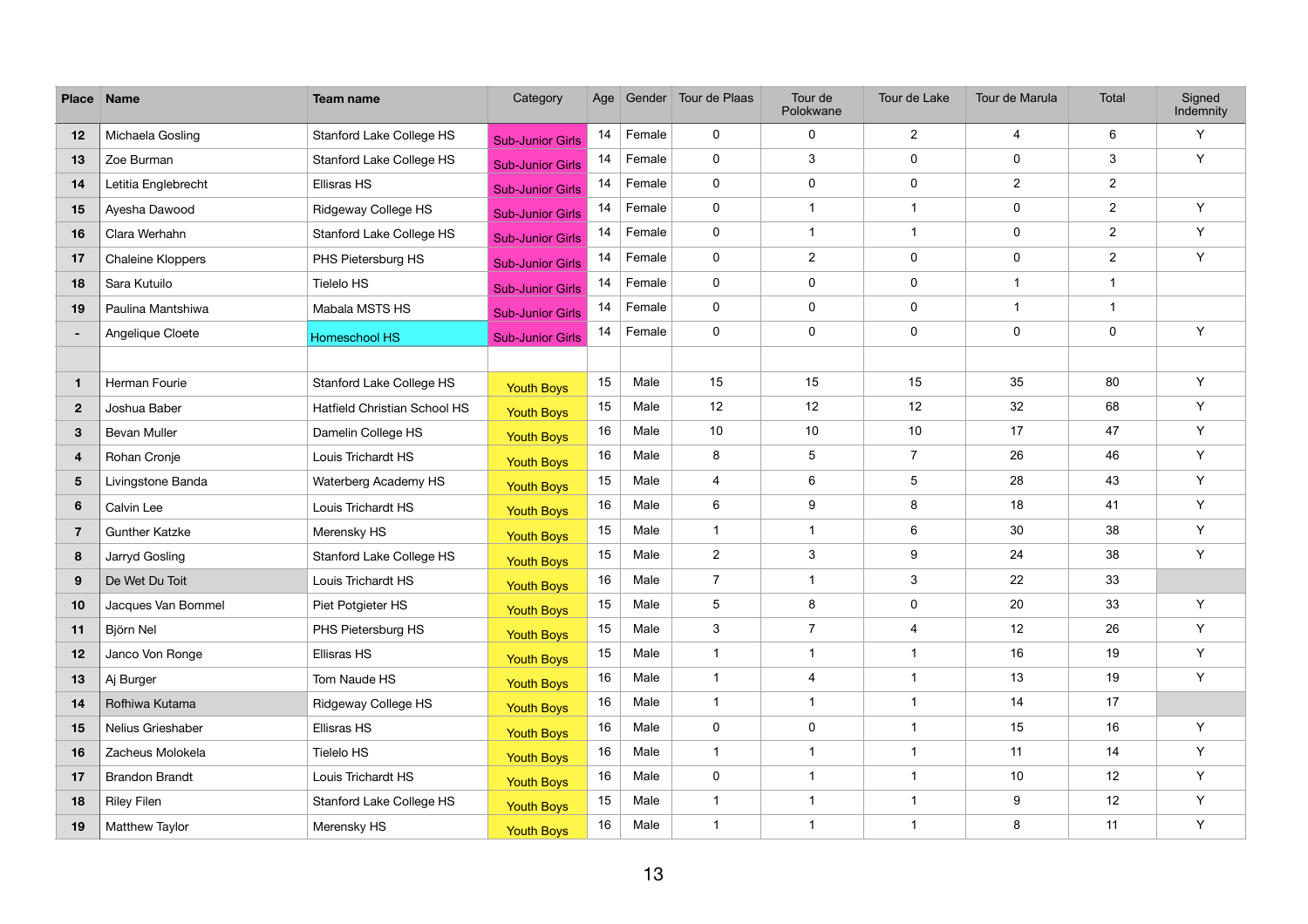| <b>Place</b> | <b>Name</b>                    | <b>Team name</b>         | Category          | Age |      | Gender Tour de Plaas | Tour de<br>Polokwane    | Tour de Lake            | Tour de Marula   | Total                   | Signed<br>Indemnity |
|--------------|--------------------------------|--------------------------|-------------------|-----|------|----------------------|-------------------------|-------------------------|------------------|-------------------------|---------------------|
| 20           | Arno Smit                      | Piet Potgieter HS        | <b>Youth Boys</b> | 16  | Male | 9                    | $\mathbf 0$             | $\mathbf 0$             | $\pmb{0}$        | 9                       | Y                   |
| 21           | Dewald Kampman                 | Merensky HS              | <b>Youth Boys</b> | 15  | Male | $\mathbf 0$          | $\overline{1}$          | $\overline{1}$          | 6                | 8                       | Y                   |
| 22           | Reabetswe Kekana               | Mabala MSTS HS           | <b>Youth Boys</b> | 16  | Male | $\mathbf 0$          | $\mathbf 0$             | $\mathbf 0$             | $\overline{7}$   | $\overline{7}$          |                     |
| 23           | Eugene Tlou                    | Louis Trichardt HS       | <b>Youth Boys</b> | 15  | Male | $\overline{1}$       | $\overline{1}$          | -1                      | 4                | $\overline{7}$          |                     |
| 24           | Tenyeko Tim Magwai             | Tielelo HS               | <b>Youth Boys</b> | 16  | Male | $\overline{1}$       | $\overline{1}$          | $\overline{1}$          | 3                | 6                       | Y                   |
| 25           | Tiaan Malan                    | Ellisras HS              | <b>Youth Boys</b> | 16  | Male | $\mathbf 0$          | $\mathbf 0$             | $\mathbf 0$             | 5                | 5                       |                     |
| 26           | <b>Blessing Mavhungu</b>       | Louis Trichardt HS       | <b>Youth Boys</b> | 16  | Male | $\overline{1}$       | $\overline{\mathbf{1}}$ | -1                      | $\boldsymbol{2}$ | 5                       | Y                   |
| 27           | <b>Bernardus De Villiers</b>   | PHS Pietersburg HS       | <b>Youth Boys</b> | 16  | Male | $\overline{1}$       | $\overline{\mathbf{1}}$ | $\overline{1}$          | $\mathbf 1$      | 4                       | Y                   |
| 28           | Trevor De Beer                 | Merensky HS              | <b>Youth Boys</b> | 15  | Male | $\overline{1}$       | 1                       | $\overline{1}$          | -1               | $\overline{\mathbf{4}}$ | Y                   |
| 29           | Jordan Mocke                   | Louis Trichardt HS       | <b>Youth Boys</b> | 15  | Male | $\overline{1}$       | 1                       | -1                      |                  | 4                       | Y                   |
| 30           | <b>Brandon Kruger</b>          | Louis Trichardt HS       | <b>Youth Boys</b> | 15  | Male | $\overline{1}$       | $\overline{\mathbf{1}}$ | $\overline{1}$          | $\mathbf 1$      | 4                       |                     |
| 31           | Dauglas Piorek                 | Louis Trichardt HS       | <b>Youth Boys</b> | 15  | Male | $\overline{1}$       | 1                       | $\overline{1}$          | -1               | $\overline{\mathbf{4}}$ | Y                   |
| 32           | Aidan Mckenzie                 | Stanford Lake College HS | <b>Youth Boys</b> | 15  | Male | $\overline{1}$       | $\overline{1}$          | -1                      | $\mathbf 1$      | 4                       | Y                   |
| 33           | Reuben Middleton               | Stanford Lake College HS | <b>Youth Boys</b> | 15  | Male | $\mathbf 0$          | $\overline{2}$          | $\overline{2}$          | 0                | 4                       | Y                   |
| 34           | John Robert Honiball           | Merensky HS              | <b>Youth Boys</b> | 15  | Male | $\overline{1}$       | 1                       | $\overline{\mathbf{1}}$ | $\pmb{0}$        | $\mathbf{3}$            | Y                   |
| 35           | Ethan Erasmus                  | PHS Pietersburg HS       | <b>Youth Boys</b> | 15  | Male | $\overline{1}$       | $\overline{1}$          | $\overline{\mathbf{1}}$ | $\pmb{0}$        | $\mathbf{3}$            | Y                   |
| 36           | Te-Wan Naude                   | Louis Trichardt HS       | <b>Youth Boys</b> | 16  | Male | $\overline{1}$       | $\overline{\mathbf{1}}$ | $\overline{1}$          | 0                | $\mathbf{3}$            | Y                   |
| 37           | Wj (Wynand Johannes) Swanepoel | Piet Potgieter HS        | <b>Youth Boys</b> | 16  | Male | $\overline{1}$       | $\overline{1}$          | $\overline{1}$          | $\pmb{0}$        | $\mathbf{3}$            | Y                   |
| 38           | Ronan Theron                   | Merensky HS              | <b>Youth Boys</b> | 15  | Male | $\overline{1}$       | $\overline{1}$          | $\overline{\mathbf{1}}$ | $\pmb{0}$        | $\mathbf{3}$            | Y                   |
| 39           | Schalk Jansen Van Rensburg     | Tom Naude HS             | <b>Youth Boys</b> | 15  | Male | $\overline{1}$       | $\mathbf 0$             | $\mathbf 0$             | $\mathbf 1$      | $\overline{2}$          | Y                   |
| 40           | <b>Pieter Pretorius</b>        | Piet Potgieter HS        | Youth Boys        | 16  | Male | $\mathbf 0$          | 1                       | -1                      | 0                | $\sqrt{2}$              | Y                   |
| 41           | Jean Pierre Spies              | Piet Potgieter HS        | <b>Youth Boys</b> | 15  | Male | $\mathbf 0$          | $\overline{1}$          | $\overline{1}$          | 0                | $\overline{2}$          | Y                   |
| 42           | Jacques De Klerk               | PHS Pietersburg HS       | <b>Youth Boys</b> | 16  | Male | $\mathbf 0$          |                         |                         | 0                | $\overline{2}$          | Y                   |
| 43           | Jacques Oberholzer             | Ellisras HS              | <b>Youth Boys</b> | 15  | Male | $\mathbf 0$          | $\mathbf 0$             | $\pmb{0}$               | $\mathbf{1}$     | $\mathbf{1}$            |                     |
| 44           | Lethabo Mawila                 | Ellisras HS              | <b>Youth Boys</b> | 16  | Male | $\mathbf 0$          | $\mathbf 0$             | $\pmb{0}$               | $\mathbf{1}$     | $\mathbf{1}$            |                     |
| 45           | <b>Duncan Promits</b>          | Ellisras HS              | <b>Youth Boys</b> | 15  | Male | $\mathbf 0$          | $\mathbf 0$             | $\pmb{0}$               | $\mathbf 1$      | $\mathbf{1}$            |                     |
| 46           | Johan Pretorius                | Ellisras HS              | <b>Youth Boys</b> | 16  | Male | $\mathbf 0$          | $\mathbf 0$             | $\pmb{0}$               | $\mathbf{1}$     | $\mathbf 1$             |                     |
| 47           | Safdar Wiliams                 | Ellisras HS              | <b>Youth Boys</b> | 16  | Male | $\mathbf 0$          | $\mathbf 0$             | $\pmb{0}$               | $\mathbf{1}$     | $\mathbf{1}$            |                     |
| 48           | G J Roets                      | Ellisras HS              | <b>Youth Boys</b> | 16  | Male | $\mathbf 0$          | $\mathbf 0$             | $\pmb{0}$               | $\mathbf{1}$     | $\mathbf{1}$            |                     |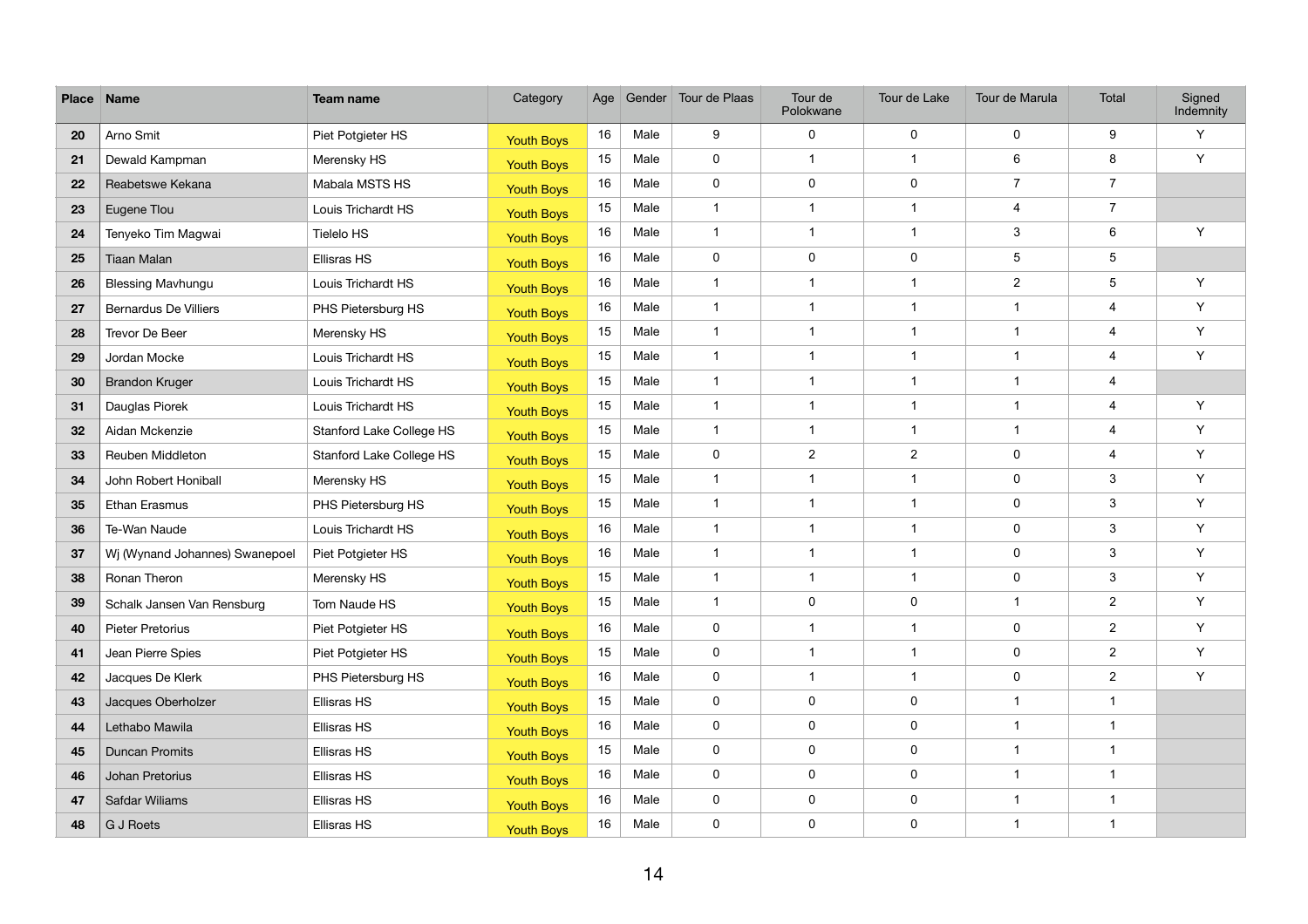| <b>Place</b> | Name                    | Team name                       | Category          | Age |      | Gender Tour de Plaas | Tour de<br>Polokwane | Tour de Lake            | Tour de Marula   | Total                   | Signed<br>Indemnity |
|--------------|-------------------------|---------------------------------|-------------------|-----|------|----------------------|----------------------|-------------------------|------------------|-------------------------|---------------------|
| 49           | Henri Benadie           | Merensky HS                     | <b>Youth Boys</b> | 15  | Male | 0                    | $\mathbf 0$          | $\mathbf 0$             | $\overline{1}$   | $\overline{1}$          |                     |
| 50           | Ronnie Mpherwane        | Tielelo HS                      | <b>Youth Boys</b> | 16  | Male | $\pmb{0}$            | $\pmb{0}$            | $\pmb{0}$               | $\overline{1}$   |                         |                     |
| 51           | Enzo Mynhardt           | Ellisras HS                     | <b>Youth Boys</b> | 16  | Male | $\mathbf 0$          | $\mathbf 0$          | $\mathbf 0$             | -1               |                         |                     |
| 52           | Franco Troskie          | Ellisras HS                     | <b>Youth Boys</b> | 16  | Male | $\mathbf 0$          | $\mathbf 0$          | $\mathbf 0$             | $\mathbf{1}$     | $\overline{\mathbf{1}}$ |                     |
| 53           | Taelo Boya              | Tielelo HS                      | <b>Youth Boys</b> | 16  | Male | $\mathbf 0$          | $\pmb{0}$            | $\pmb{0}$               | $\overline{1}$   |                         |                     |
| 54           | Tshepang Solomon Makgae | Tielelo HS                      | <b>Youth Boys</b> | 16  | Male | $\mathbf 0$          | $\mathbf 0$          | $\mathbf 0$             | $\mathbf{1}$     |                         |                     |
| 55           | Mohau Motlou            | Tielelo HS                      | <b>Youth Boys</b> | 15  | Male | $\mathbf 0$          | $\mathbf 0$          | $\mathbf 0$             | $\mathbf 1$      | -1                      |                     |
| 56           | Humphrey Matlwa         | Mabala MSTS HS                  | <b>Youth Boys</b> | 16  | Male | 0                    | $\mathbf 0$          | $\mathbf 0$             | $\mathbf 1$      |                         |                     |
| 57           | Peter Matlogele         | Tielelo HS                      | <b>Youth Boys</b> | 15  | Male | $\pmb{0}$            | $\mathbf 0$          | $\mathbf 0$             | $\mathbf{1}$     |                         |                     |
| 58           | Jevan Human             | Ellisras HS                     | <b>Youth Boys</b> | 16  | Male | $\mathbf 0$          | $\mathbf 0$          | $\mathbf 0$             | $\mathbf 1$      |                         |                     |
| 59           | Willie Basch            | Ellisras HS                     | <b>Youth Boys</b> | 15  | Male | 0                    | $\mathbf 0$          | $\mathbf 0$             | $\mathbf 1$      |                         |                     |
| 60           | Elmar Schultz           | Ellisras HS                     | <b>Youth Boys</b> | 16  | Male | $\pmb{0}$            | $\pmb{0}$            | $\mathbf 0$             | $\mathbf{1}$     |                         |                     |
| 61           | Christof Joubert        | Merensky HS                     | <b>Youth Boys</b> | 15  | Male | $\mathbf{1}$         | $\mathbf 0$          | $\mathbf 0$             | $\mathbf 0$      | $\mathbf 1$             | Y                   |
| 62           | <b>Gerhard Maree</b>    | PHS Pietersburg HS              | <b>Youth Boys</b> | 16  | Male | $\mathbf{1}$         | $\mathbf 0$          | $\mathbf 0$             | $\mathbf 0$      | 1                       | Y                   |
| 63           | Xander Van Der Vyver    | Louis Trichardt HS              | <b>Youth Boys</b> | 15  | Male | $\mathbf 0$          | $\mathbf 1$          | $\mathbf 0$             | $\boldsymbol{0}$ |                         |                     |
| 64           | Aldrich Hugo            | Merensky HS                     | <b>Youth Boys</b> | 15  | Male | $\mathbf 0$          | $\overline{1}$       | $\mathbf 0$             | $\mathbf 0$      |                         |                     |
| 65           | Gerhard Botha           | PHS Pietersburg HS              | <b>Youth Boys</b> | 16  | Male | 0                    | 1                    | $\mathbf 0$             | $\mathbf 0$      | $\overline{\mathbf{1}}$ | Y                   |
| 66           | <b>Benhard Cronje</b>   | PHS Pietersburg HS              | <b>Youth Boys</b> | 16  | Male | $\pmb{0}$            | $\mathbf 1$          | $\mathbf 0$             | $\pmb{0}$        | 1                       | Y                   |
| 67           | Ruan Badenhorst         | PHS Pietersburg HS              | <b>Youth Boys</b> | 15  | Male | $\mathbf 0$          | $\mathbf 1$          | $\pmb{0}$               | $\mathbf 0$      | $\overline{1}$          | Y                   |
| 68           | Wian Meintjies          | PHS Pietersburg HS              | <b>Youth Boys</b> | 16  | Male | $\mathbf 0$          | 1                    | $\mathbf 0$             | $\mathbf 0$      | $\mathbf 1$             | Y                   |
| 69           | Marais Hattung          | PHS Pietersburg HS              | <b>Youth Boys</b> | 16  | Male | $\mathbf 0$          | 1                    | $\mathbf 0$             | $\mathbf 0$      | $\overline{\mathbf{1}}$ | Y                   |
| 70           | Donnevan Basha          | PHS Pietersburg HS              | <b>Youth Boys</b> | 16  | Male | $\mathbf 0$          | $\mathbf{1}$         | $\mathbf 0$             | $\mathbf 0$      | $\mathbf{1}$            | Y                   |
| 71           | Owen Venter             | <b>Stanford Lake College HS</b> | <b>Youth Boys</b> | 16  | Male | $\mathbf 0$          | $\mathbf 0$          |                         | $\mathbf 0$      | $\mathbf 1$             | Y                   |
| 72           | David Pullinger         | Stanford Lake College HS        | <b>Youth Boys</b> | 16  | Male | $\mathbf 0$          | $\mathbf 0$          | $\overline{\mathbf{1}}$ | $\mathbf 0$      | $\mathbf{1}$            |                     |
| 73           | Owen Faber              | PHS Pietersburg HS              | <b>Youth Boys</b> | 15  | Male | $\mathsf{O}$         | $\mathbf 0$          | $\overline{\mathbf{1}}$ | $\mathbf 0$      | $\overline{1}$          | Y                   |
| 74           | <b>Warick Melville</b>  | Stanford Lake College HS        | <b>Youth Boys</b> | 15  | Male | $\mathbf 0$          | $\mathbf 0$          |                         | $\mathbf 0$      | $\mathbf 1$             | Y                   |
| 75           | Dawie Grobbelaar        | Merensky HS                     | <b>Youth Boys</b> | 15  | Male | $\mathbf 0$          | $\mathbf 0$          | $\overline{\mathbf{1}}$ | $\mathbf 0$      | $\mathbf{1}$            |                     |
| 76           | <b>Mark Pratt</b>       | Stanford Lake College HS        | <b>Youth Boys</b> | 15  | Male | $\overline{0}$       | $\mathbf 0$          | $\overline{\mathbf{1}}$ | $\mathbf 0$      | $\mathbf{1}$            | Y                   |
| $\sim$       | C J Nortje              | Ellisras HS                     | <b>Youth Boys</b> | 16  | Male | $\mathbf 0$          | $\mathbf 0$          | $\mathbf 0$             | $\mathbf 0$      | $\mathbf 0$             |                     |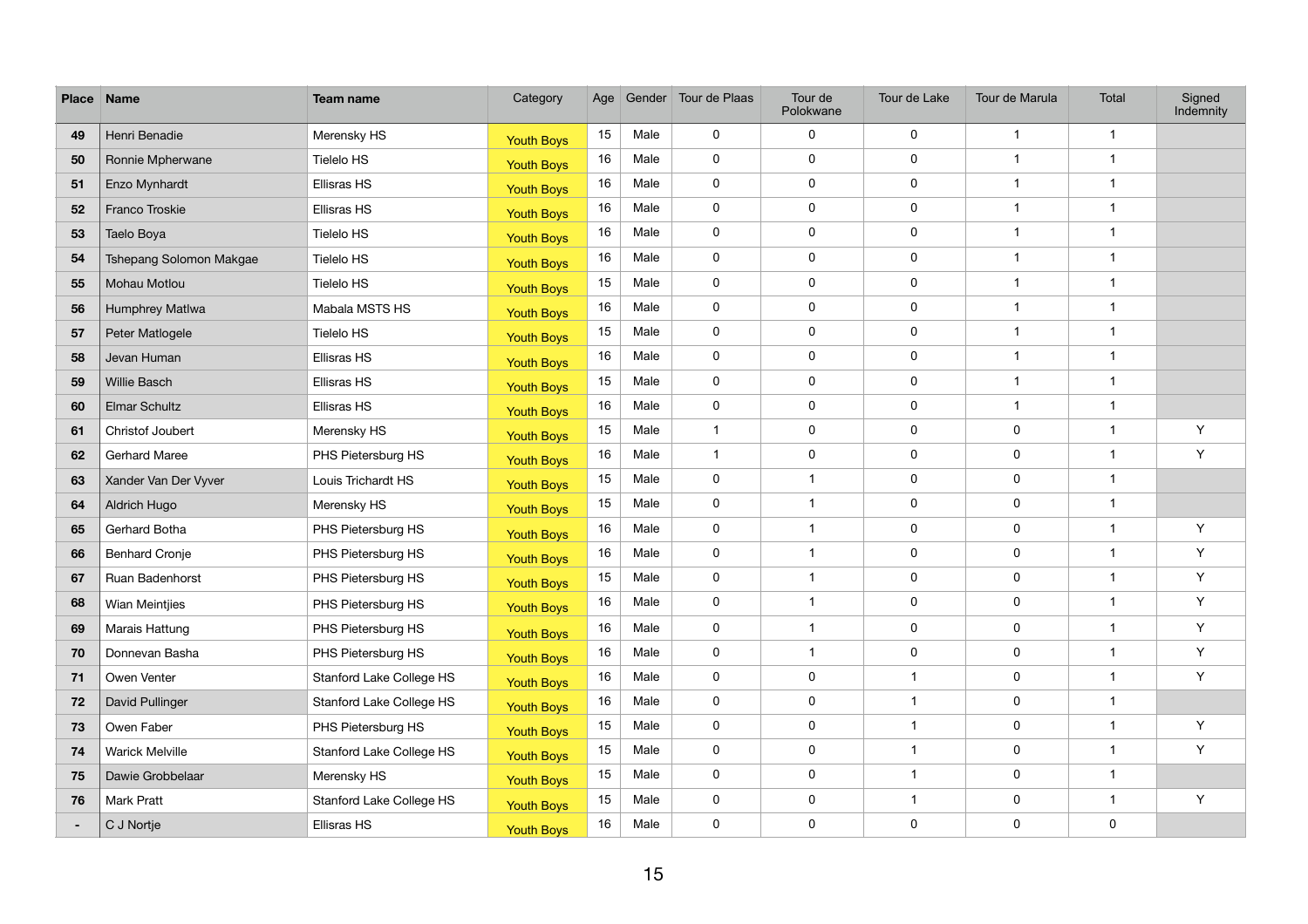| <b>Place Name</b> |                                | Team name                | Category           | Age |        | Gender Tour de Plaas | Tour de<br>Polokwane | Tour de Lake            | Tour de Marula | Total                     | Signed<br>Indemnity |
|-------------------|--------------------------------|--------------------------|--------------------|-----|--------|----------------------|----------------------|-------------------------|----------------|---------------------------|---------------------|
| ۰                 | Zein Vermeulen                 | <b>Ellisras HS</b>       | <b>Youth Boys</b>  | 15  | Male   | $\mathbf 0$          | $\pmb{0}$            | $\mathbf 0$             | $\mathbf 0$    | $\mathbf 0$               |                     |
| $\sim$            | Jason Nailama                  | Ellisras HS              | <b>Youth Boys</b>  | 15  | Male   | $\mathbf 0$          | $\pmb{0}$            | $\mathbf 0$             | $\mathbf 0$    | $\mathbf 0$               |                     |
| $\sim$            | Estiaan Higgo                  | Ellisras HS              | <b>Youth Boys</b>  | 15  | Male   | $\mathbf 0$          | $\mathbf 0$          | $\mathbf 0$             | $\mathbf 0$    | $\mathbf 0$               |                     |
| $\sim$            | Stephan.S. Jansen Van Rensburg | Merensky HS              | <b>Youth Boys</b>  | 14  | Male   | $\mathbf 0$          | $\mathbf 0$          | $\pmb{0}$               | $\pmb{0}$      | $\mathbf 0$               | Y                   |
| $\sim$            | Dewald Van Graan               | Merensky HS              | <b>Youth Boys</b>  | 15  | Male   | $\mathbf 0$          | $\pmb{0}$            | $\mathbf 0$             | $\mathbf 0$    | $\mathbf 0$               | Y                   |
| $\sim$            | Kade Michael Thompson          | Stanford Lake College HS | <b>Youth Boys</b>  | 15  | Male   | $\mathbf 0$          | $\mathbf 0$          | $\mathbf 0$             | $\mathbf 0$    | $\mathbf 0$               |                     |
| $\sim$            | <b>Rhain Skordi</b>            | Stanford Lake College HS | <b>Youth Boys</b>  | 15  | Male   | $\mathbf 0$          | $\mathbf 0$          | $\mathbf 0$             | $\mathbf 0$    | $\mathbf 0$               |                     |
| $\sim$            | <b>Marthinus Viviers</b>       | Stanford Lake College HS | <b>Youth Boys</b>  | 16  | Male   | $\mathbf 0$          | $\mathbf 0$          | $\mathbf 0$             | $\mathbf 0$    | $\mathbf 0$               |                     |
|                   |                                |                          |                    |     |        |                      |                      |                         |                |                           |                     |
| $\mathbf 1$       | Jennavieve Truter              | Louis Trichardt HS       | <b>Youth Girls</b> | 16  | Female | 15                   | 15                   | 15                      | 12             | 57                        | Y                   |
| $\overline{2}$    | Jani Jordaan                   | King Fisher HS           | <b>Youth Girls</b> | 15  | Female | 12                   | 12                   | 12                      | 15             | 51                        | Y                   |
| $3\phantom{a}$    | Eliz-Mari Pretorius            | Louis Trichardt HS       | <b>Youth Girls</b> | 15  | Female | 9                    | 10                   | 10                      | 10             | 39                        | Y                   |
| $\overline{4}$    | Annalene Rood                  | Merensky HS              | <b>Youth Girls</b> | 15  | Female | 8                    | $\overline{7}$       | $\overline{7}$          | 9              | 31                        | Y                   |
| 5 <sup>5</sup>    | Amilia Goosen                  | PHS Pietersburg HS       | <b>Youth Girls</b> | 15  | Female | $\overline{7}$       | 8                    | 8                       | $\overline{2}$ | 25                        | Y                   |
| $6\phantom{1}$    | Jodi Spaumer                   | Merensky HS              | <b>Youth Girls</b> | 16  | Female | $\overline{4}$       | 6                    | $\overline{4}$          | $\bf 8$        | 22                        |                     |
| $\overline{7}$    | Dipuo Salome Molemisi          | Tielelo HS               | <b>Youth Girls</b> | 15  | Female | 6                    | 5                    | $\mathbf{3}$            | $\overline{7}$ | 21                        | Y                   |
| 8                 | Danica Altenroxel              | Stanford Lake College HS | <b>Youth Girls</b> | 16  | Female | 10                   | 9                    | $\mathbf 0$             | $\mathbf 0$    | 19                        | Y                   |
| 9                 | Karisma Landman                | PHS Pietersburg HS       | <b>Youth Girls</b> | 16  | Female | 5                    | $\overline{1}$       | $6\phantom{1}$          | 6              | 18                        | Y                   |
| 10                | Dominique Nel                  | Louis Trichardt HS       | <b>Youth Girls</b> | 16  | Female | 3                    | $\overline{2}$       | 5                       | $\mathbf{3}$   | 13                        | Y                   |
| 11                | Lebogani Precious Moatshe      | <b>Tielelo HS</b>        | <b>Youth Girls</b> | 16  | Female | $\overline{2}$       | 1                    | $\sqrt{2}$              | 5              | 10 <sup>°</sup>           | Y                   |
| 12                | Anika De Klerk                 | <b>Ellisras HS</b>       | <b>Youth Girls</b> | 16  | Female | 1                    | 4                    | $\pmb{0}$               | $\overline{4}$ | 9                         | Y                   |
| 13                | Desia Monene                   | Tielelo HS               | <b>Youth Girls</b> | 16  | Female | $\mathbf{1}$         | 1                    | $\mathbf{1}$            | $\overline{1}$ | 4                         | Y                   |
| 14                | Refilwe Emely Molemoge         | Tielelo HS               | <b>Youth Girls</b> | 16  | Female | $\mathbf 0$          |                      |                         | $\mathbf 1$    | 3                         | Y                   |
| 15                | Dembe Ramuhuyu                 | Louis Trichardt HS       | <b>Youth Girls</b> | 16  | Female | $\mathbf 0$          | $\mathbf 1$          | $\overline{1}$          | $\mathbf{1}$   | $\mathbf{3}$              |                     |
| 16                | Juia Prins                     | PHS Pietersburg HS       | <b>Youth Girls</b> | 15  | Female | $\mathbf 0$          |                      | $\overline{\mathbf{1}}$ | $\overline{1}$ | 3                         | Y                   |
| 17                | Hannah Rosendorff              | Stanford Lake College HS | <b>Youth Girls</b> | 16  | Female | $\mathbf 0$          | 3                    | $\mathbf 0$             | $\mathbf 0$    | $\ensuremath{\mathsf{3}}$ |                     |
| 18                | Bianca Nel                     | Ellisras HS              | <b>Youth Girls</b> | 16  | Female | $\mathbf 0$          | $\mathbf 0$          | $\mathbf 0$             | $\mathbf{1}$   | $\overline{1}$            |                     |
| 19                | Giselle Terwin                 | Ellisras HS              | <b>Youth Girls</b> | 16  | Female | $\mathbf 0$          | $\mathsf{O}$         | $\pmb{0}$               | $\mathbf{1}$   | $\mathbf 1$               |                     |
| 20                | Eloisa Barkhuizen              | Ellisras HS              | <b>Youth Girls</b> | 15  | Female | $\mathbf 0$          | $\mathbf 0$          | $\mathbf 0$             | $\mathbf 1$    |                           |                     |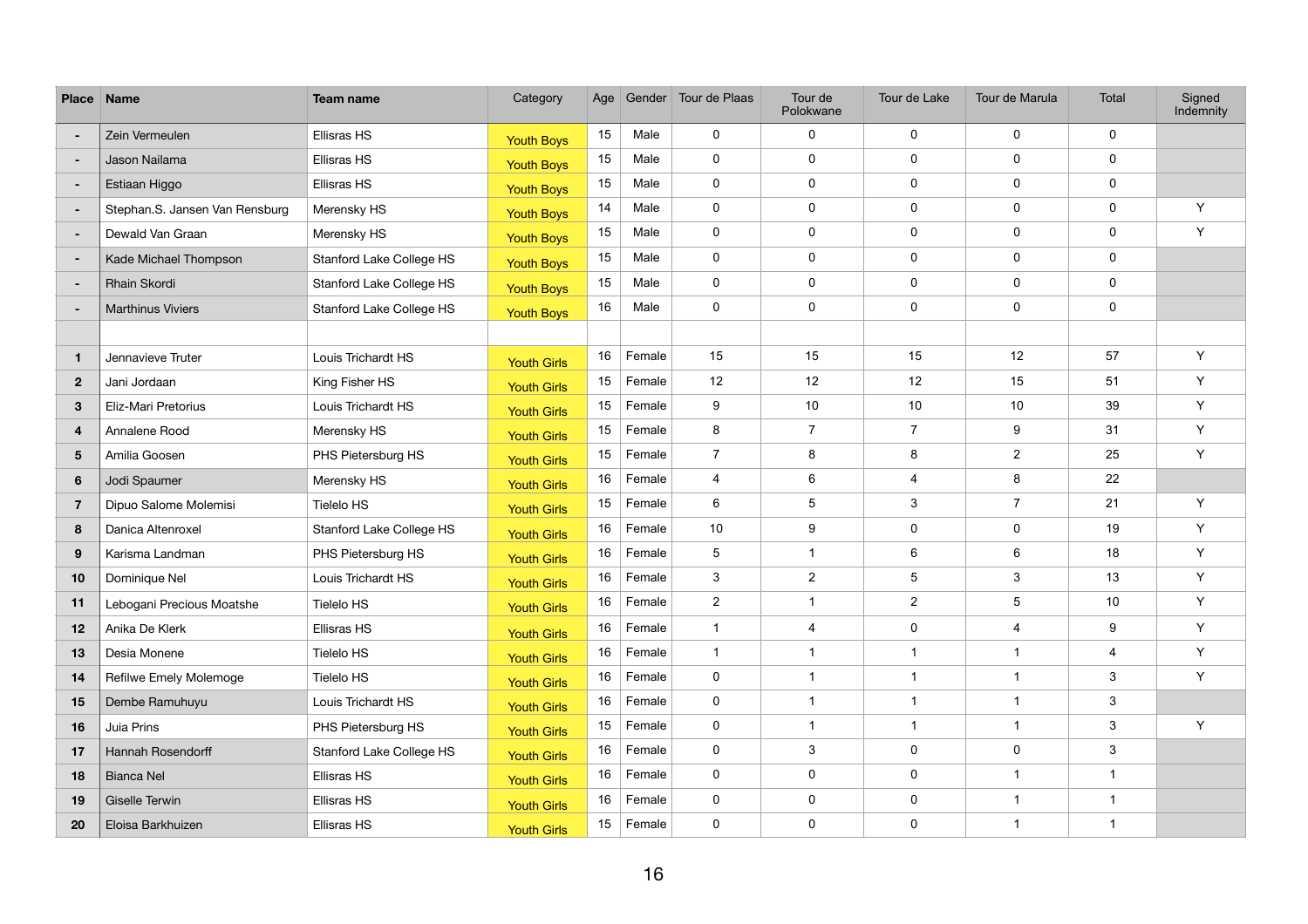| <b>Place</b>    | <b>Name</b>                  | <b>Team name</b>                    | Category           | Age |        | Gender Tour de Plaas    | Tour de<br>Polokwane    | Tour de Lake            | Tour de Marula          | <b>Total</b>   | Signed<br>Indemnity |
|-----------------|------------------------------|-------------------------------------|--------------------|-----|--------|-------------------------|-------------------------|-------------------------|-------------------------|----------------|---------------------|
| 21              | Clarissa Booysen             | Ellisras HS                         | <b>Youth Girls</b> | 15  | Female | $\mathbf 0$             | 0                       | $\pmb{0}$               | $\mathbf 1$             | $\mathbf{1}$   |                     |
| 22              | Dominique (Ehs) Nel          | Ellisras HS                         | <b>Youth Girls</b> | 15  | Female | 0                       | 0                       | $\pmb{0}$               | $\mathbf{1}$            | $\mathbf{1}$   |                     |
| 23              | Rolinda Van Emmenis          | Ellisras HS                         | <b>Youth Boys</b>  | 15  | Female | $\mathbf 0$             | $\mathbf 0$             | $\mathbf 0$             | $\mathbf 1$             | $\overline{1}$ |                     |
| 24              | Lesedi Matsoma               | Mabala MSTS HS                      | <b>Youth Boys</b>  | 15  | Female | $\mathbf 0$             | 0                       | $\mathbf 0$             | $\mathbf{1}$            | $\mathbf{1}$   |                     |
| 25              | Rina Manyeko                 | Mabala MSTS HS                      | <b>Youth Boys</b>  | 15  | Female | $\mathbf 0$             | 0                       | $\pmb{0}$               | $\mathbf{1}$            | $\mathbf{1}$   |                     |
| 26              | Sara Lokologang Makgamatha   | Tielelo HS                          | <b>Youth Boys</b>  | 15  | Female | $\mathbf 0$             | $\mathbf 0$             | $\mathbf 0$             | $\mathbf 1$             | $\overline{1}$ |                     |
| 27              | Desire Vermaak               | Ellisras HS                         | <b>Youth Boys</b>  | 15  | Female | $\mathbf 0$             | 0                       | $\mathbf 0$             | $\mathbf{1}$            | $\mathbf{1}$   |                     |
| 28              | Johanette Van Der Wisthuizen | Ellisras HS                         | <b>Youth Boys</b>  | 15  | Female | $\mathbf 0$             | 0                       | $\mathbf 0$             | $\mathbf{1}$            | $\mathbf 1$    |                     |
| 29              | Diana Van Niekerk            | PHS Pietersburg HS                  | <b>Youth Girls</b> | 16  | Female | $\overline{1}$          | 0                       | $\mathbf 0$             | $\pmb{0}$               | $\mathbf{1}$   | Y                   |
| 30              | Aniese Wiese                 | PHS Pietersburg HS                  | <b>Youth Girls</b> | 16  | Female | $\mathbf 0$             | 1                       | $\mathbf 0$             | $\pmb{0}$               | $\overline{1}$ | Y                   |
| 31              | Inez Alicea Pretorius        | PHS Pietersburg HS                  | <b>Youth Girls</b> | 15  | Female | $\mathbf 0$             | $\overline{1}$          | $\mathbf 0$             | $\pmb{0}$               | $\mathbf 1$    | Y                   |
| $\sim$          | <b>Riana Visser</b>          | Ellisras HS                         | <b>Youth Girls</b> | 15  | Female | $\mathbf 0$             | 0                       | $\mathbf 0$             | $\pmb{0}$               | $\pmb{0}$      |                     |
| ۰.              | <b>Tenay Meyer</b>           | Merensky HS                         | <b>Youth Girls</b> | 16  | Female | $\mathbf 0$             | 0                       | $\mathbf 0$             | $\pmb{0}$               | $\pmb{0}$      | Y                   |
| $\sim$          | <b>Courtney Penrose</b>      | Stanford Lake College HS            | <b>Youth Girls</b> | 16  | Female | $\mathbf 0$             | 0                       | $\mathbf 0$             | $\pmb{0}$               | $\pmb{0}$      |                     |
| ٠               | Masechaba Modonsela          | Stanford Lake College HS            | <b>Youth Girls</b> | 15  | Female | $\mathbf 0$             | $\pmb{0}$               | $\mathbf 0$             | $\pmb{0}$               | $\pmb{0}$      |                     |
| ٠               | Left Serumula                | Mabala MSTS HS                      | <b>Youth Girls</b> | 16  | Female | $\mathbf 0$             | 0                       | $\mathbf 0$             | $\pmb{0}$               | $\pmb{0}$      |                     |
|                 |                              |                                     |                    |     |        |                         |                         |                         |                         |                |                     |
| $\mathbf{1}$    | <b>Richard Lambert</b>       | Louis Trichardt HS                  | <b>Junior Boys</b> | 18  | Male   | 10 <sup>°</sup>         | 9                       | 15                      | 15                      | 49             | Y                   |
| $\mathbf{2}$    | Benjamin Baber               | <b>Hatfield Christian School HS</b> | <b>Junior Boys</b> | 17  | Male   | 9                       | 15                      | 12                      | 12                      | 48             | Y                   |
| $3\phantom{.0}$ | Sheldon Muller               | Merensky HS                         | <b>Junior Boys</b> | 18  | Male   | 15                      | 12                      | 10                      | 10                      | 47             | Y                   |
| 4               | Casper Venter                | Stanford Lake College HS            | <b>Junior Boys</b> | 17  | Male   | 8                       | $\overline{7}$          | $\boldsymbol{9}$        | 8                       | 32             | Y                   |
| $5\phantom{.0}$ | <b>Armand Cronje</b>         | Merensky HS                         | <b>Junior Boys</b> | 17  | Male   | 12                      | 10                      | $\pmb{0}$               | $\boldsymbol{9}$        | 31             |                     |
| $6\phantom{1}$  | Menno Glas                   | Ellisras HS                         | <b>Junior Boys</b> | 17  | Male   | $\overline{7}$          | 8                       | 8                       | 6                       | 29             | Y                   |
| $\overline{7}$  | Franko Marais                | PHS Pietersburg HS                  | <b>Junior Boys</b> | 17  | Male   | 6                       | 6                       | $\,6$                   | $\sqrt{5}$              | 23             | Y                   |
| 8               | Alexander Winston Higgo      | Ellisras HS                         | <b>Junior Boys</b> | 17  | Male   | $\overline{\mathbf{4}}$ | 5                       | $\overline{5}$          | $\overline{\mathbf{4}}$ | 18             | Y                   |
| 9               | Ditau Mandobe                | Louis Trichardt HS                  | <b>Junior Boys</b> | 18  | Male   | $\mathbf 0$             | $\overline{2}$          | $\overline{7}$          | $\overline{7}$          | 16             |                     |
| 10              | Turner De Swardt             | Louis Trichardt HS                  | <b>Junior Boys</b> | 18  | Male   | $\mathfrak{S}$          | $\overline{\mathbf{4}}$ | $\overline{\mathbf{4}}$ | $\mathfrak{S}$          | 14             | Y                   |
| 11              | Jean Roan Le Roux            | Louis Trichardt HS                  | <b>Junior Boys</b> | 17  | Male   | 5                       | 3                       | $\sqrt{3}$              | $\mathbf 1$             | 12             | Y                   |
| 12              | Juan Botha                   | Stanford Lake College HS            | <b>Junior Boys</b> | 17  | Male   | $\mathbf{1}$            | $\overline{\mathbf{1}}$ | -1                      | $\mathbf{1}$            | $\overline{4}$ | Y                   |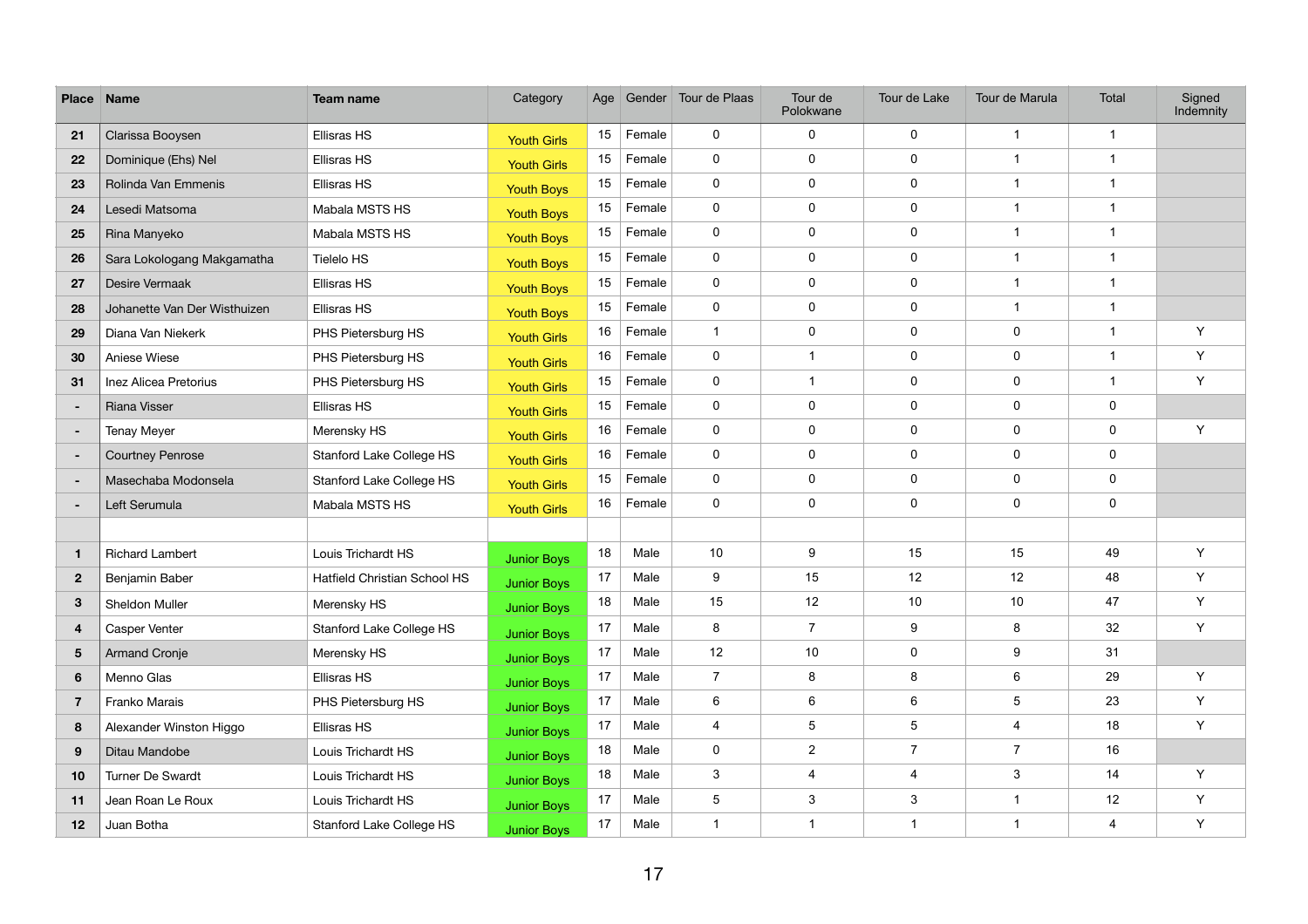| <b>Place</b> | <b>Name</b>                  | <b>Team name</b>         | Category           | Age |      | Gender Tour de Plaas | Tour de<br>Polokwane    | Tour de Lake   | Tour de Marula | <b>Total</b>            | Signed<br>Indemnity |
|--------------|------------------------------|--------------------------|--------------------|-----|------|----------------------|-------------------------|----------------|----------------|-------------------------|---------------------|
| 13           | Kyle Jansen Van Rensburg     | Merensky HS              | <b>Junior Boys</b> | 18  | Male | $\overline{1}$       | $\overline{\mathbf{1}}$ | -1             | $\mathbf{1}$   | 4                       | Y                   |
| 14           | <b>Blessing Obakeng</b>      | Ellisras HS              | <b>Junior Boys</b> | 18  | Male | $\overline{1}$       | $\overline{\mathbf{1}}$ | -1             | $\mathbf 1$    | 4                       | Y                   |
| 15           | France Kabelo Motshegoa      | Tielelo HS               | <b>Junior Boys</b> | 17  | Male | $\overline{1}$       | $\overline{1}$          | -1             | $\mathbf 1$    | 4                       | Y                   |
| 16           | <b>Bernardt Futcher</b>      | Louis Trichardt HS       | <b>Junior Boys</b> | 17  | Male | $\overline{1}$       | $\overline{1}$          | -1             | $\mathbf 1$    | 4                       | Y                   |
| 17           | Reghardt Steyn               | Louis Trichardt HS       | <b>Junior Boys</b> | 17  | Male | $\overline{1}$       | $\overline{1}$          | -1             | $\mathbf 1$    | $\overline{\mathbf{4}}$ | Y                   |
| 18           | Shanon Pinn                  | Tom Naude HS             | <b>Junior Boys</b> | 18  | Male | $\overline{1}$       | $\overline{1}$          | -1             | $\mathbf 1$    | $\overline{\mathbf{4}}$ | Y                   |
| 19           | David Mureri                 | Ridgeway College HS      | <b>Junior Boys</b> | 17  | Male | $\overline{1}$       | $\overline{1}$          | $\overline{2}$ | $\pmb{0}$      | 4                       |                     |
| 20           | Chris Van Der Walt           | PHS Pietersburg HS       | <b>Junior Boys</b> | 17  | Male | $\overline{2}$       | -1                      | -1             | 0              | 4                       | Y                   |
| 21           | Henco Brown                  | Louis Trichardt HS       | <b>Junior Boys</b> | 17  | Male | $\overline{1}$       | $\overline{1}$          | $\mathbf 0$    | $\mathbf 1$    | $\mathbf{3}$            | Y                   |
| 22           | <b>Richard Schwerdtfeger</b> | Louis Trichardt HS       | <b>Junior Boys</b> | 17  | Male | $\overline{1}$       | $\overline{1}$          | -1             | $\pmb{0}$      | $\mathbf{3}$            | Y                   |
| 23           | Jan Brasekgwari Mfati        | <b>Tielelo HS</b>        | <b>Junior Boys</b> | 17  | Male | $\overline{1}$       | -1                      | -1             | $\pmb{0}$      | $\mathbf{3}$            | Y                   |
| 24           | <b>Sydney Lawerence</b>      | Tom Naude HS             | <b>Junior Boys</b> | 18  | Male | $\overline{1}$       | $\overline{1}$          | -1             | $\pmb{0}$      | $\mathbf{3}$            | Y                   |
| 25           | Xihlamariso Nigros Mawela    | Tielelo HS               | <b>Junior Boys</b> | 17  | Male | $\overline{1}$       | $\overline{1}$          | -1             | $\pmb{0}$      | $\mathbf{3}$            | Y                   |
| 26           | Jurgens Nel                  | PHS Pietersburg HS       | <b>Junior Boys</b> | 17  | Male | $\overline{1}$       | $\overline{1}$          | -1             | $\pmb{0}$      | $\mathbf{3}$            | Y                   |
| 27           | Cameron Truesdale            | Stanford Lake College HS | <b>Junior Boys</b> | 17  | Male | $\overline{1}$       | $\overline{1}$          | -1             | $\pmb{0}$      | $\mathbf{3}$            | Y                   |
| 28           | Goodenough Mosima            | Tielelo HS               | <b>Junior Boys</b> | 17  | Male | $\overline{1}$       | 0                       | $\mathbf 0$    | $\mathbf 1$    | $\mathbf{2}$            | Y                   |
| 29           | Devan Le Roux                | Louis Trichardt HS       | <b>Junior Boys</b> | 17  | Male | 0                    | $\overline{1}$          | $\mathbf 0$    | $\mathbf 1$    | $\overline{2}$          |                     |
| 30           | Michael De Beer              | Tom Naude HS             | <b>Junior Boys</b> | 17  | Male | $\overline{1}$       | 0                       | $\pmb{0}$      | $\mathbf 1$    | $\overline{2}$          |                     |
| 31           | Mulanga Mamphiswana          | Louis Trichardt HS       | <b>Junior Boys</b> | 17  | Male | $\overline{1}$       | 0                       | $\overline{1}$ | $\pmb{0}$      | $\overline{2}$          | Y                   |
| 32           | <b>Eldric Lucas Bekker</b>   | Hans Strydom HS          | <b>Junior Boys</b> | 17  | Male | $\mathbf 0$          | $\overline{\mathbf{1}}$ | -1             | 0              | $\overline{2}$          | Y                   |
| 33           | <b>Francois Smith</b>        | Merensky HS              | <b>Junior Boys</b> | 18  | Male | $\overline{1}$       | $\overline{\mathbf{1}}$ | $\mathbf 0$    | $\pmb{0}$      | $\overline{2}$          |                     |
| 34           | Ditto Mandobe                | Louis Trichardt HS       | <b>Junior Boys</b> | 18  | Male | $\mathbf 0$          | $\overline{2}$          | $\pmb{0}$      | $\mathbf 0$    | $\overline{2}$          |                     |
| 35           | Christiaan Theunissen        | PHS Pietersburg HS       | <b>Junior Boys</b> | 18  | Male | $\mathbf 0$          | 0                       |                | $\pmb{0}$      | $\mathbf{1}$            | Y                   |
| 36           | Frikkie Brand                | Ellisras HS              | <b>Junior Boys</b> | 18  | Male | $\mathbf 0$          | $\mathbf 0$             | $\pmb{0}$      | $\mathbf 1$    | $\mathbf 1$             |                     |
| 37           | Christian Young              | Ellisras HS              | <b>Junior Boys</b> | 17  | Male | $\mathbf 0$          | 0                       | $\pmb{0}$      | $\mathbf{1}$   | $\mathbf{1}$            |                     |
| 38           | <b>Jarred Grovers</b>        | Ellisras HS              | <b>Junior Boys</b> | 17  | Male | $\mathbf 0$          | $\mathbf 0$             | $\pmb{0}$      | $\mathbf{1}$   | $\mathbf{1}$            |                     |
| 39           | Brian Legodi                 | Ellisras HS              | <b>Junior Boys</b> | 18  | Male | $\mathbf 0$          | $\mathbf 0$             | $\pmb{0}$      | $\mathbf 1$    | $\mathbf 1$             |                     |
| 40           | Nico Snyman                  | Ellisras HS              | <b>Junior Boys</b> | 17  | Male | $\mathbf 0$          | 0                       | $\pmb{0}$      | $\mathbf{1}$   | $\mathbf{1}$            |                     |
| 41           | Adam Modise                  | Ellisras HS              | <b>Junior Boys</b> | 17  | Male | $\mathbf 0$          | $\mathsf{O}$            | $\pmb{0}$      | $\mathbf{1}$   | $\mathbf{1}$            |                     |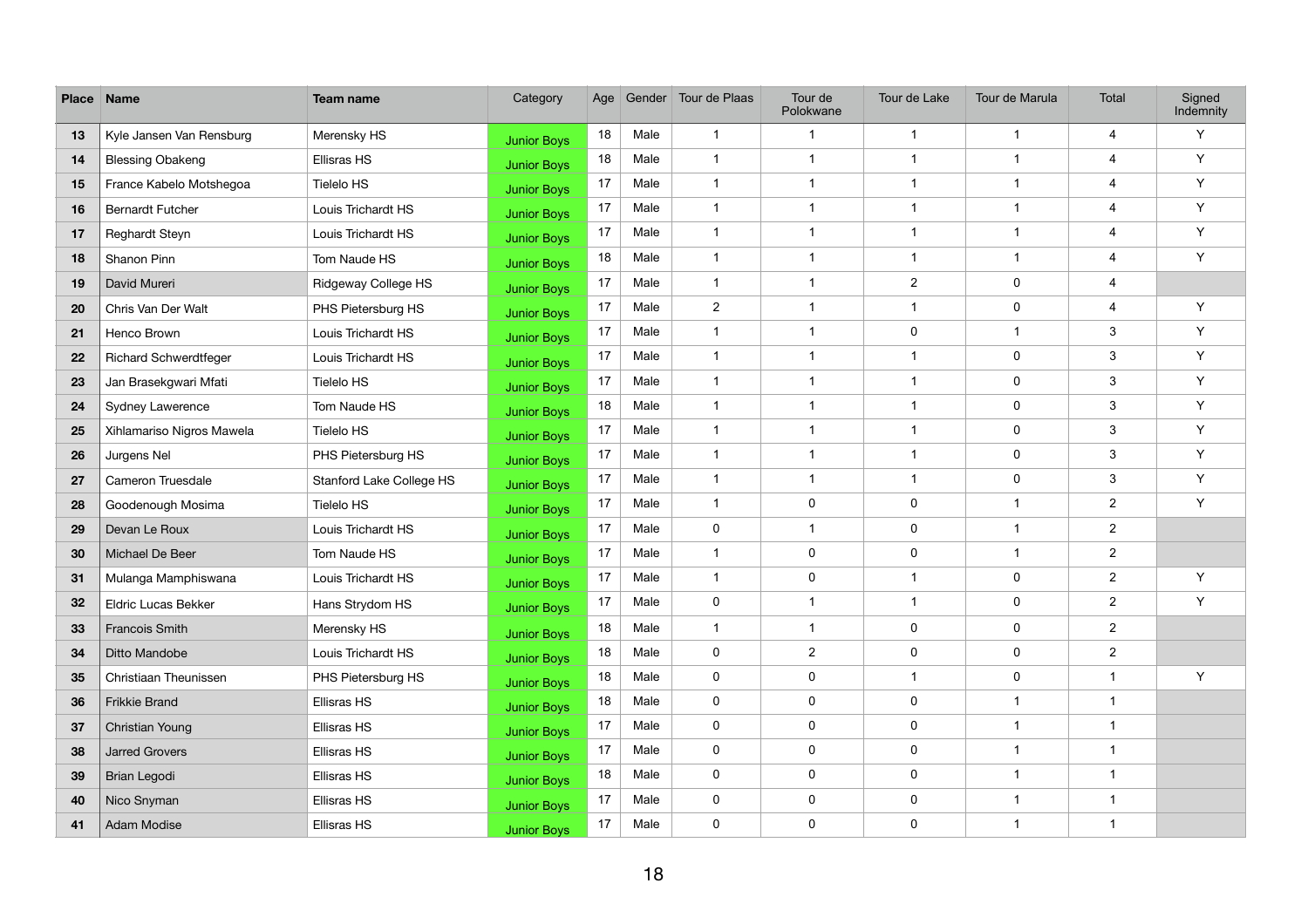| <b>Place</b>            | <b>Name</b>                    | <b>Team name</b>         | Category            | Age |        | Gender Tour de Plaas | Tour de<br>Polokwane | Tour de Lake   | Tour de Marula   | Total          | Signed<br>Indemnity |
|-------------------------|--------------------------------|--------------------------|---------------------|-----|--------|----------------------|----------------------|----------------|------------------|----------------|---------------------|
| 42                      | <b>Arendt Eloff</b>            | Ellisras HS              | <b>Junior Boys</b>  | 18  | Male   | $\mathbf 0$          | $\mathbf 0$          | $\mathbf 0$    | $\overline{1}$   | $\mathbf{1}$   |                     |
| 43                      | Erik Van Der Walt              | Ellisras HS              | <b>Junior Boys</b>  | 18  | Male   | $\mathbf 0$          | $\mathbf 0$          | $\pmb{0}$      | $\mathbf{1}$     | $\mathbf{1}$   |                     |
| 44                      | Gabriel Makgae                 | <b>Ellisras HS</b>       | <b>Junior Boys</b>  | 18  | Male   | $\mathbf 0$          | $\mathbf 0$          | $\mathbf 0$    | -1               | $\mathbf 1$    |                     |
| 45                      | Paseka Masehia                 | Tielelo HS               | <b>Junior Boys</b>  | 17  | Male   | $\mathbf 0$          | $\mathbf 0$          | $\pmb{0}$      | $\overline{1}$   | $\overline{1}$ |                     |
| 46                      | Mekwa Machowa                  | Mabala MSTS HS           | <b>Junior Boys</b>  | 17  | Male   | $\mathbf 0$          | $\mathbf 0$          | $\pmb{0}$      | $\mathbf{1}$     | $\mathbf{1}$   |                     |
| 47                      | Kamagelo Mactosa               | Tielelo HS               | <b>Junior Boys</b>  | 17  | Male   | $\mathbf 0$          | $\mathbf 0$          | $\pmb{0}$      | $\overline{1}$   | $\mathbf 1$    |                     |
| 48                      | <b>Hannes Pretorius</b>        | <b>Ellisras HS</b>       | <b>Junior Boys</b>  | 18  | Male   | $\mathbf 0$          | $\mathbf 0$          | $\pmb{0}$      | $\overline{1}$   | $\mathbf{1}$   |                     |
| 49                      | Hennie Geyser                  | Ellisras HS              | <b>Junior Boys</b>  | 18  | Male   | $\mathbf 0$          | $\mathbf 0$          | $\mathbf 0$    | $\mathbf{1}$     | $\mathbf{1}$   |                     |
| 50                      | Cg Coert Grobbelaar            | PHS Pietersburg HS       | <b>Junior Boys</b>  | 18  | Male   | $\mathbf{1}$         | $\mathbf 0$          | $\pmb{0}$      | $\pmb{0}$        | $\mathbf 1$    | Y                   |
| 51                      | <b>Wessel Voster</b>           | PHS Pietersburg HS       | <b>Junior Boys</b>  | 18  | Male   | $\mathbf 0$          | $\mathbf{1}$         | $\pmb{0}$      | $\pmb{0}$        | $\mathbf 1$    | Y                   |
| 52                      | Henco Chalmers                 | PHS Pietersburg HS       | <b>Junior Boys</b>  | 17  | Male   | $\mathbf 0$          | $\mathbf{1}$         | $\mathbf 0$    | $\mathbf 0$      | $\mathbf{1}$   | Y                   |
| 53                      | Neels Vonbenecke               | PHS Pietersburg HS       | <b>Junior Boys</b>  | 17  | Male   | $\mathbf 0$          | 1                    | $\pmb{0}$      | $\pmb{0}$        | $\mathbf 1$    | Y                   |
| 54                      | Jay-Dee Venter                 | PHS Pietersburg HS       | <b>Junior Boys</b>  | 17  | Male   | $\mathbf 0$          | $\mathbf{1}$         | $\pmb{0}$      | $\pmb{0}$        | $\mathbf{1}$   | Y                   |
| $\sim$                  | Johan Van Der Westhuizen       | Ellisras HS              | <b>Junior Boys</b>  | 17  | Male   | $\mathbf 0$          | $\mathbf 0$          | $\mathbf 0$    | $\mathbf 0$      | $\mathbf 0$    |                     |
| $\sim$                  | Lethabo Sithole                | Mabala MSTS HS           | <b>Junior Boys</b>  | 18  | Male   | $\mathbf 0$          | $\mathbf 0$          | $\pmb{0}$      | $\pmb{0}$        | $\mathbf 0$    |                     |
| $\sim$                  | Michel Pelotona                | Mabala MSTS HS           | <b>Junior Boys</b>  | 18  | Male   | $\mathbf 0$          | $\mathbf 0$          | $\pmb{0}$      | $\pmb{0}$        | $\mathbf 0$    |                     |
| $\blacksquare$          | Gerrit Van Heerden             | Ellisras HS              | <b>Junior Boys</b>  | 18  | Male   | $\mathbf 0$          | $\mathbf 0$          | $\mathbf 0$    | $\mathbf 0$      | $\mathbf 0$    |                     |
| $\sim$                  | Jacobus Behrens                | Ellisras HS              | <b>Junior Boys</b>  | 18  | Male   | $\mathbf 0$          | $\mathbf 0$          | $\pmb{0}$      | $\pmb{0}$        | $\mathbf 0$    |                     |
| $\sim$                  | Erika Smith                    | Merensky HS              | <b>Junior Boys</b>  | 18  | Male   | $\mathbf 0$          | $\mathbf 0$          | $\pmb{0}$      | $\pmb{0}$        | $\mathbf 0$    |                     |
| ۰.                      | <b>Byron Nel</b>               | Homeschool HS            | <b>Junior Boys</b>  | 18  | Male   | $\mathbf 0$          | $\mathbf 0$          | $\mathbf 0$    | $\pmb{0}$        | $\pmb{0}$      | Y                   |
|                         |                                |                          |                     |     |        |                      |                      |                |                  |                |                     |
| $\mathbf{1}$            | Anna Elisa Gutierrez Hernandez | Stanford Lake College HS | <b>Junior Girls</b> | 17  | Female | 15                   | 15                   | 15             | 15               | 60             | Y                   |
| $\overline{2}$          | <b>Christelle Coetzer</b>      | Louis Trichardt HS       | <b>Junior Girls</b> | 17  | Female | 12                   | 9                    | 12             | 12               | 45             | Y                   |
| $\mathbf{3}$            | Lara Dando                     | Stanford Lake College HS | <b>Junior Girls</b> | 17  | Female | 10                   | 12                   | 10             | 10               | 42             | Y                   |
| $\overline{\mathbf{4}}$ | Karla Van Zyl                  | Louis Trichardt HS       | <b>Junior Girls</b> | 17  | Female | 9                    | 10                   | 9              | $\boldsymbol{9}$ | 37             |                     |
| 5 <sub>5</sub>          | Kayla Crause                   | PHS Pietersburg HS       | <b>Junior Girls</b> | 17  | Female | 8                    | 8                    | 8              | $\pmb{0}$        | 24             | Y                   |
| $6\phantom{1}$          | Nicole Van Bommel              | Piet Potgieter HS        | <b>Junior Girls</b> | 17  | Female | 5                    | $\overline{7}$       | $\mathbf{3}$   | $\overline{7}$   | 22             | Y                   |
| $\overline{7}$          | Nicole Prins                   | PHS Pietersburg HS       | <b>Junior Girls</b> | 17  | Female | $\pmb{0}$            | $\overline{5}$       | $\overline{7}$ | $\sqrt{5}$       | 17             | Y                   |
| 8                       | Sune Beukes                    | Louis Trichardt HS       | <b>Junior Girls</b> | 17  | Female | $\mathfrak{S}$       | 6                    | $\overline{5}$ | $\pmb{0}$        | 14             | Y                   |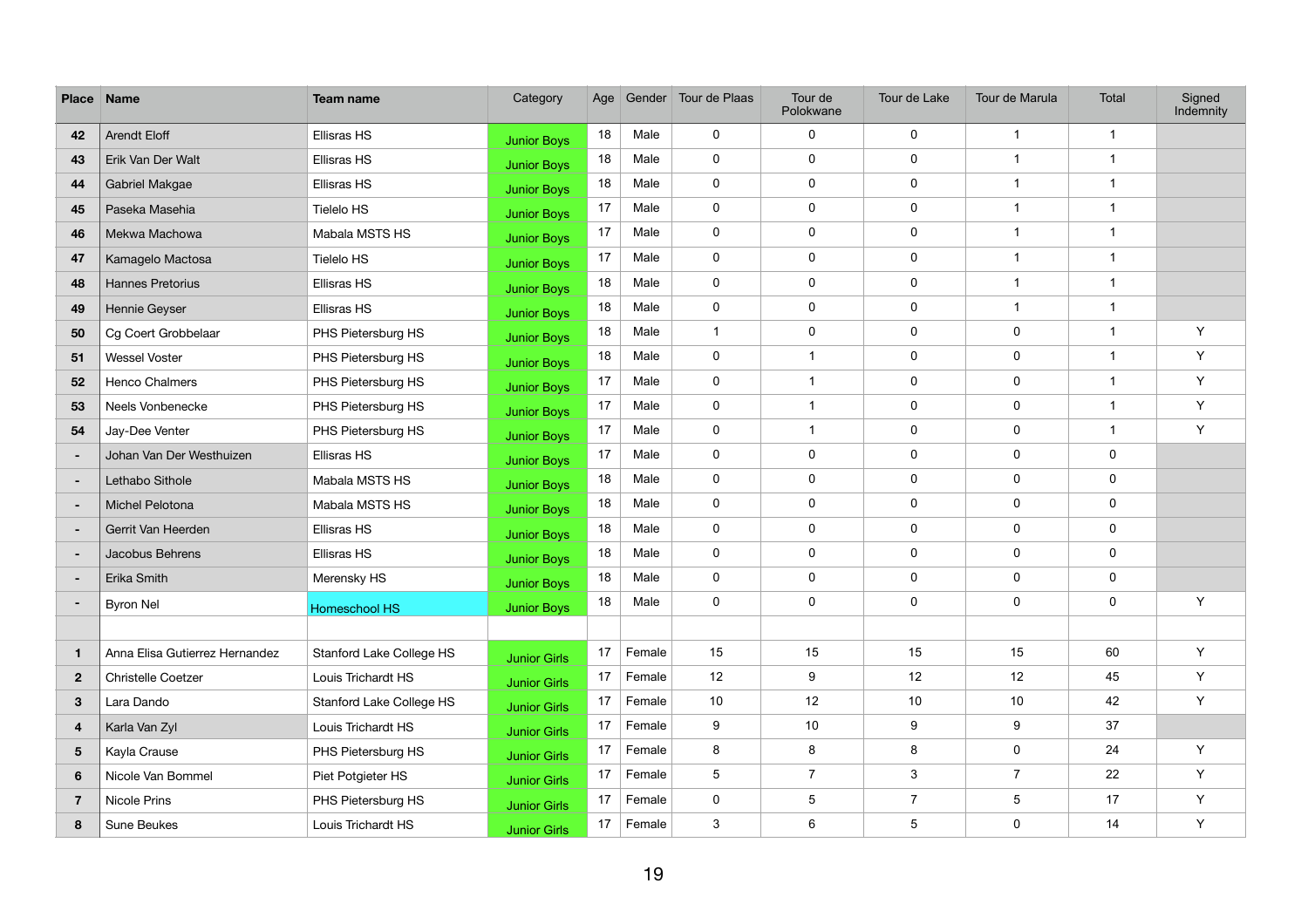| Place <sub>1</sub> | <b>Name</b>             | <b>Team name</b>         | Category            | Age |        | Gender Tour de Plaas | Tour de<br>Polokwane | Tour de Lake   | Tour de Marula | Total          | Signed<br>Indemnity |
|--------------------|-------------------------|--------------------------|---------------------|-----|--------|----------------------|----------------------|----------------|----------------|----------------|---------------------|
| 9                  | Helene Werhahn          | Stanford Lake College HS | <b>Junior Girls</b> | 17  | Female | 6                    | 4                    | $\overline{4}$ | $\mathbf 0$    | 14             | Y                   |
| 10                 | Zoe Lubbe               | Louis Trichardt HS       | <b>Junior Girls</b> | 17  | Female | 4                    | 3                    | 6              | 0              | 13             |                     |
| 11                 | Sancha Van Niekerk      | Merensky HS              | <b>Junior Girls</b> | 18  | Female | $\mathbf 0$          | $\mathbf 0$          | $\mathbf 0$    | 8              | 8              |                     |
| 12                 | Nicolene Ras            | Merensky HS              | <b>Junior Girls</b> | 17  | Female | $\overline{7}$       | 0                    | $\mathbf 0$    | $\mathbf 0$    | 7              |                     |
| 13                 | Henja Glas              | Ellisras HS              | <b>Junior Girls</b> | 18  | Female | $\mathbf 0$          | $\mathbf 0$          | $\mathbf 0$    | 6              | 6              | $\checkmark$        |
| 14                 | Violet Mabula           | Mabala MSTS HS           | <b>Junior Girls</b> | 17  | Female | $\mathbf 0$          | $\mathbf 0$          | $\Omega$       | $\overline{4}$ | 4              |                     |
| 15                 | Dimakasto Thulare       | Ellisras HS              | <b>Junior Girls</b> | 17  | Female | $\mathbf 0$          | $\mathbf 0$          | $\mathbf 0$    | 3              | 3              |                     |
| 16                 | Leandri Van Deventer    | Ellisras HS              | <b>Junior Girls</b> | 18  | Female | $\mathbf 0$          | 0                    | $\mathbf{0}$   | $\overline{2}$ | $\overline{2}$ |                     |
| 17                 | <b>Dionne Viviers</b>   | Ellisras HS              | <b>Junior Girls</b> | 17  | Female | $\mathbf 0$          | $\mathbf 0$          | 0              |                |                |                     |
| 18                 | Anri Spammer            | Ellisras HS              | <b>Junior Girls</b> | 18  | Female | $\mathbf 0$          | $\mathbf 0$          | $\mathbf 0$    |                |                |                     |
| 19                 | Dominic Leola           | Ellisras HS              | <b>Junior Girls</b> | 17  | Female | $\mathbf 0$          | $\mathbf 0$          | $\mathbf 0$    |                |                |                     |
| $\sim$             | Tebogo Caroline Molekwa | Tielelo HS               | <b>Junior Girls</b> | 17  | Female | 0                    | 0                    | $\mathbf 0$    | 0              | 0              | $\checkmark$        |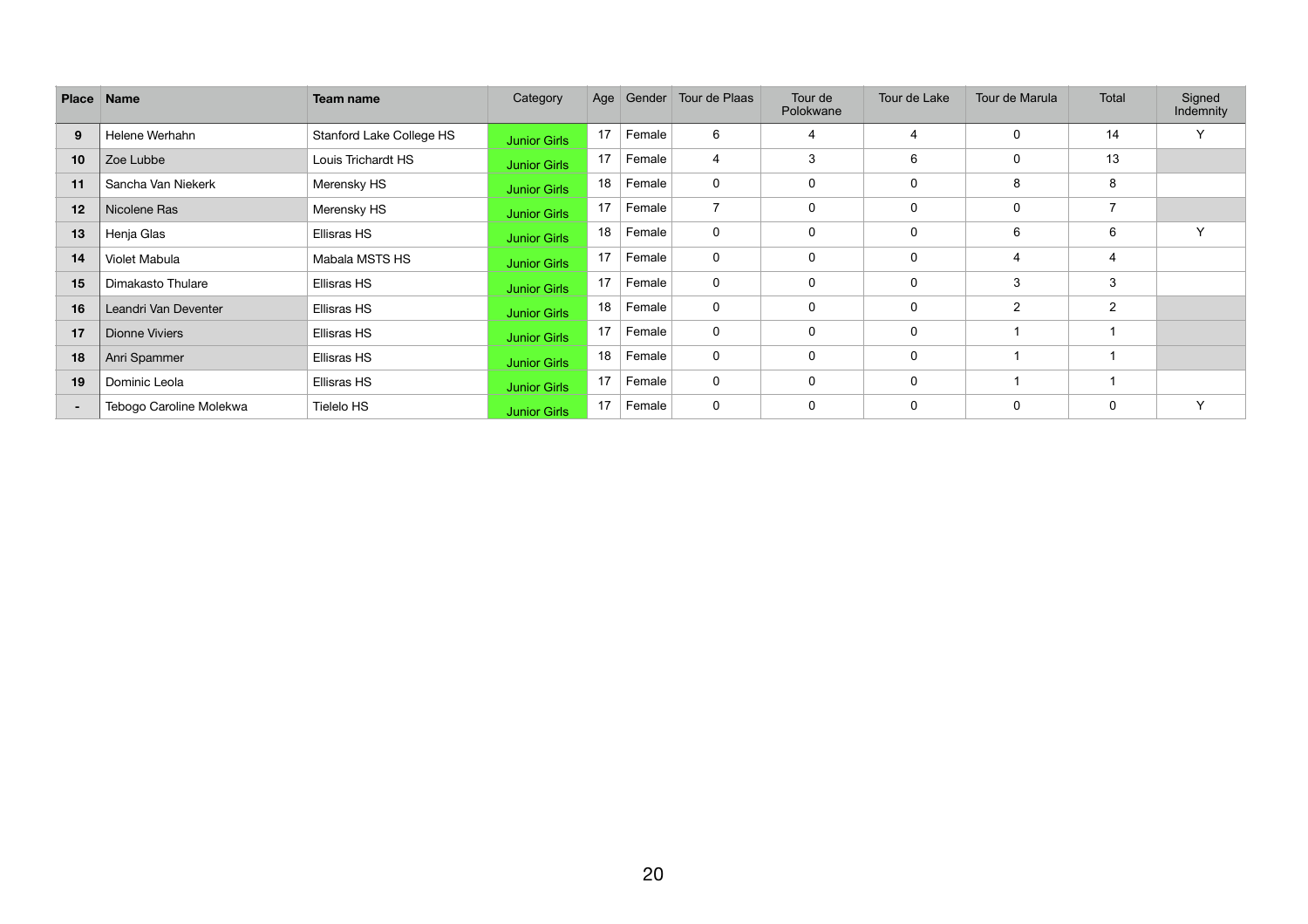## Bekker 15/16 Split

|                  | <b>Place Name</b>          | <b>Team name</b>                | Category                 | Age Gender | Tour de Plaas           | Tour de<br>Polokwane |                         | Tour de Lake   Tour de Marula | Total           |
|------------------|----------------------------|---------------------------------|--------------------------|------------|-------------------------|----------------------|-------------------------|-------------------------------|-----------------|
|                  |                            |                                 |                          |            |                         |                      |                         |                               |                 |
| $\mathbf{1}$     | Herman Fourie              | Stanford Lake College HS        | Youth Boys 15            | Male       | 15                      | 15                   | 15                      | 35                            | 80              |
| $\boldsymbol{2}$ | Joshua Baber               | Hatfield Christian School HS    | Youth Boys 15            | Male       | 12                      | 12                   | 12                      | 32                            | 68              |
| 3                | Livingstone Banda          | Waterberg Academy HS            | Youth Boys 15            | Male       | 9                       | 8                    | 8                       | 28                            | 53              |
| $\overline{4}$   | Jarryd Gosling             | Stanford Lake College HS        | Youth Boys 15            | Male       | $\overline{7}$          | $\overline{7}$       | 10                      | 26                            | 50              |
| 5                | <b>Gunther Katzke</b>      | Merensky HS                     | Youth Boys 15            | Male       | 5                       | 5                    | 9                       | 30                            | 49              |
| 6                | Jacques Van Bommel         | Piet Potgieter HS               | Youth Boys 15            | Male       | 10                      | 10                   | 0                       | 24                            | 44              |
| $\overline{7}$   | Björn Nel                  | PHS Pietersburg HS              | Youth Boys 15            | Male       | 8                       | 9                    | $\overline{7}$          | 20                            | 44              |
| 8                | Janco Von Ronge            | Ellisras HS                     | Youth Boys 15            | Male       | 6                       | 4                    | $\overline{\mathbf{4}}$ | 22                            | 36              |
| 9                | <b>Riley Filen</b>         | Stanford Lake College HS        | Youth Boys 15            | Male       | $\mathbf 1$             | 1                    | $\mathbf{1}$            | 18                            | 21              |
| 10               | Eugene Tlou                | Louis Trichardt HS              | Youth Boys 15            | Male       | $\mathbf 1$             | $\mathbf{1}$         | $\mathbf{3}$            | 16                            | 21              |
| 11               | Dewald Kampman             | Merensky HS                     | Youth Boys 15            | Male       | $\pmb{0}$               | 1                    | $\mathbf{1}$            | 17                            | 19              |
| 12               | <b>Brandon Kruger</b>      | Louis Trichardt HS              | Youth Boys 15            | Male       | $\mathbf{1}$            | $\mathbf{1}$         | $\mathbf{1}$            | 15                            | 18              |
| 13               | Jordan Mocke               | Louis Trichardt HS              | Youth Boys 15            | Male       | $\mathbf 1$             | $\mathbf{1}$         | $\mathbf{1}$            | 14                            | 17              |
| 14               | Trevor De Beer             | Merensky HS                     | Youth Boys 15            | Male       | $\mathbf{2}$            | 3                    | $\mathbf{1}$            | 9                             | 15              |
| 15               | Dauglas Piorek             | Louis Trichardt HS              | Youth Boys 15            | Male       | 1                       | $\mathbf{1}$         | $\mathbf{1}$            | 11                            | 14              |
| 16               | Henri Benadie              | Merensky HS                     | Youth Boys 15            | Male       | 0                       | 0                    | 0                       | 13                            | 13              |
| 17               | Jacques Oberholzer         | <b>Ellisras HS</b>              | Youth Boys 15            | Male       | $\mathbf 0$             | 0                    | 0                       | 12                            | 12              |
| 18               | Reuben Middleton           | <b>Stanford Lake College HS</b> | Youth Boys 15            | Male       | 0                       | 6                    | 6                       | $\mathbf 0$                   | 12              |
| 19               | Schalk Jansen Van Rensburg | Tom Naude HS                    | Youth Boys 15            | Male       | 1                       | 0                    | $\pmb{0}$               | 10                            | 11              |
| 20               | Aidan Mckenzie             | Stanford Lake College HS        | Youth Boys 15            | Male       |                         |                      |                         | 8                             | 11              |
| 21               | John Robert Honiball       | Merensky HS                     | Youth Boys 15            | Male       | $\overline{\mathbf{4}}$ | $\mathbf{2}$         | 5                       | $\mathbf 0$                   | 11              |
| 22               | <b>Duncan Promits</b>      | Ellisras HS                     | Youth Boys <sup>15</sup> | Male       | 0                       | 0                    | 0                       | $\overline{7}$                | $\overline{7}$  |
| 23               | Mohau Motlou               | <b>Tielelo HS</b>               | Youth Boys 15            | Male       | 0                       | 0                    | $\boldsymbol{0}$        | 6                             | $6\phantom{.}6$ |
| 24               | Ethan Erasmus              | PHS Pietersburg HS              | Youth Boys 15            | Male       | 3                       | $\mathbf{1}$         | $2^{\circ}$             | $\boldsymbol{0}$              | 6               |
| 25               | Peter Matlogele            | Tielelo HS                      | Youth Boys 15            | Male       | 0                       | 0                    | 0                       | 5                             | 5               |
| 26               | Willie Basch               | Ellisras HS                     | Youth Boys 15            | Male       | 0                       | 0                    | $\pmb{0}$               | $\overline{4}$                | $\overline{4}$  |
| 27               | Ronan Theron               | Merensky HS                     | Youth Boys <sup>15</sup> | Male       | $\mathbf 1$             | $\mathbf{1}$         | $\mathbf{1}$            | $\boldsymbol{0}$              | 3               |
| 28               | Jean Pierre Spies          | Piet Potgieter HS               | Youth Boys 15            | Male       | 0                       | $\mathbf{1}$         | $\mathbf{1}$            | $\boldsymbol{0}$              | $\overline{2}$  |
| 29               | Christof Joubert           | Merensky HS                     | Youth Boys 15            | Male       | $\mathbf 1$             | 0                    | $\pmb{0}$               | $\boldsymbol{0}$              | $\mathbf 1$     |
| 30               | Xander Van De Vyver        | Louis Trichardt HS              | Youth Boys 15            | Male       | 0                       | $\mathbf{1}$         | 0                       | $\pmb{0}$                     | $\mathbf 1$     |
| 31               | <b>Aldrich Hugo</b>        | Merensky HS                     | Youth Boys 15            | Male       | 0                       | 1                    | 0                       | $\boldsymbol{0}$              | -1              |
| 32               | Ruan Badenhorst            | PHS Pietersburg HS              | Youth Boys 15            | Male       | $\pmb{0}$               | 1                    | $\pmb{0}$               | $\pmb{0}$                     | $\mathbf{1}$    |

| 34             | <b>Warick Melville</b>         | Stanford Lake College HS | Youth Boys 15 | Male | $\mathbf 0$      | $\mathbf 0$             |                      | $\mathbf 0$ |             |
|----------------|--------------------------------|--------------------------|---------------|------|------------------|-------------------------|----------------------|-------------|-------------|
| 35             | Dawie Grobbelaar               | Merensky HS              | Youth Boys 15 | Male | $\mathbf 0$      | 0                       | $\blacktriangleleft$ | $\mathbf 0$ |             |
|                | Zein Vermeulen                 | Ellisras HS              | Youth Boys 15 | Male | $\mathbf 0$      | $\mathbf 0$             | $\mathbf 0$          | $\mathbf 0$ | 0           |
|                | Jason Nailama                  | Ellisras HS              | Youth Boys 15 | Male | $\mathbf 0$      | $\mathbf 0$             | $\mathbf 0$          | $\mathbf 0$ | 0           |
|                | Estiaan Higgo                  | Ellisras HS              | Youth Boys 15 | Male | $\mathbf 0$      | $\mathbf 0$             | $\mathbf 0$          | $\mathbf 0$ | $\mathbf 0$ |
|                | Kade Michael Thompson          | Stanford Lake College HS | Youth Boys 15 | Male | $\mathbf 0$      | 0                       | $\mathbf 0$          | $\mathbf 0$ | 0           |
|                | Rhain Skordi                   | Stanford Lake College HS | Youth Boys 15 | Male | $\mathbf 0$      | 0                       | $\mathbf 0$          | $\mathbf 0$ | 0           |
|                | Stephan.S. Jansen Van Rensburg | Merensky HS              | Youth Boys 15 | Male | $\mathbf 0$      | 0                       | $\mathbf 0$          | $\mathbf 0$ | 0           |
|                | Dewald Van Graan               | Merensky HS              | Youth Boys 15 | Male | $\mathbf 0$      | $\mathbf 0$             | $\mathbf 0$          | $\mathbf 0$ | 0           |
|                |                                |                          |               |      |                  |                         |                      |             |             |
| $\mathbf 1$    | <b>Bevan Muller</b>            | Damelin College HS       | Youth Boys 16 | Male | 15               | 15                      | 15                   | 28          | 73          |
| $\mathbf 2$    | Rohan Cronje                   | Louis Trichardt HS       | Youth Boys 16 | Male | 10               | 10                      | 10                   | 35          | 65          |
| 3              | Calvin Lee                     | Louis Trichardt HS       | Youth Boys 16 | Male | 8                | 12                      | 12                   | 30          | 62          |
| $\overline{4}$ | De Wet Du Toit                 | Louis Trichardt HS       | Youth Boys 16 | Male | 9                | $\overline{7}$          | 9                    | 32          | 57          |
| 5              | Aj Burger                      | Tom Naude HS             | Youth Boys 16 | Male | $\overline{7}$   | 9                       | 8                    | 22          | 46          |
| 6              | Zacheus Molokela               | <b>Tielelo HS</b>        | Youth Boys 16 | Male | 6                | $5\phantom{.0}$         | 3                    | 20          | 34          |
| 7              | Rofhiwa Kutama                 | Ridgeway College HS      | Youth Boys 16 | Male | $\mathbf{1}$     | $2^{\circ}$             | 6                    | 24          | 33          |
| 8              | <b>Bernardus De Villiers</b>   | PHS Pietersburg HS       | Youth Boys 16 | Male | 5                | 8                       | $\overline{7}$       | 12          | 32          |
| 9              | Neilius Grieshaber             | Ellisras HS              | Youth Boys 16 | Male | $\mathbf 0$      | 0                       | 5                    | 26          | 31          |
| 10             | Matthew Taylor                 | Merensky HS              | Youth Boys 16 | Male | 4                | $\overline{\mathbf{4}}$ | 4                    | 17          | 29          |
| 11             | <b>Brandon Brandt</b>          | Louis Trichardt HS       | Youth Boys 16 | Male | $\mathbf 0$      | -1                      | $\mathbf{2}$         | 18          | 21          |
| 12             | Tenyeko Tim Magwai             | <b>Tielelo HS</b>        | Youth Boys 16 | Male | $\mathbf{2}$     | -1                      |                      | 14          | 18          |
| 13             | Reabetswe Kekana               | Mabala MSTS HS           | Youth Boys 16 | Male | $\mathbf 0$      | $\mathbf 0$             | 0                    | 16          | 16          |
| 14             | <b>Blessing Mavhungu</b>       | Louis Trichardt HS       | Youth Boys 16 | Male | $\mathbf{1}$     | $\mathbf 1$             | 1                    | 13          | 16          |
| 15             | Tiaan Malan                    | Ellisras HS              | Youth Boys 16 | Male | $\boldsymbol{0}$ | 0                       | 0                    | 15          | 15          |
| 16             | Arno Smit                      | Piet Potgieter HS        | Youth Boys 16 | Male | 12               | 0                       | 0                    | $\mathbf 0$ | 12          |
| 17             | Ronny Mpherwane                | <b>Tielelo HS</b>        | Youth Boys 16 | Male | $\boldsymbol{0}$ | 0                       | 0                    | 11          | 11          |
| 18             | Enzo Mynhardt                  | Ellisras HS              | Youth Boys 16 | Male | $\boldsymbol{0}$ | 0                       | 0                    | 10          | 10          |
| 19             | Te-Wan Naude                   | Louis Trichardt HS       | Youth Boys 16 | Male | 3                | 6                       | 1                    | $\mathbf 0$ | 10          |
| 20             | Franco Troskie                 | Ellisras HS              | Youth Boys 16 | Male | $\mathbf 0$      | $\bf{0}$                | $\mathbf 0$          | 9           | 9           |

Owen Faber **Conser Conserve The PHS Pietersburg HS Provision Conserved Prouth Boys** 15 Male 0 0 1 0 1 1 0 1 1 1 1 0 1